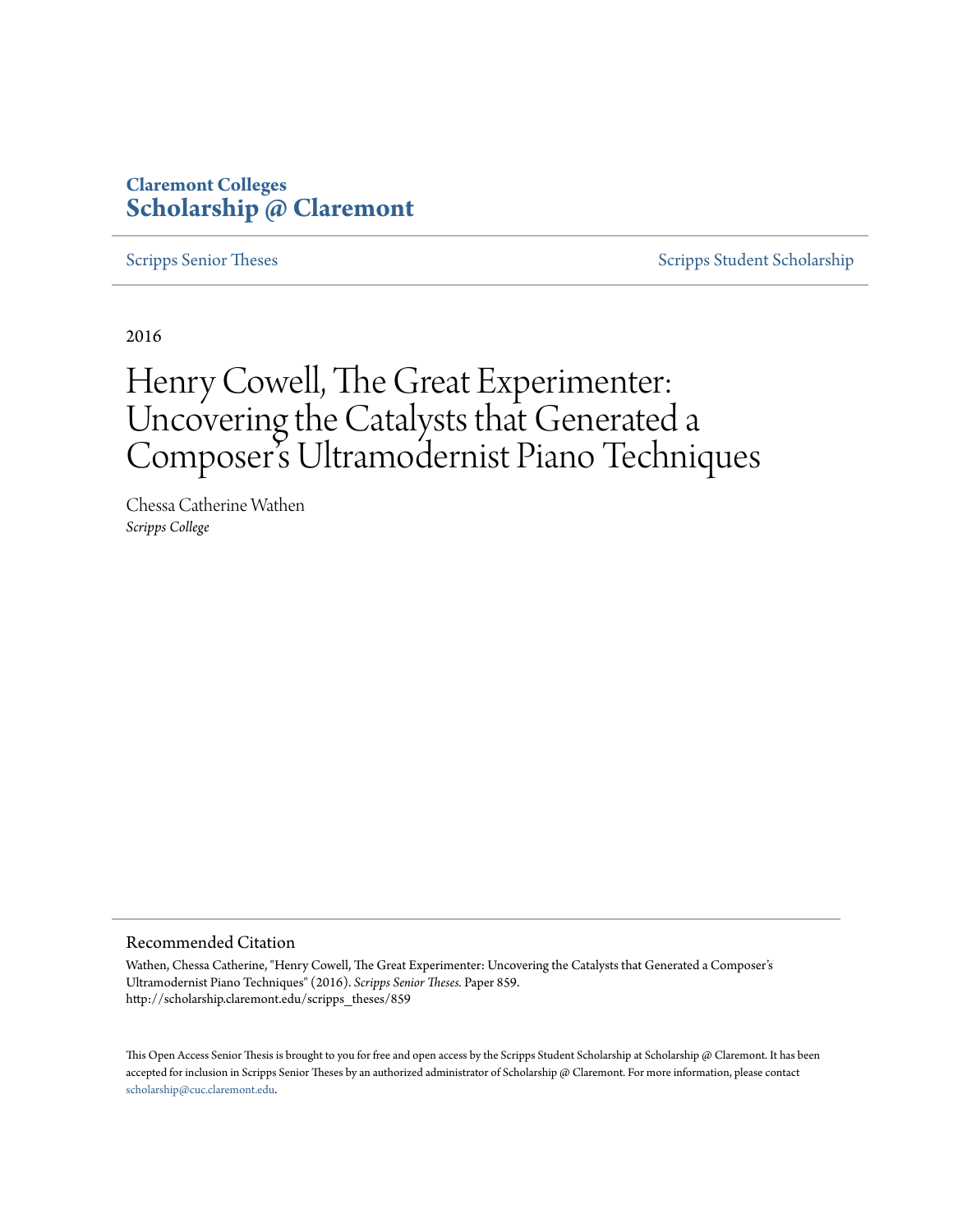# HENRY COWELL, THE GREAT EXPERIMENTER: UNCOVERING THE CATALYSTS THAT GENERATED A COMPOSER'S ULTRAMODERNIST PIANO TECHNIQUES

by

## CHESSA WATHEN

## SUBMITTED TO SCRIPPS COLLEGE IN PARTIAL FULFILLMENT OF THE

## DEGREE OF BACHELOR OF ARTS IN MUSIC

### PROFESSOR GAYLE BLANKENBURG

### PROFESSOR DAVID CUBEK

APRIL 22, 2016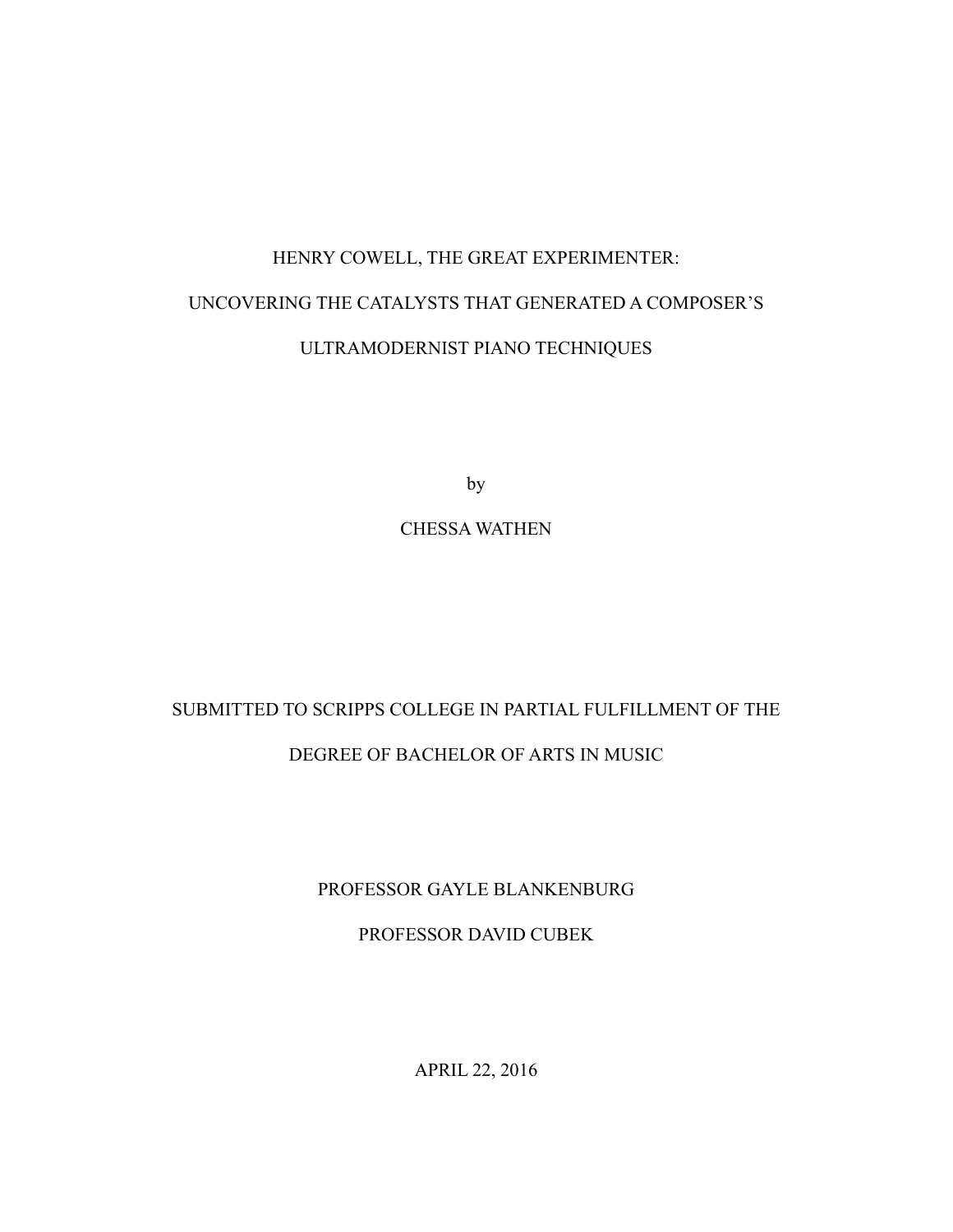## **CONTENTS**

| CHAPTER ONE. From Futurism to Philosophical Fixations, Henry Cowell's Intellectual |                |
|------------------------------------------------------------------------------------|----------------|
|                                                                                    | 4              |
| Early Bohemian Influences                                                          | $\overline{4}$ |
| Leo Ornstein and Futurism                                                          | $\overline{7}$ |
| Halcyon, Varian, and Theosophy                                                     | 13             |
| CHAPTER TWO. Of Harps, Banshees, and Jigs: Henry Cowell's Reconnection to his      |                |
|                                                                                    | 20             |
| String Piano Technique: Influences from Irish Harp                                 | 22             |
| Sword of Oblivion                                                                  | 23             |
| <b>Aeolian Harp</b>                                                                | 24             |
| The Banshee: Irish Folklore and Catholicism                                        | 25             |
| Irish Tradition Music: Dance and Rhythm                                            | 27             |
| Chapter Three: Henry Cowell's Whole World of Music: Influence of Chinese Music and | 34             |
| The East in the West: A Cowell's New Musical Resources                             | 34             |
| Chinese Opera, Sliding Tones, and The Banshee                                      | 40             |
|                                                                                    |                |
|                                                                                    |                |
|                                                                                    |                |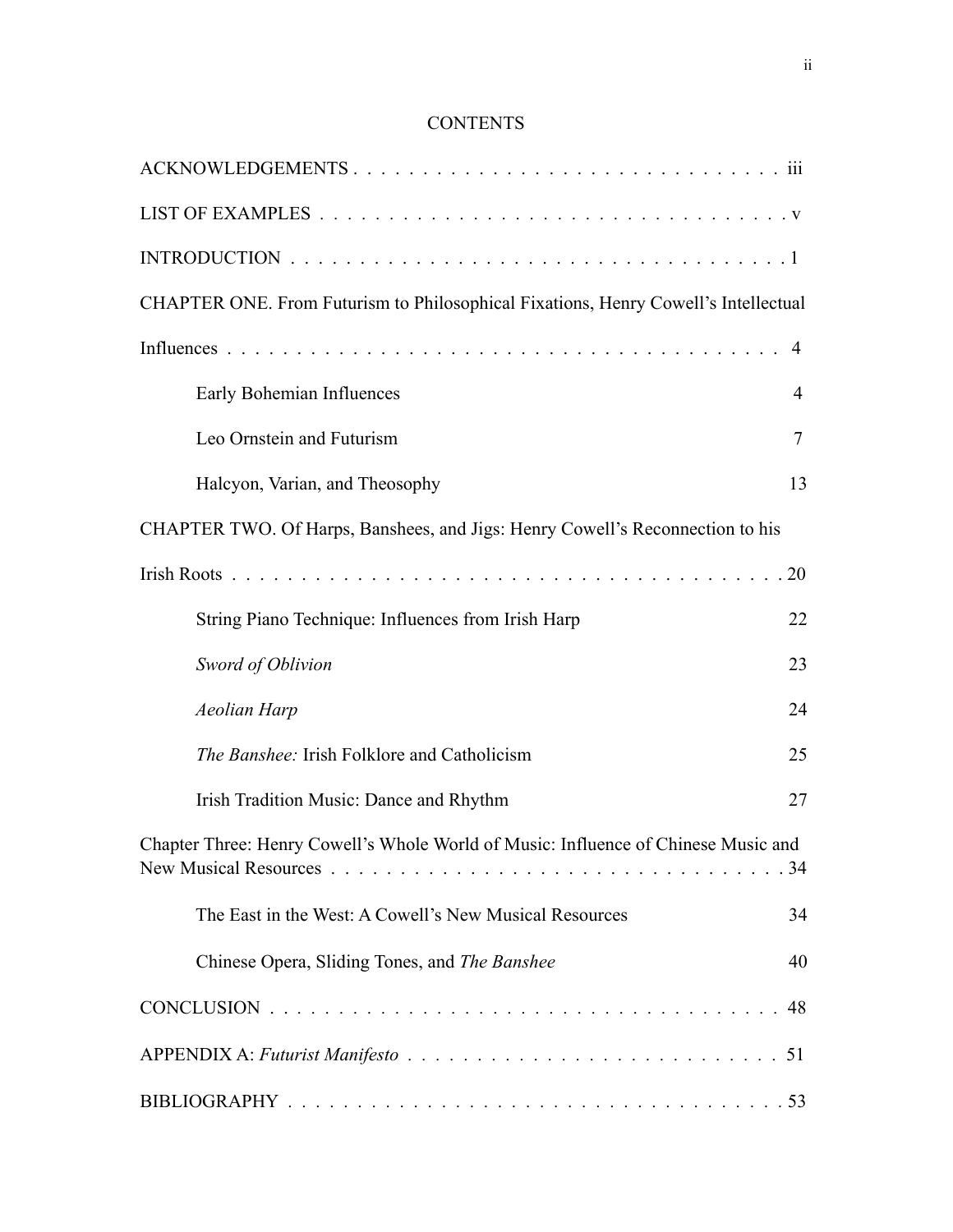#### ACKNOWLEDGEMENTS

 Throughout my time as a student at Scripps College, I have had the immense pleasure of working with faculty who not only taught with passion, but who allowed their passion to be contagious. One such professor is David Cubek, who has done more good than he knows. Thank you for teaching me how to critically examine music from every possible perspective. Most importantly, thank you for teaching me how to ask the right questions. This is a skill that has proved to be invaluable.

 In addition to having professors who generously imparted their passion to me, an even rarer breed of professor is one who gives you the space to pursue your specific interests, in your own time, in your own way. Gayle Blankenburg is one such professor. Thank you for being a generous human, a supportive teacher, and a beautiful musician. I will never forget the day I confided in you my boredom with the standard canon of piano repertoire. You smiled and said, "You have come to the right place." And indeed, I had.

 Thank you both for the countless hours you have spent educating me. My time spent in your classrooms and studios has been the highlight of my time as an undergraduate. Thank you for your help and support in writing this thesis.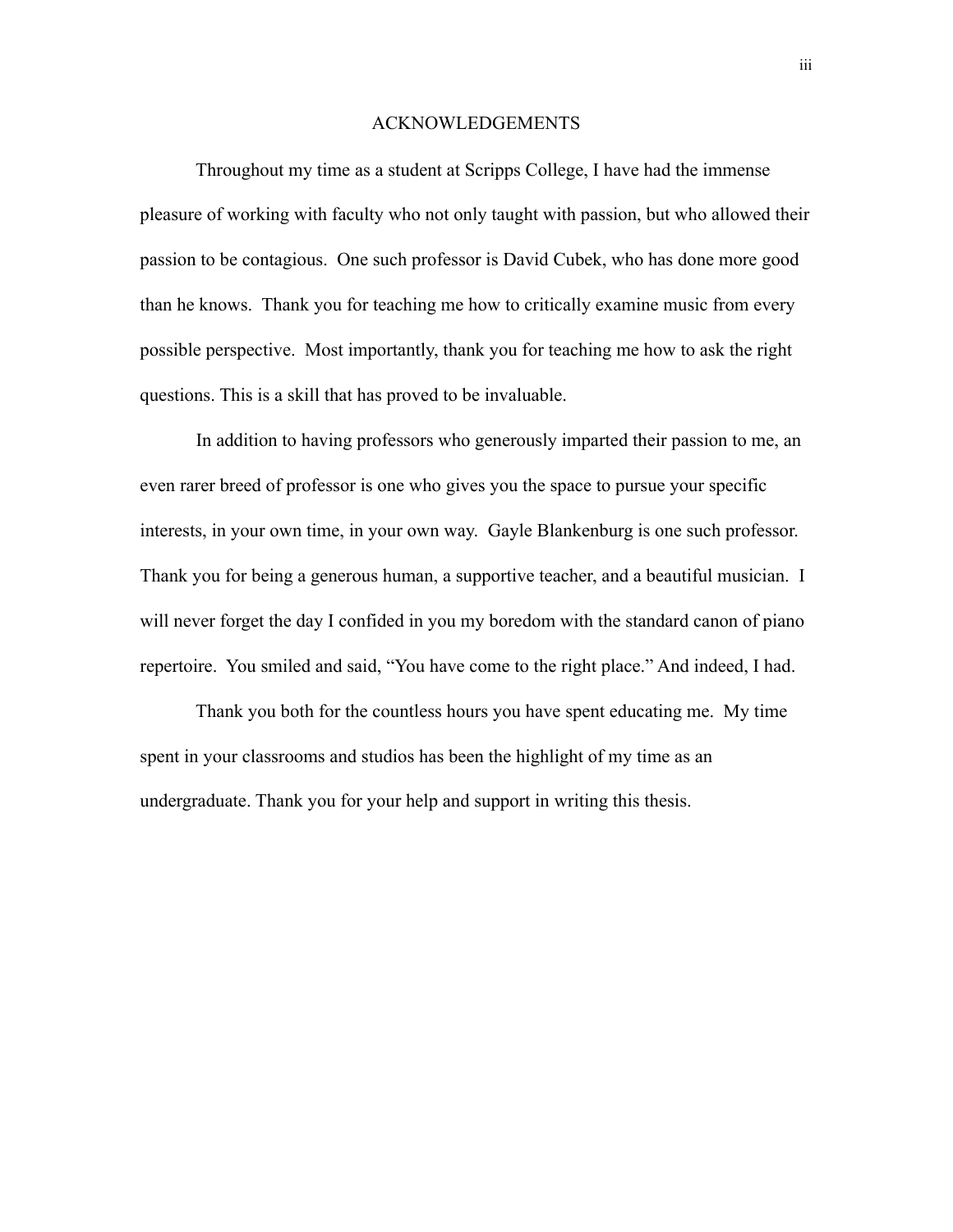#### ABSTRACT

In the scholarship surrounding piano repertoire, Henry Cowell is seen as a kind of "onehit-experimental-wonder," being know mostly for his astonishingly progressive piece *The Banshee.* However, Cowell was an enigmatic composer, a diverse scholar, an influential proponent new music, as well as a music theorist and comparative musicologist. Therefore in order to gain a more complete understanding of Cowell and his deeply influential piano works, this project seeks to explore the philosophical, cultural, and non-Western musical influences that inspired Cowell's novel experimentation at the piano.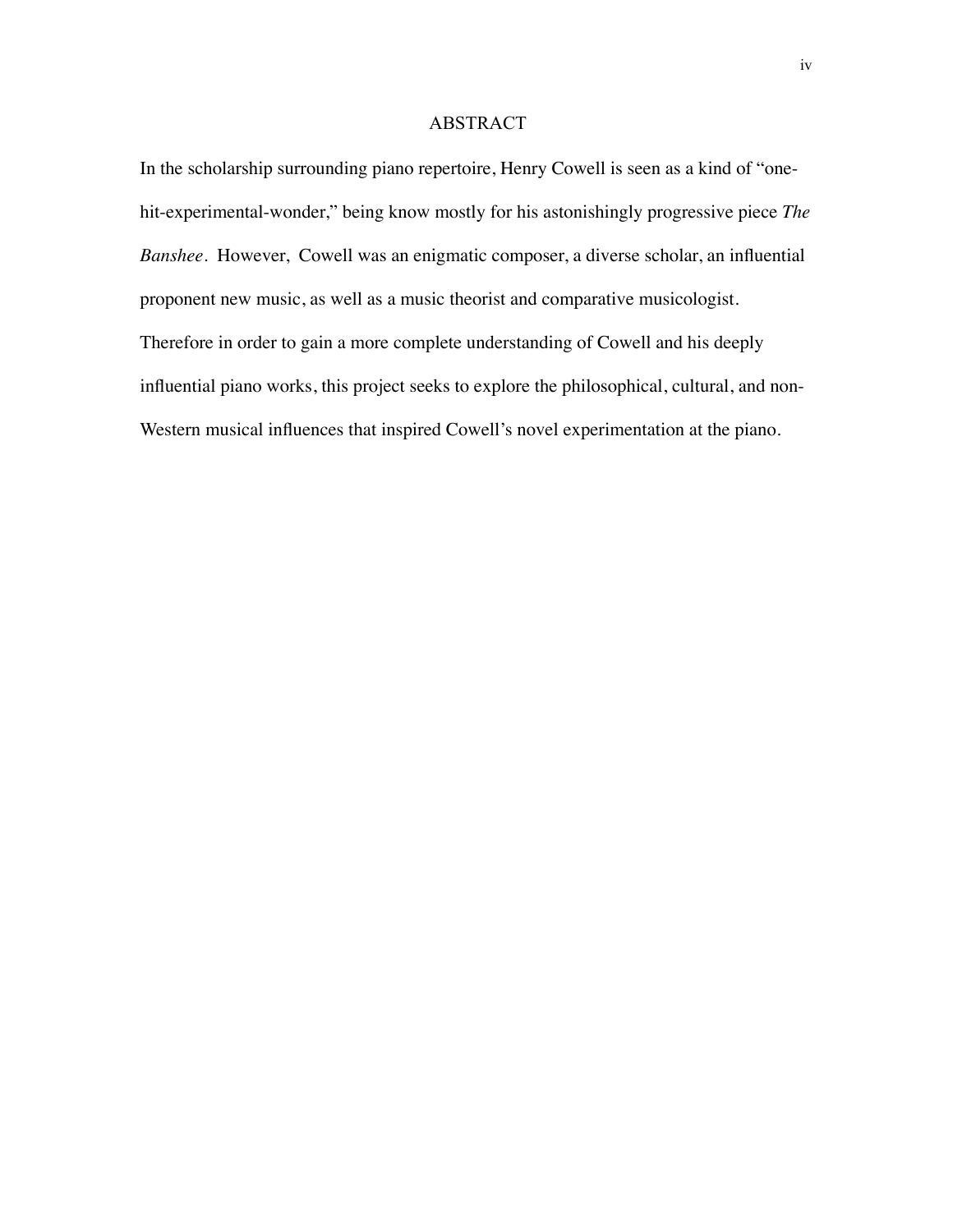## LIST OF EXAMPLES

Example 1. *Dynamic Motions,* mm. 39-43.

Example 2. *Lily of the Reel,* mm. 1-8.

Example 3. *The Banshee,* mm. 1-17.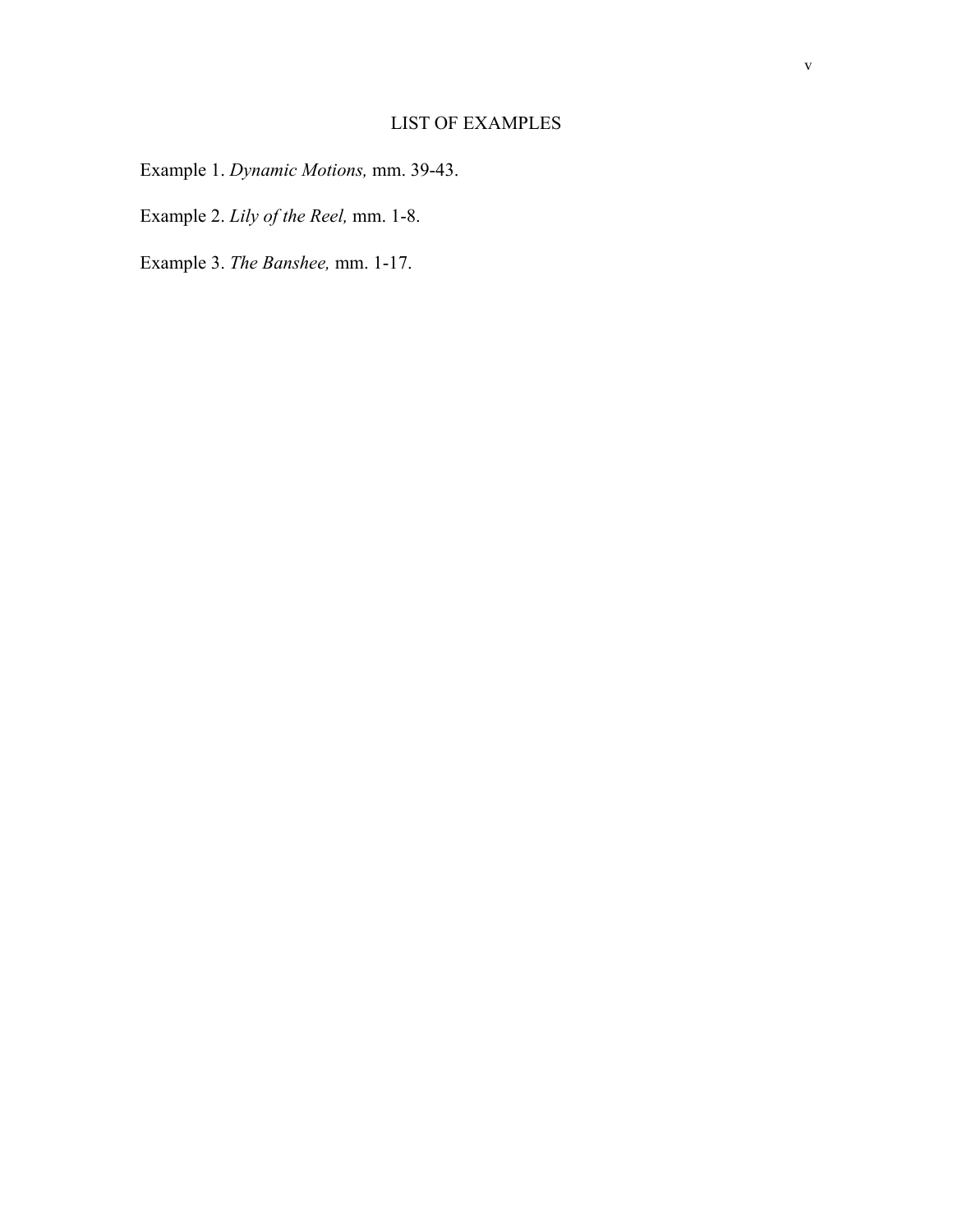#### Introduction

 In an conversation with Michel Foucault in 1985, Pierre Boulez attempted to explain the ways in which modern music had moved away from the musical eras of the past, remarking that,

 "In classical and Romantic music... there are schemas which one obeys. The movements of a symphony are defined in their form... they are distinct from one another... most of the time actually separated by a pause, sometimes tied by a transition that can be spotted. The vocabulary itself is based on 'classified' chords...Progressively, these reassuring elements have disappeared from 'serious' music... Musical works have tended to become unique events... not reducible to any guiding schema, a priori.["1](#page-6-0)

This except from the dialogue between Foucault and Boulez articulates simply, yet profoundly, the very phenomenon that underscored Henry Cowell's career. Cowell began his life as a composer in one of the most unique times in music history, that is, the divisive tumult of the early twentieth-century arts scene. Although each generation attempts, to some extent, to break down or change the musical paradigms employed by the previous generation, experimental twentieth-century composers were dismantling the very definitions of music and beginning to look to the basic concepts of noise and sound for inspiration, rather than remaining within the confines of traditional schema. In many ways the ultramodernist piano composers led this charge into modernity. In the post-war era, new trends emerged in music, including new sounds, novel musical textures through experimental techniques, and the incorporation of Eastern sounds into Western forms.

 Eduardo De La Fuente, in his book *Twentieth Century Music and the Question of Modernity,* raises the following questions: "How to make sense then of musical

<span id="page-6-0"></span><sup>1</sup> Foucault, Michel and Pierre Boulez, "Contemporary Music and the Public," in *Perspectives of New Music*, 24, no. 1 (1985): 8.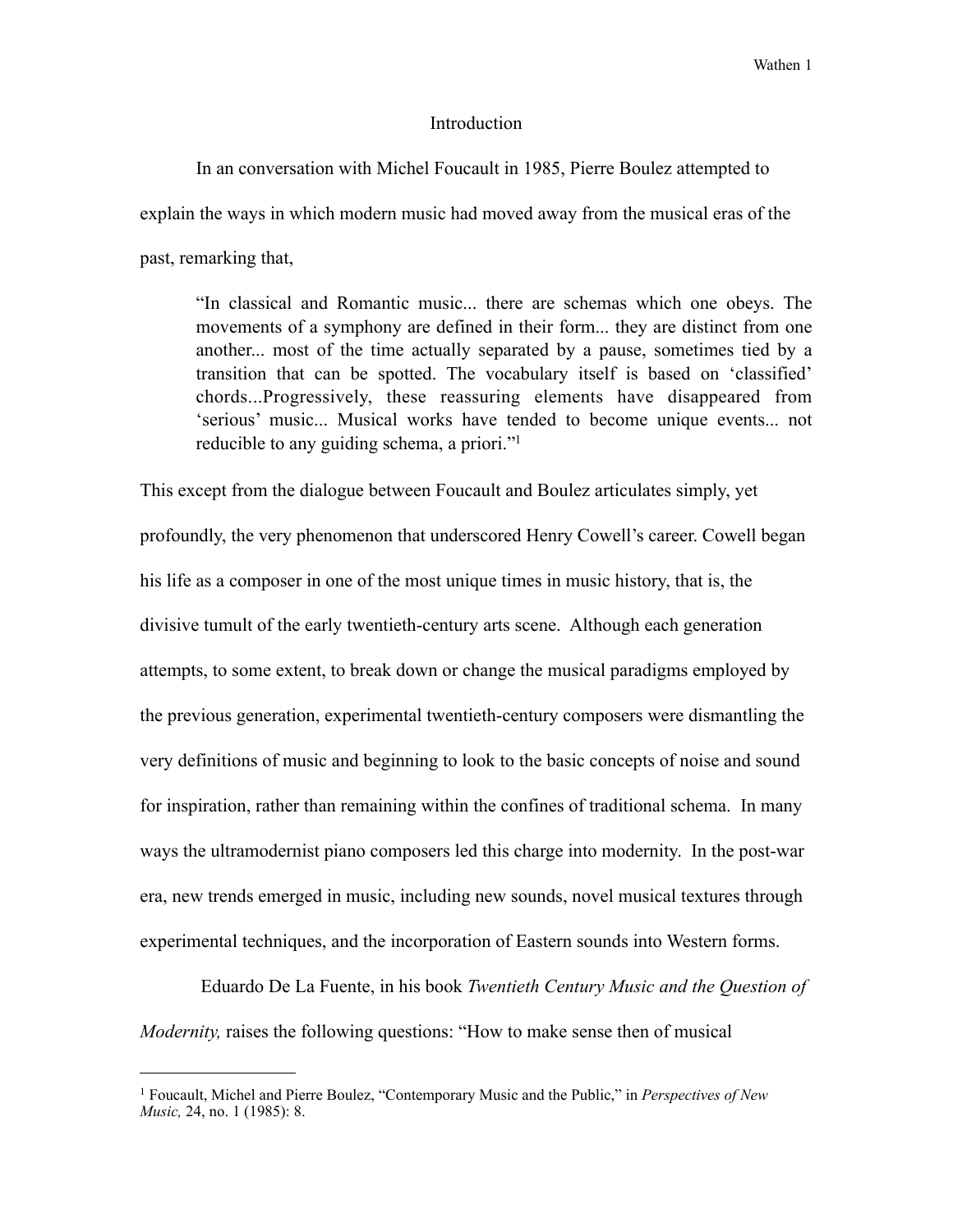modernity, which seems to be governed by both order and disorder, both rationality and irrationality, and both the will-to-form and the will-to-contingency?["2](#page-7-0) As De La Fuente implies, during this period of music some composers were moving away from form in music altogether, preferring to constitute music as "noise" and allowing this concept to form the existence of their music. Varèse is one such composer who pursued the liberation of art music from the confines of traditional melody and harmony, from the regularity of pulse and meter, as well as from the mundane standardization of instrumentation and form. Others, such as Schoenberg and Webern, developed new kinds of hyper-organized musical systems that attempted to democratize the pitches in a scale, while really just trading in one set of musical rules for another.

 In the United States specifically, there were two main roads that a composer seeking to distance themselves from the European tradition could take. The first is that of the Americanists, who sought to find unique American "sounds" and incorporate them into European musical forms as a kind of nationalism. The second path was pursued by the ultramodernists, who sought new musical sources entirely through philosophy and experimentation. Cowell joined with the latter. Despite the obvious variety of the music being produced at this time across the Western world, one of the most important trends of the ultramodernists came as a shift in the philosophy of music itself. The ultramodernists began to deconstruct institutional definitions of music and examine music in its most basic form, that is, "noise." The concept of "noise" was a highly contested musical paradigm. Cowell wrote in his article "The Joys of Noise" that,

<span id="page-7-0"></span><sup>2</sup> Eduardo De La Fuente, *Twentieth Century Music and the Question of Modernity* (New York: Routledge, 2011), 4.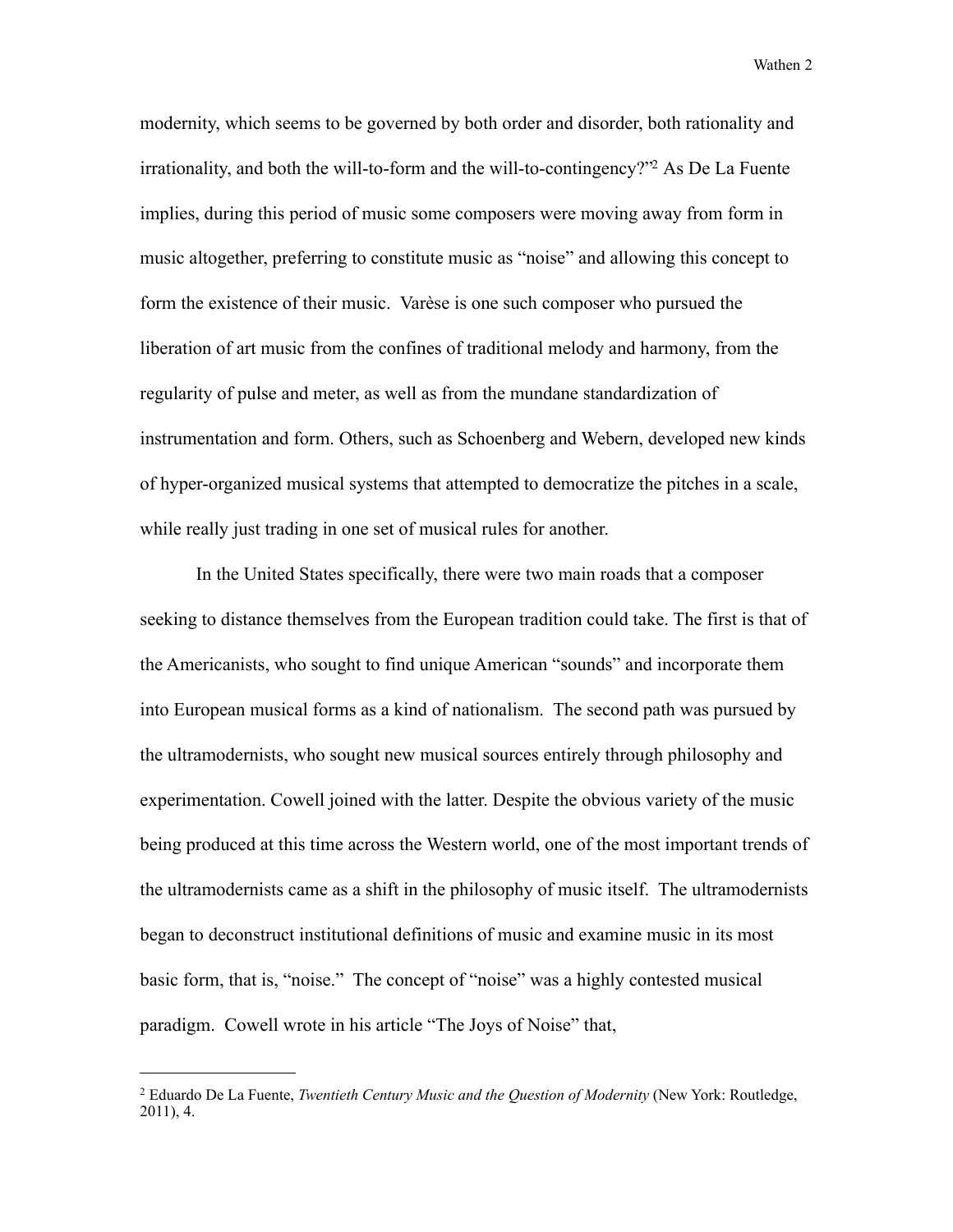Although existing in all music, the noise-element has been to music as sex to humanity, essential to its existence, but impolite to mention, something to be cloaked by ignorance and silence. Hence the use of noise in music has been largely unconscious and undiscussed. Perhaps this is why it has not been developed, like the more talked-of elements, such as harmony and melody. The use of noise in most music today is little beyond the primitive; in fact, it is behind most native music, where the banality of the thumps often heard in our concerts would not be tolerated.[3](#page-8-0)

Reclaiming the notion of "noise" in this spirit of exploration and excavation is what

fueled Cowell from the very genesis of his musical vocation.

 This is the artistic climate that produced a composer like Henry Cowell; a man so eclectic in his tastes and varied in his musical styles, that he created a vast array of compositions in hundreds of styles. Despite his massive corpus of music, Cowell is most remembered as being one of the fathers of experimental piano music, and one of the originators of extended piano technique. This project seeks to uncover the catalysts that led to the creation and cultivation of Cowell as an inventor of extended piano technique by examining Cowell's philosophical influences, his reconnection to his Irish roots, and his perpetual interest in non-Western musics.

<span id="page-8-0"></span><sup>3</sup> Henry Cowell, "The Joys of Noise," in Christopher Cox and Daniel Warner *Audio Culture: Readings in Modern Music* (New York: Continuum, 2004), 23-24.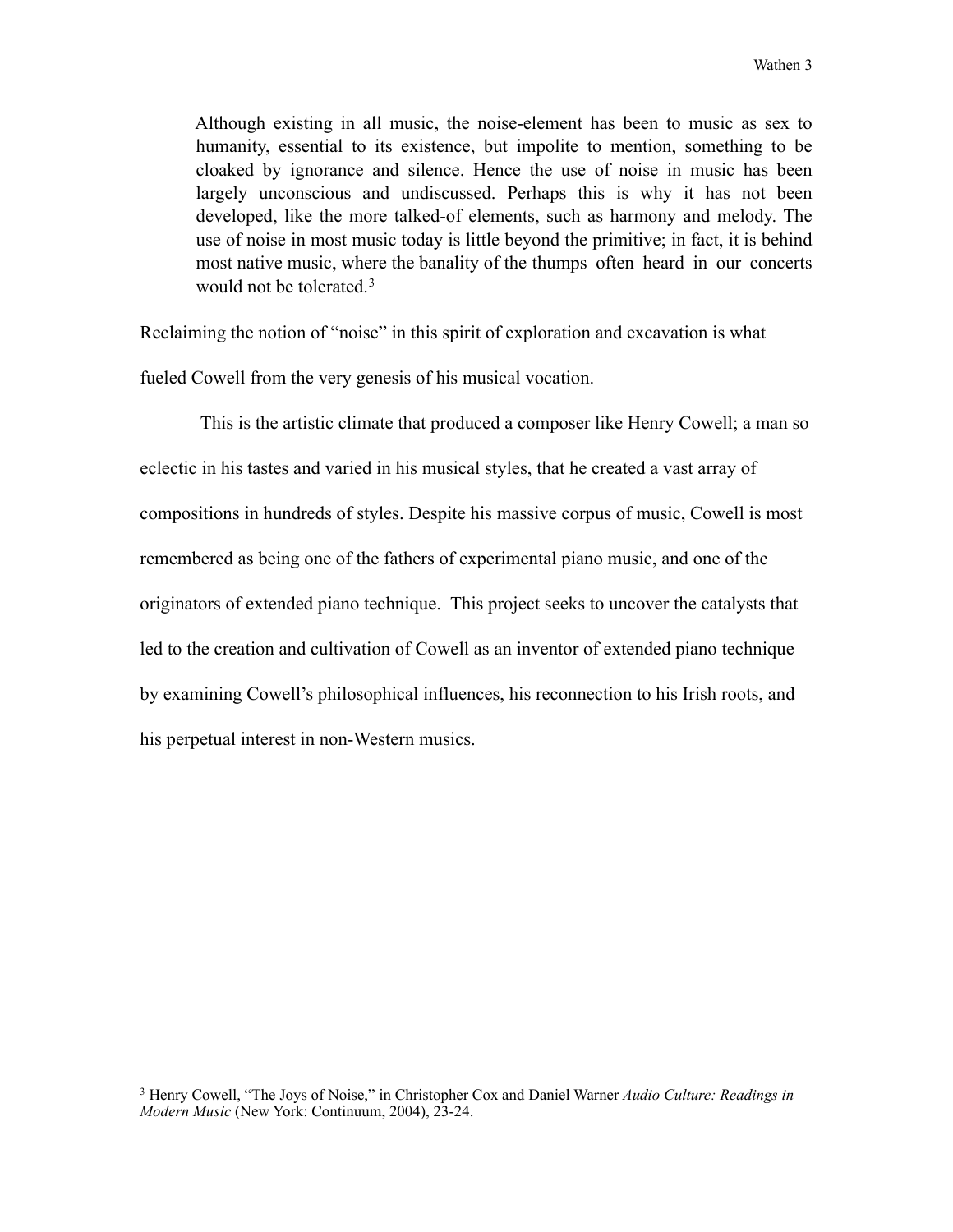## **Chapter 1: From Futurism to Philosophical Fixations, Henry Cowell's Intellectual Influences.**

#### Early Bohemian Influences

 In the early twentieth-century, Henry Cowell composed against the backdrop of many famous experimentalists. Claude Debussy was experimenting with harmony in innovative ways while Arnold Schoenberg had abandoned tonal harmony altogether in favor of atonality and, eventually, serialist techniques. Due to Cowell's unconventional upbringing and lack of formal music instruction, his experimentalism manifested in a very different way than that of his contemporaries. Cowell did not have the formal training that would have initially taught him the limitations of harmony and traditional piano technique in the first place. As opposed to composers like Debussy and Schoenberg, Cowell's experimentation at the piano was much more kinesthetic than theoretical in its genesis. In his own book *New Musical Resources*, Cowell writes that,

 Contemporary music makes almost universal use of materials formerly considered unusable. These materials are in some degree acceptable to almost all music lovers, and there is a tendency on the part of critics and the sophisticated public to be somewhat bored by new music which uses only old fashioned means<sup>[4](#page-9-0)</sup>

Cowell wanted to write new music, but not by "old fashioned means," instead he sought new means to write new music, unlike many of his contemporaries who were utilizing only traditional means to create non-traditional sounds.

 However, the greatest influences to Cowell's experimentalism were the extramusical ideas and philosophies that he was exposed to through the various communities

<span id="page-9-0"></span><sup>4</sup> Henry Cowell, *New Musical Resources,* (New York: Something Else Press, 1969), 1.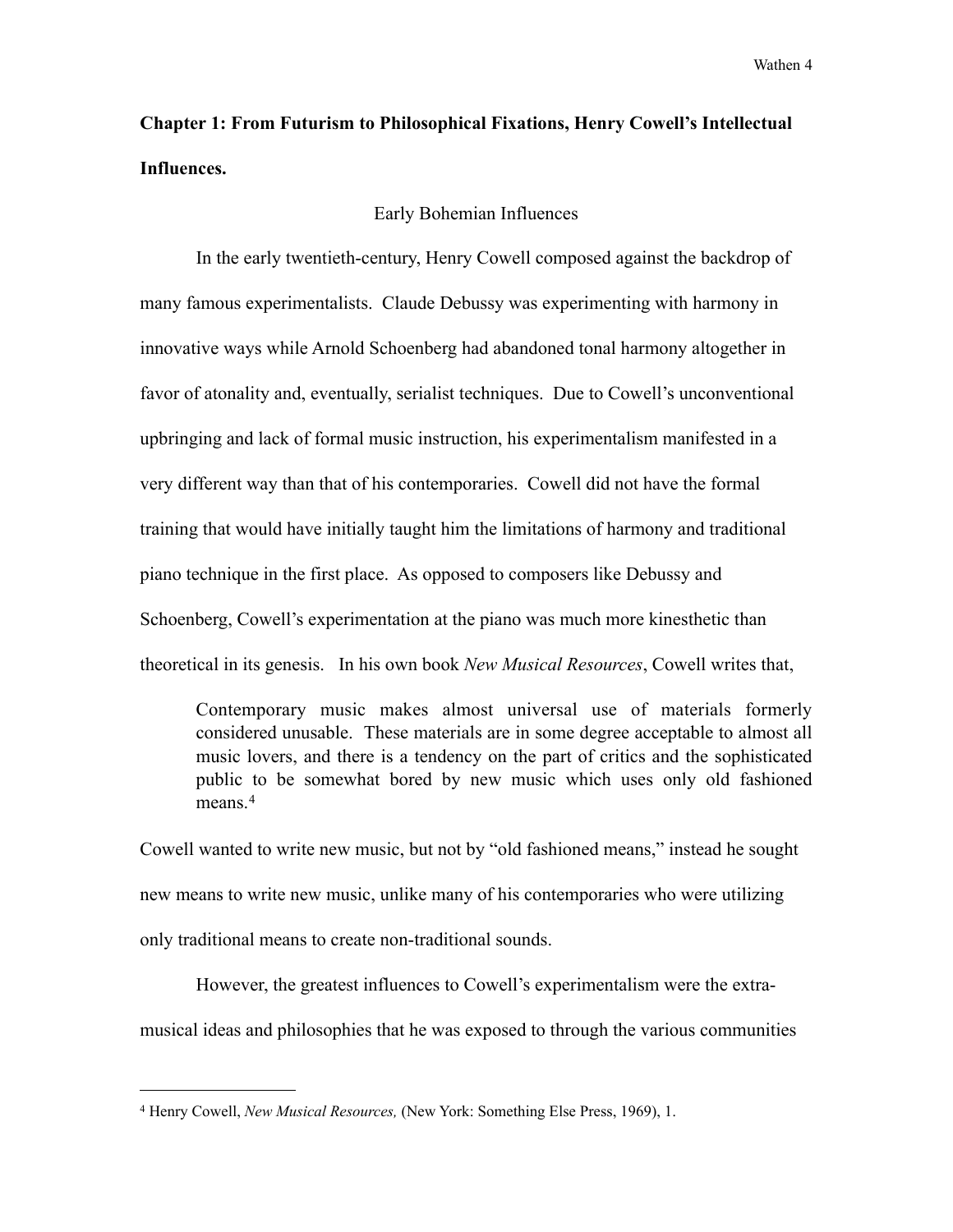and composers with whom he came in contact. Like Ives and Stravinsky, Cowell appeared to be conscious that history would be watching him. Because of this notion, he meticulously crafted his image and chose which elements of his creative process would be accessible to the public and to posterity. Unfortunately for Cowell, his influences are much more transparent than he would have liked to admit. In his biography on Cowell, Michael Hicks makes the valid assertion that Cowell's aim was to magnify his own innovations, isolate himself from progenitors, and tinge his self-portrait with uniqueness.<sup>[5](#page-10-0)</sup> Cowell's efforts to sever his ties to the teachers, philosophers, and musicians that made him great does not hinder the search for his most profound philosophical and musical influences. Tracing back these influences is imperative in order to understand Cowell's piano compositions and their genesis. This chapter will therefore explore the easily reconcilable philosophical encounters and influences in Cowell's life with specific piano works in an effort to shatter the composer's falsified self-portrait of himself as an entirely autonomous artist. More specifically, this chapter will discuss the influences of Futurism and Theosophy upon Cowell's experimental piano techniques with the hope of illuminating the origins of his befuddled musical influences. In order to understand Cowell's piano compositions with the utmost sensitivity, this endeavor into his philosophical influences is imperative.

 From the very beginning, Cowell had an unconventional life. Cowell's parents were radical in their beliefs and in their lifestyle. They were anarchists, philosophical libertarians, and skeptics of any societally constructed institution. Henry Cowell's father,

<span id="page-10-0"></span><sup>5</sup> Michael Hicks, *Henry Cowell, Bohemian* (Illinois: University of Illinois Press, 2002), 2.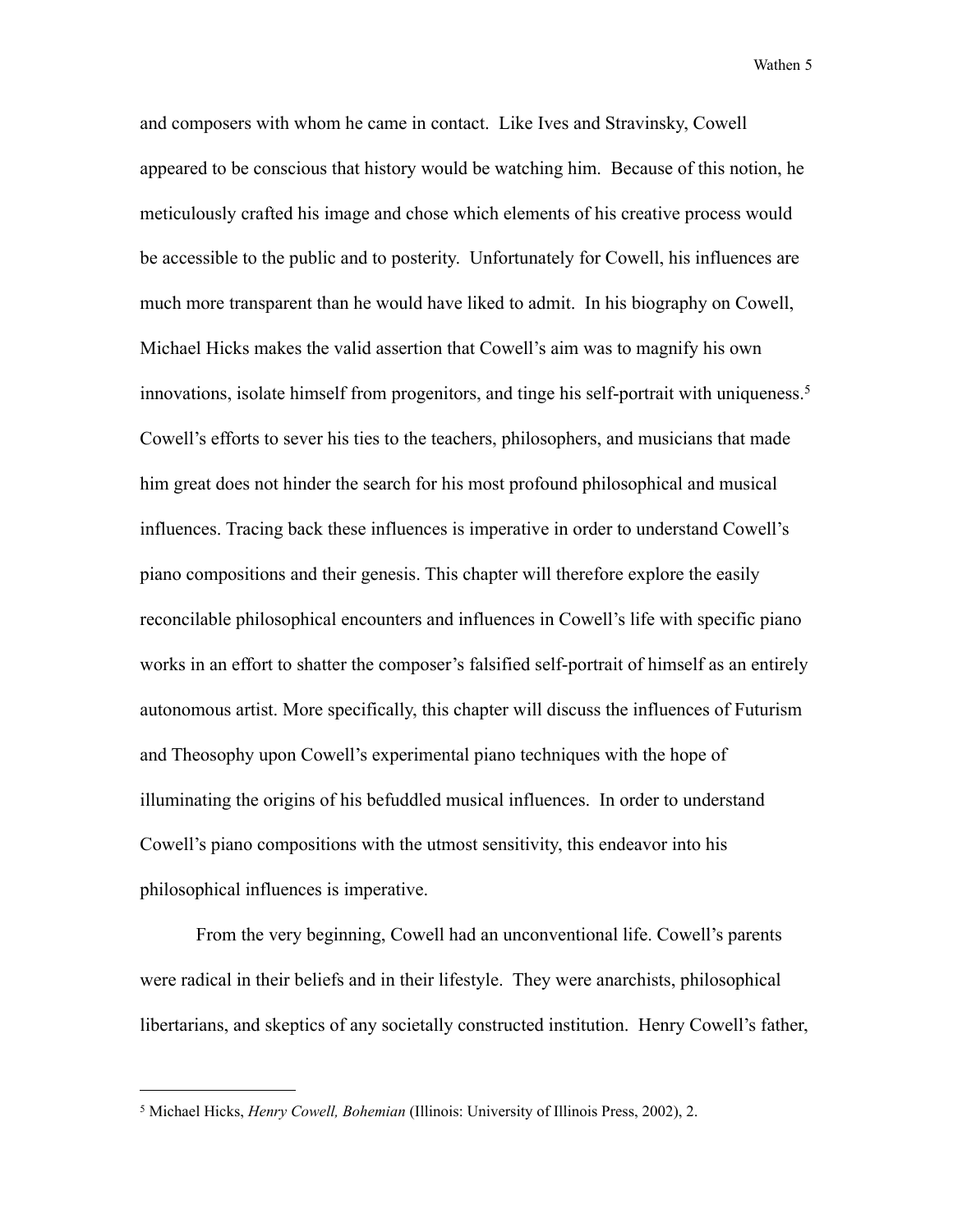Harry Cowell, possessed a spirit of separatism from his traditional Irish- Christian parents, a trait he no doubt passed down to his own son.<sup>6</sup> Harry Cowell was a drifter at heart. He was an avid writer who dropped out of college in Ireland to move to an obscure commune in Canada, all the while shrouding his past in myth and mystery. It is interesting that Cowell's father actively clouded the truth of his past life and facts of his biography, and this is a syndrome that he also passed down to his son. Cowell's mother, Clarissa, came from the same group of bohemian creatives. She was a free-spirited, nonconformist writer as well, and she dedicated her life to her son's interdisciplinary education. Cowell's parents inhabited the same group of avant-garde writers, philosophers, and artists, spewing libertarianism and cynicism for all forms of social and political order. Hicks writes that, "What these parents would want for their boy was clear: he should be free, independent, progressive, literate, versatile, devoted to nature in both its scientific and poetic aspects, versed in religious tradition but skeptical, and perhaps above all, devoted to art.["7](#page-11-1) It is abundantly clear from the biographical information on Cowell that the radical views and bohemian lifestyle of his parents shaped who he became as a composer. Unfortunately, "Cowell's reluctance to dwell on the ideological influence of his parents is symptomatic of his frequent failure to acknowledge to any degree how others shaped his techniques and opinions.<sup>[8"](#page-11-2)</sup> Hicks' thesis is that Cowell tried to present himself as an autonomous prodigy, while he was really the inevitable product of his unconventional environment. While I agree with this thesis,

<span id="page-11-0"></span><sup>6</sup> Ibid., 11.

<span id="page-11-1"></span><sup>7</sup> Ibid., 16.

<span id="page-11-2"></span><sup>8</sup> Ibid., 2.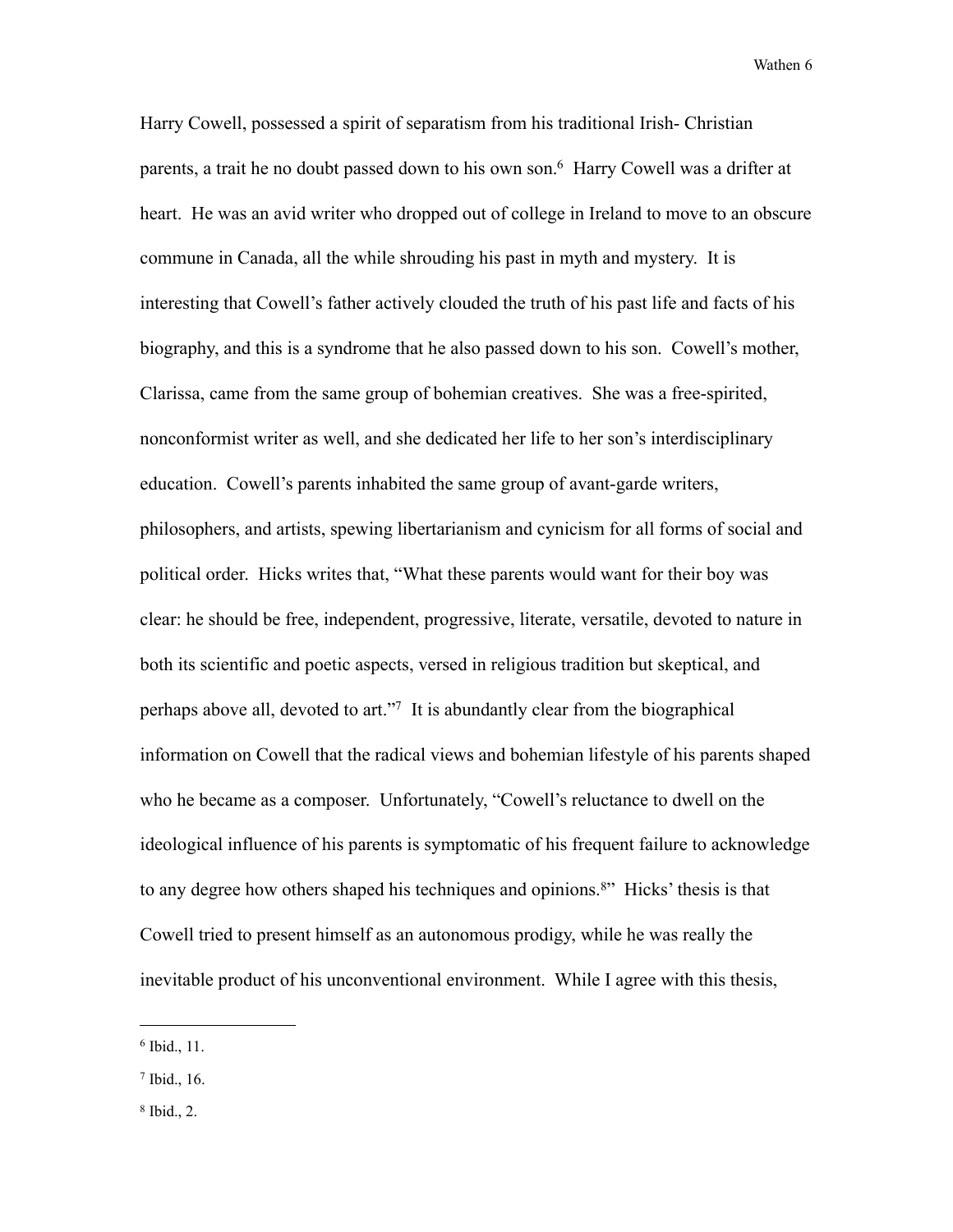there are a few topics that need to be considered more closely in regards to the philosophical underpinnings of his music; specifically Cowell's idealogical ties to Futurism and Theosophy.

#### Leo Ornstein and Futurism

 In 1917 Henry Cowell went to study at the Institute of Musical Art (later renamed the Juilliard School). However, being the rugged individual that Cowell was, he spent only seven weeks there and refused to attend most of his classes and loathed the formality of institutionalized education. He was not interested in learning formal ear training, or even attending his piano or composition lessons. Because of this fiery spirit of rebellion, Cowell was dishonorably dismissed from the Institute. In response, Cowell explained that he needed to pursue a different kind of originality in music and a more abstract education to motivate him as a composer. Therefore Cowell sought inspiration elsewhere, which led him to Leo Ornstein, a Futurist composer who influenced his compositional style more than any musical institution could.[9](#page-12-0) Although there is no evidence that Ornstein filled the role of teacher or mentor to Cowell in any traditional way, the two young composers certainly did meet and exchange music. Cowell greatly admired Ornstein, though he was only five years Cowell's senior, and found his piano techniques to be fresh and innovative.<sup>10</sup> In his book detailing the connection between Futurism and the arts, Günter Berghaus writes this entry on Leo Ornstein,

 The perception of Ornstein's music was neither ultra-modern in the sense of abstraction or lack of repetition, nor did its style relate particularly strongly to Schoenberg. The aspects of his work which caused it to be regarded as "Futurist"

<span id="page-12-0"></span><sup>9</sup> Hicks, *Henry Cowell, Bohemian*, 76.

<span id="page-12-1"></span><sup>10</sup> Joel Sachs, *Henry Cowell: A Man Made of Music (*Oxford: Oxford University Press, 2012*),* 70.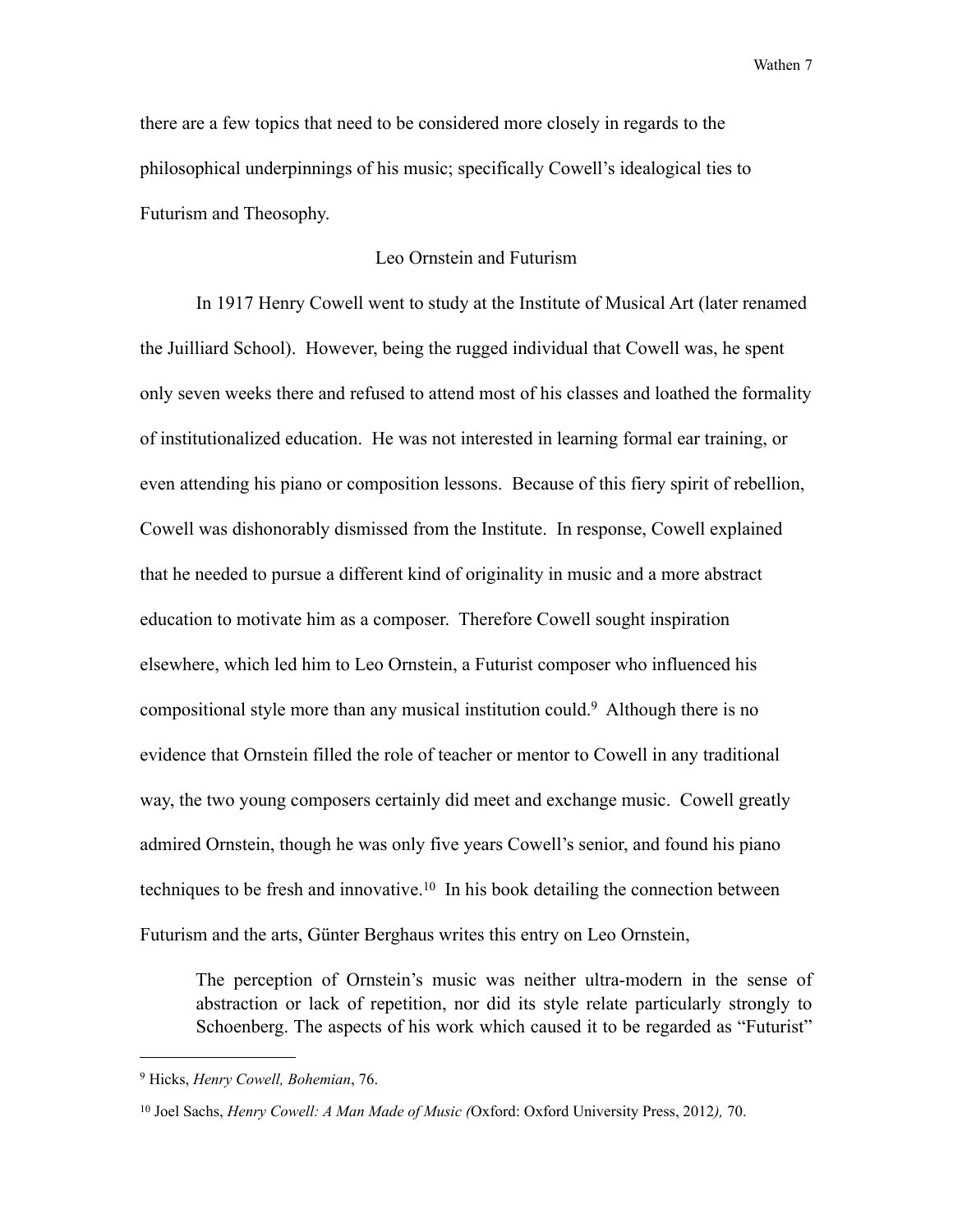were the frequent recourse to violent and dissonant tone clusters, complex polyrhythmic patterns, and the repetition at high speed of short percussive phrases designed to achieve a feeling of motion and acceleration.<sup>[11](#page-13-0)</sup>

Although Cowell had begun his technical experimentation before his meeting with Ornstein, it was this encounter that spurred the young composer into full pursuit of the "ultra-modern." Nearly any description of Ornstein's music that related it to Futurism, such as his, "frequent recourse to violent and dissonant tone clusters, complex polyrhythmic patterns, and... repetition at high speed,... and a feeling of motion and acceleration" can be directly applied to Cowell's music as well. Although most scholarship on Cowell does not explicitly focus on Cowell's connection to Futurism, this connection remains vital to understanding why Cowell chose to experiment in the way that he did.

 Cowell's experimentation at the piano is most famously remembered by the extensive use of tone clusters, an idea that was first Ornstein's and stemmed directly from his interests in Futurism. Cowell was interested in Ornstein's Futurist movement and the sound possibilities of tone clusters, and he developed this technique much further than Ornstein did. Cowell even continued to explore other elements of Futurism in his music throughout his compositional career. The *Manifesto of Futurism,*[12](#page-13-1) written by the Italian poet Filippo Tommaso Marinetti, is a document with which Ornstein has become irrevocably attached. This philosophy of the changing aesthetics of beauty and the arts draws upon the essentials of industrialism: the speeding of cars, the crashing of shop

<span id="page-13-0"></span><sup>11</sup> Günter Berghaus, *International Futurism in the Arts and Literature (*Berlin: Walter De Gruyter, 2000*), 331.*

<span id="page-13-1"></span><sup>12</sup> See Appendix A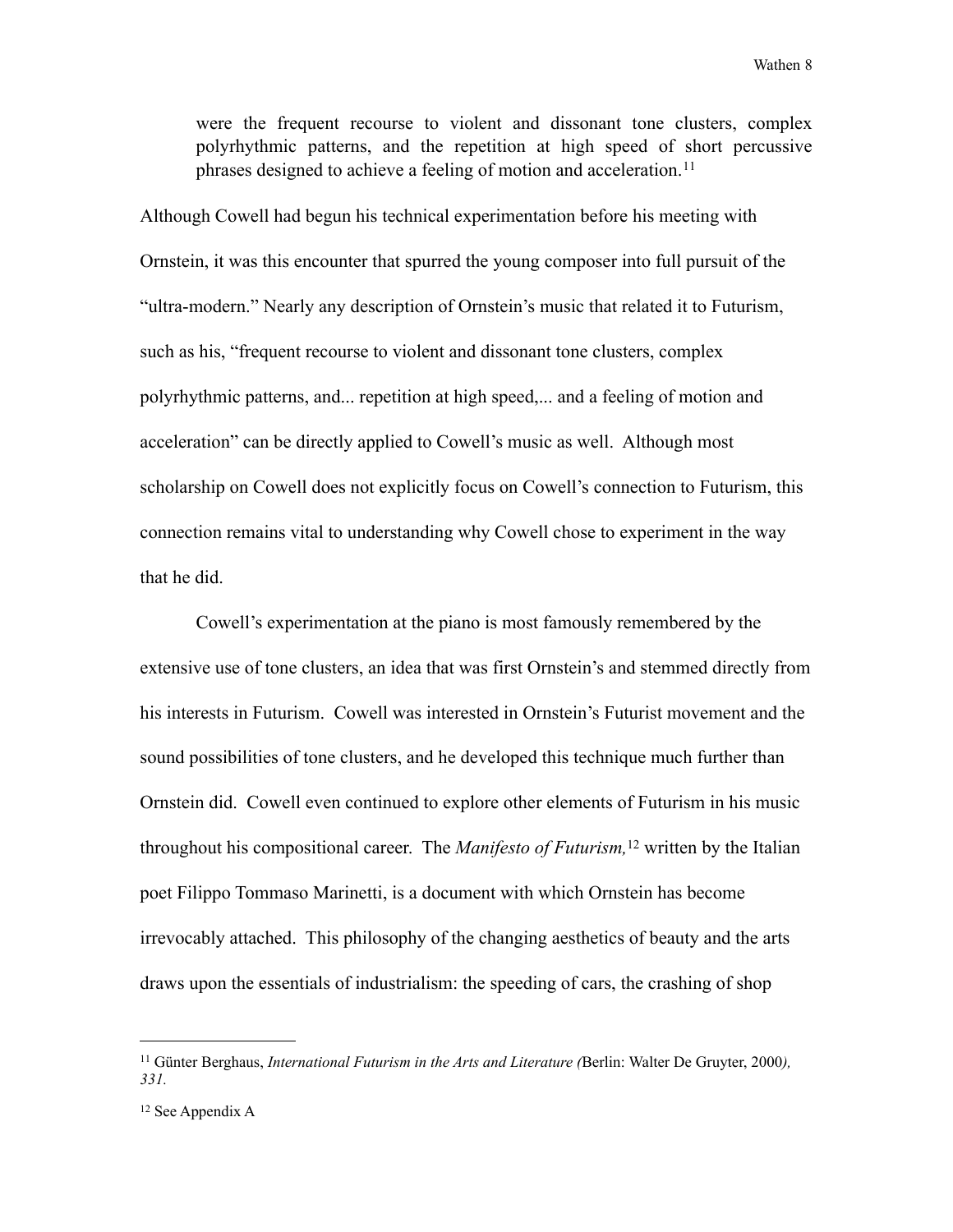windows, the abrasiveness and ubiquitousness of technology in the modern age.

Marinetti, writes that,

 We intend to sing to the love of danger, the habit of energy and fearlessness. Courage, boldness, and rebelliousness will be the essential elements of our poetry. There is no beauty that does not consist of struggle. No work that lacks an aggressive character can be considered a masterpiece. Poetry must be conceived as a violent assault launched against unknown forces to reduce them to submission under man  $13$ 

Ornstein's Futurist piano compositions were certainly bold and rebellious. Ornstein composed with Futurist ideals in mind and his radical techniques and the harmonic abrasiveness of tone clusters were no doubt offensive to many contemporary listeners.

 Although traces of Futurism can be found both implicitly and explicitly in Cowell's work, the most important connection that exists between Cowell and the ideals of Futurism is the way this modern philosophy of beauty influenced his unique piano techniques, not just the titles of pieces like *Savage Suite* or "War Dance." In regards to this Futurist suite from 1913, Goodwin writes that it has a "youthful enthusiasm for the fast and loud.["14](#page-14-1) The evocative title of the suite and its subsequent movements have a vocabulary that can be connected with the text of the Futurist Manifesto. Marinetti writes that, " We intend to glorify war—the only hygiene of the world—militarism, patriotism, the destructive gesture of anarchists, beautiful ideas worth dying for, and contempt for woman." Marinetti's work glorifies war in a way that can be heard in Cowell's relentlessly rhythmic and harsh third movement called "War Dance."

<span id="page-14-0"></span><sup>13</sup> Rainey, Lawrence S., Christine Poggi, and Laura Wittman. *Futurism: An Anthology* (New Haven: Yale University Press, 2009), 450.

<span id="page-14-1"></span><sup>14</sup> Goodwin, Joscelyn. "The Music of Henry Cowell." (Ph.D. dissertation, Cornell University, 1969), 22.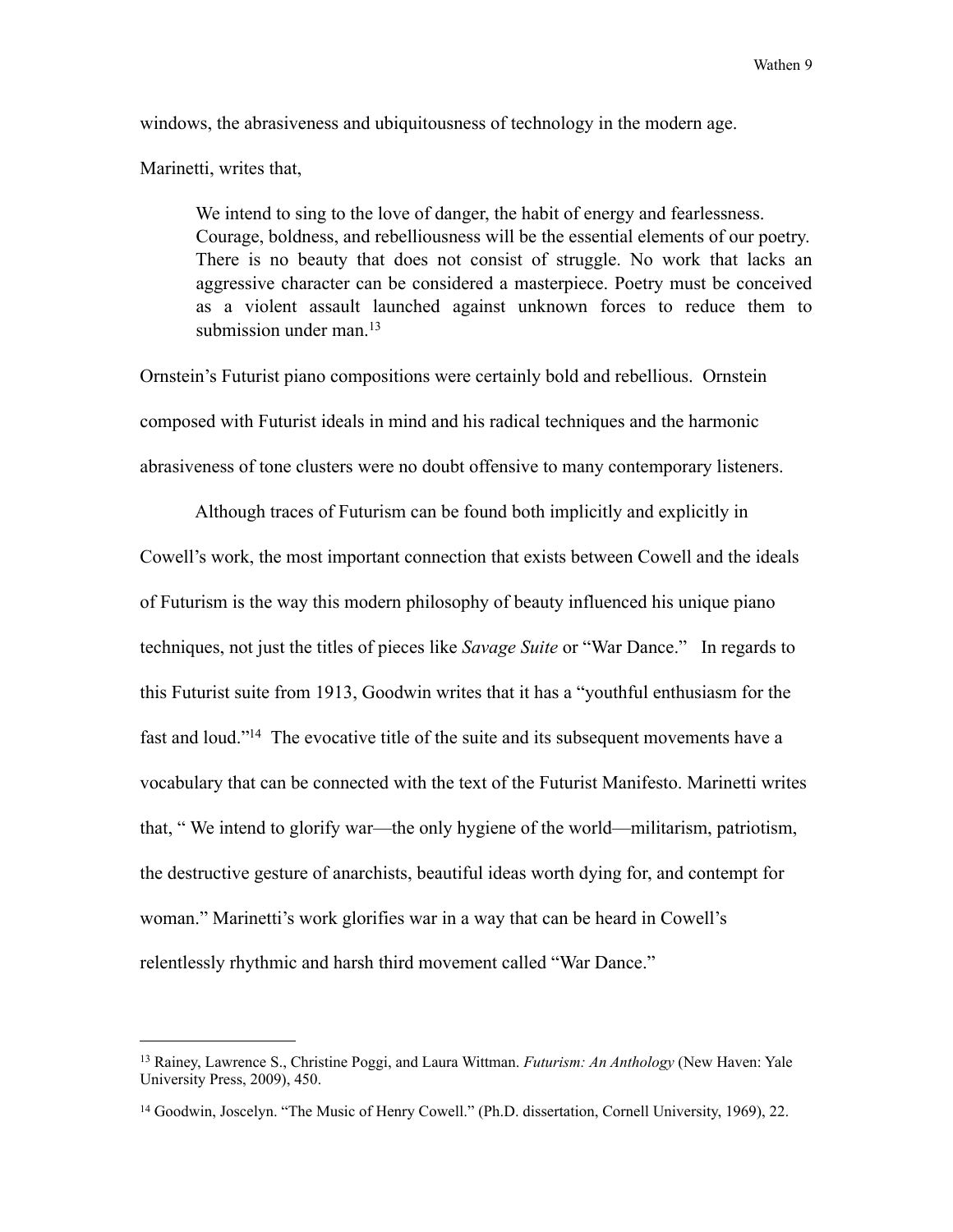Cowell is known for his extended use of tone clusters such as the angular and jarring clusters found in "Futurist" from *Savage Suite*. The Marinetti's artistic philosophy required that art in the modern age must assault the senses, and that art must serve as a mirror to the abrasiveness of the ubiquitous industrial complex. As quoted above, Marinetti believed that, "...[n]o work that lacks an aggressive character can be considered a masterpiece." Regardless of the dynamic with which a two-octave cluster is played, it will have an abrasive and aggressive presence in the ear. A thoughtful consideration of this technique is representative of the simultaneousness of noises in an industrialized world. The ancient world was comparatively silent. The world at the turn of the twentieth century was a tumult of noise from machinery and urban soundscapes which deeply inspired Cowell.

 In Henry Cowell's piece *Resume´in 10 Movements*, the tenth movement is called "Futurism" and this title confirms the connection between Cowell and the Italian aesthetic movement, as well as ties to Ornstein. This movement boldly embodies the aesthetic ideals of this philosophy, and is perhaps a subtle dedication to Ornstein himself. Cowell said that the piece was a tone painting of a New York Subway, celebrating the modern marvels of the booming metropolis.<sup>15</sup> Cowell's musical representation of a staple of the industrial revolution that is the subway is an overtly Futurist endeavor. The fifth plank of the Futurist Manifesto states that, "We shall sing the great masses shaken with work, pleasure, or rebellion: we shall sing the multicolored and polyphonic tidal waves of revolution in the modern metropolis."<sup>16</sup> Cowell directly sought to portray in music what

<span id="page-15-0"></span><sup>15 &</sup>quot;Cowell Plays Own Music For Club," *San Francisco Call and Post,* 19 June 1919.

<span id="page-15-1"></span><sup>16</sup> See Appendix A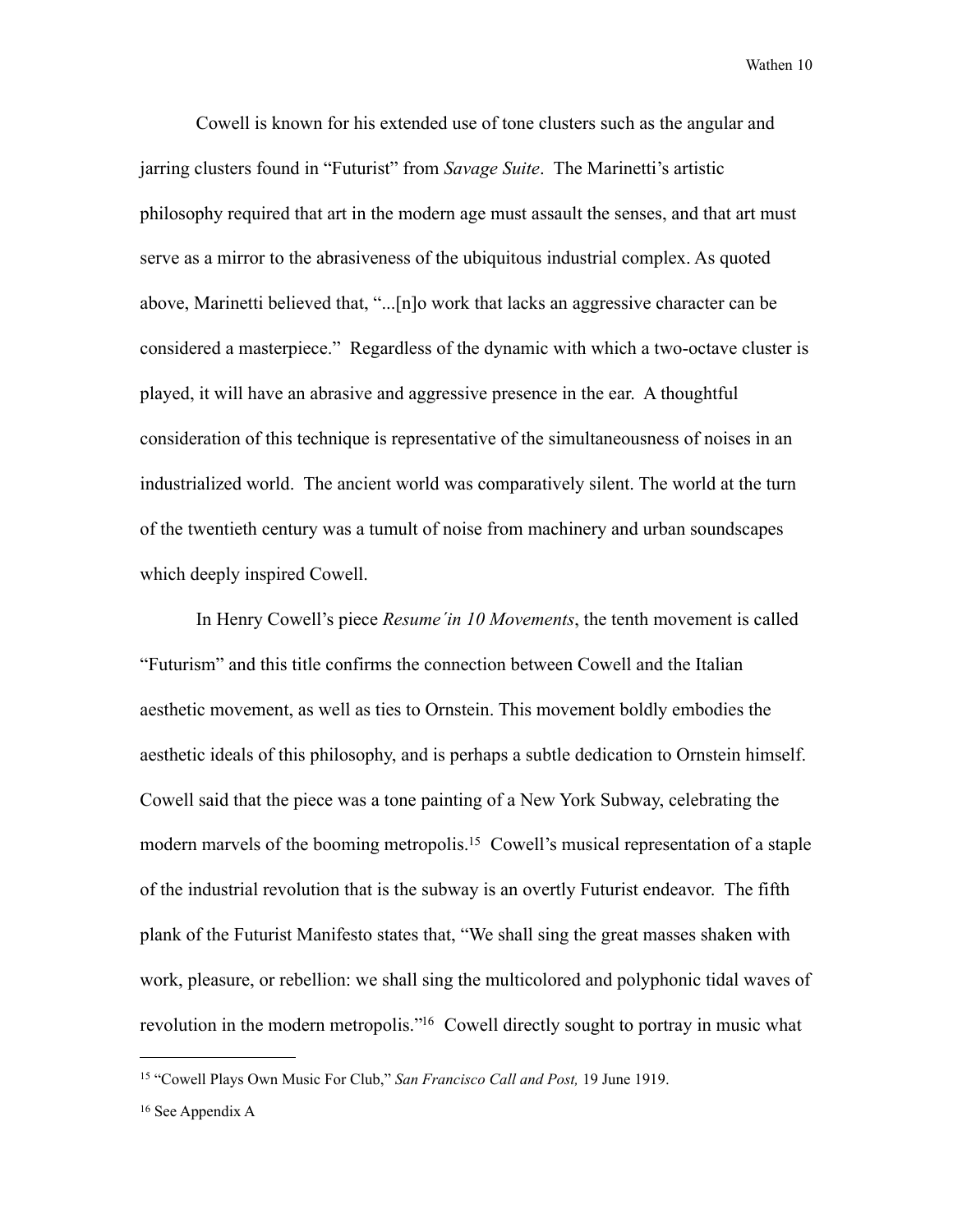he had seen and heard in a post-industrialization New York City. As is the case with many of his pieces, *Savage Suite* and *Resumé in 10 Movements* remain unpublished so information on these pieces come almost entirely from Cowell's own writings on them. These pieces are in the Henry Cowell Collection at the New York Public Library but electronic transcriptions have not been made so they are largely unavailable to the public.[17](#page-16-0)

*Dynamic Motion* is another quintessential Futurist piece by Cowell. As opposed to *The Tides of Manaunaun,* which simultaneously features both extensive tone clusters as well as a constant diatonic melody, *Dynamic Motion* is a showcase of two-arm tone clusters, startling accents, and wildly abrasive and accelerating cluster passages. Cowell "assaulted the senses" (to use Marinetti's language) through the employment of radical dynamic changes. Although clusters that include more than twenty notes can have a harsh quality when played *pp*, Cowell orders the pianist to play two-octave clusters with each arm at a dynamic marking of *ffff* with accents and crescendos. This piece is certainly Cowell's way of singing "to the love of danger, the habit of energy and fearlessness.["18](#page-16-1) In this piece, Cowell celebrates the inherent danger that comes with such dramatic breaking of tradition and he extols the energy that comes from maximizing the sound capacity of the piano. Furthermore, this music revels in the fearlessness with which one must play

<span id="page-16-0"></span><sup>17</sup> Because *Savage Suite* and *Resumé in 10 Movements* largely inaccessible, my assessment of these pieces comes from close analysis of David Nicholls, Joscelyn Goodwin, Michael Hicks, and Joel Sachs' writings on the works.

<span id="page-16-1"></span><sup>18</sup> See Appendix A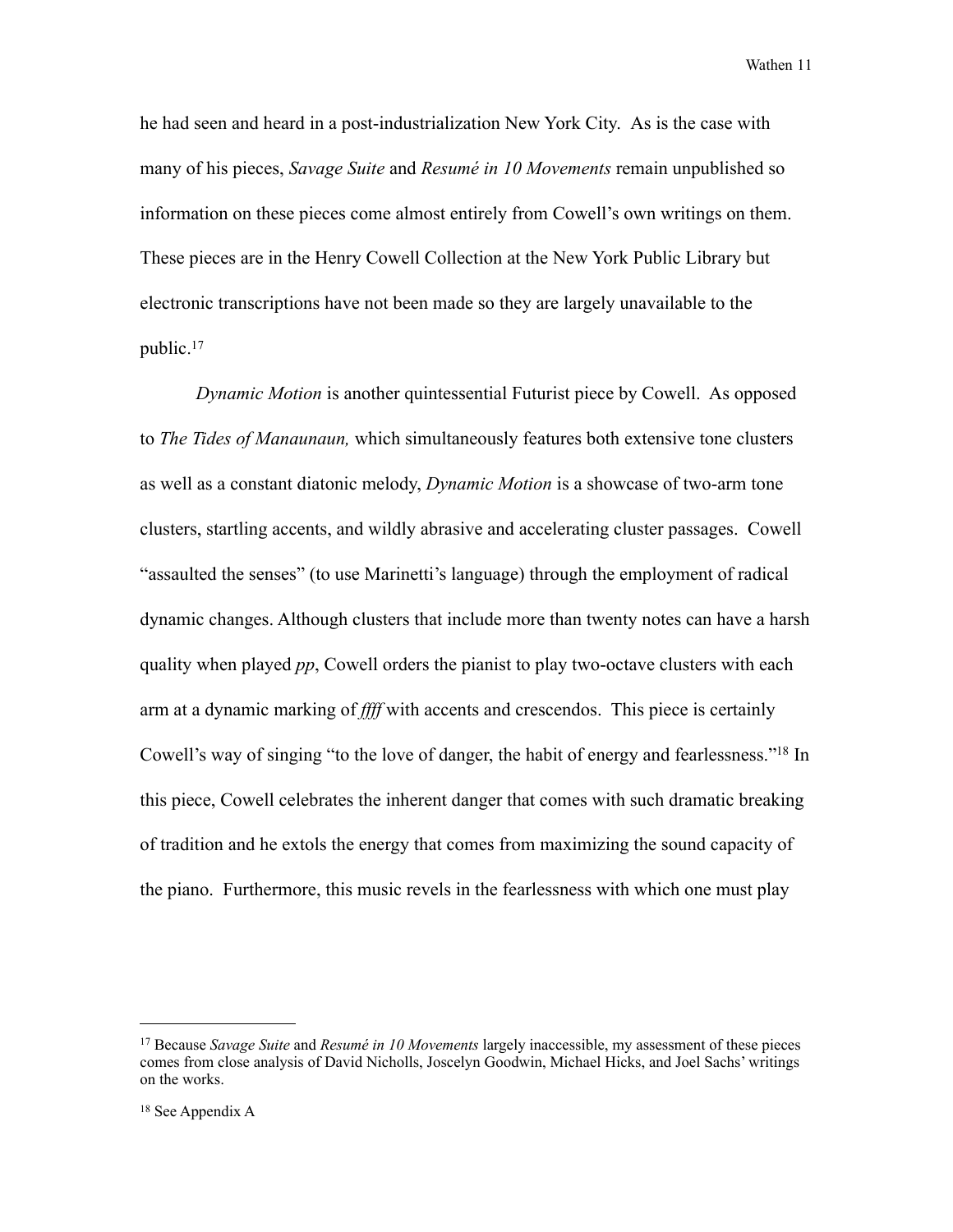this piece; wholly committed with both body and mind. Each of these aspects can clearly be seen from measures 39-44 (Example 1).<sup>19</sup>

Example 1: Forearm Clusters in *Dynamic Motions*



 This inclination to view music as a product of the industrial complex caused Cowell to view the piano as a piece of technology that is also subject to the dynamic nature of an industrialized society. This mentality of piano as technology made Cowell more likely to experiment with the sounds of the instrument as a scientist would experiment with technology. In 1913, author Luigi Russolo published *L'arte dei rumori* (The Art of Noises) in which he asserts that the evolution of modern music is parallel to

<span id="page-17-0"></span><sup>19</sup> Example 1. *Dynamic Motion* (New York: Breitkopf & Härtel, 1922), mm. 39-43.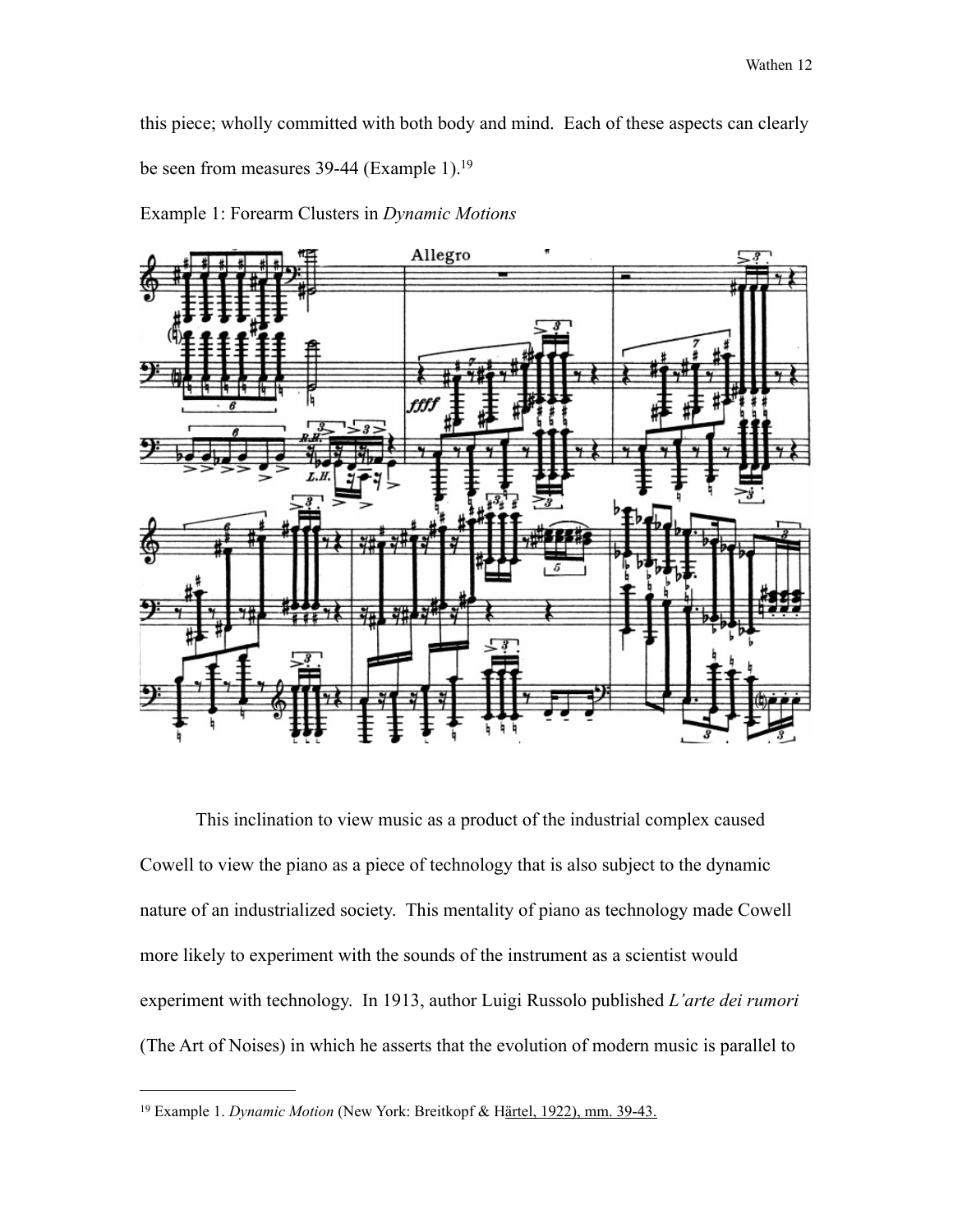that of industrial machinery.["20](#page-18-0) In this writing, Russolo claims that one must break from the mold of traditional sounds in order to explore the infinite sound possibilities of the industrial age; he believed that this notion of forward thinking must be the very nature of art. Cowell inherently understood Russolo's claims and boldly broke tradition in order to explore a broader realm of sound and musical possibilities.

#### Halcyon, Varian, and Theosophy

 After the death of his mother in 1916, Cowell officially joined a different kind of seemingly "bohemian" community: the Temple of the People in Halcyon, California. The Temple of the People was, and remains to this day, a community near Pismo Beach, California that is dedicated to the teachings of Theosophy. Theosophy is an esoteric philosophy that suggests that all things in the universe are united. It is simultaneously a philosophical, religious, and mystical movement. Theosophy has its roots in Protestantism but has branched out into the occult as it has blurred the divisions between religion, philosophy, and mysticism. Furthermore, Theosophy draws upon enlightenment ideals. Theosophists are particularly interested in the concept of divinity and see that the way to understanding the mysticism of divinity lies in the unity of academic disciplines such as, science, philosophy, world religions, art, music, and literature.<sup>21</sup> In a letter to the American branch of the Theosophical society, Blavatsky neatly sums up the intents and beliefs of the Theosophical Society,

 [There are those] among us who realize intuitionally that the recognition of pure Theosophy—the philosophy of the rational explanation of things and not the

<span id="page-18-0"></span><sup>20</sup> Russolo, Luigi. *The Art of Noises* (New York: Pendragon Press, 1986), 11.

<span id="page-18-1"></span><sup>21</sup> Blavatsky, H. P., and Michael Gomes. *Isis Unveiled: Secrets of the Ancient Wisdom Tradition, Madame Blavatsky's First Work* (Wheaton, IL: Theosophical Pub. House, 1997), 13.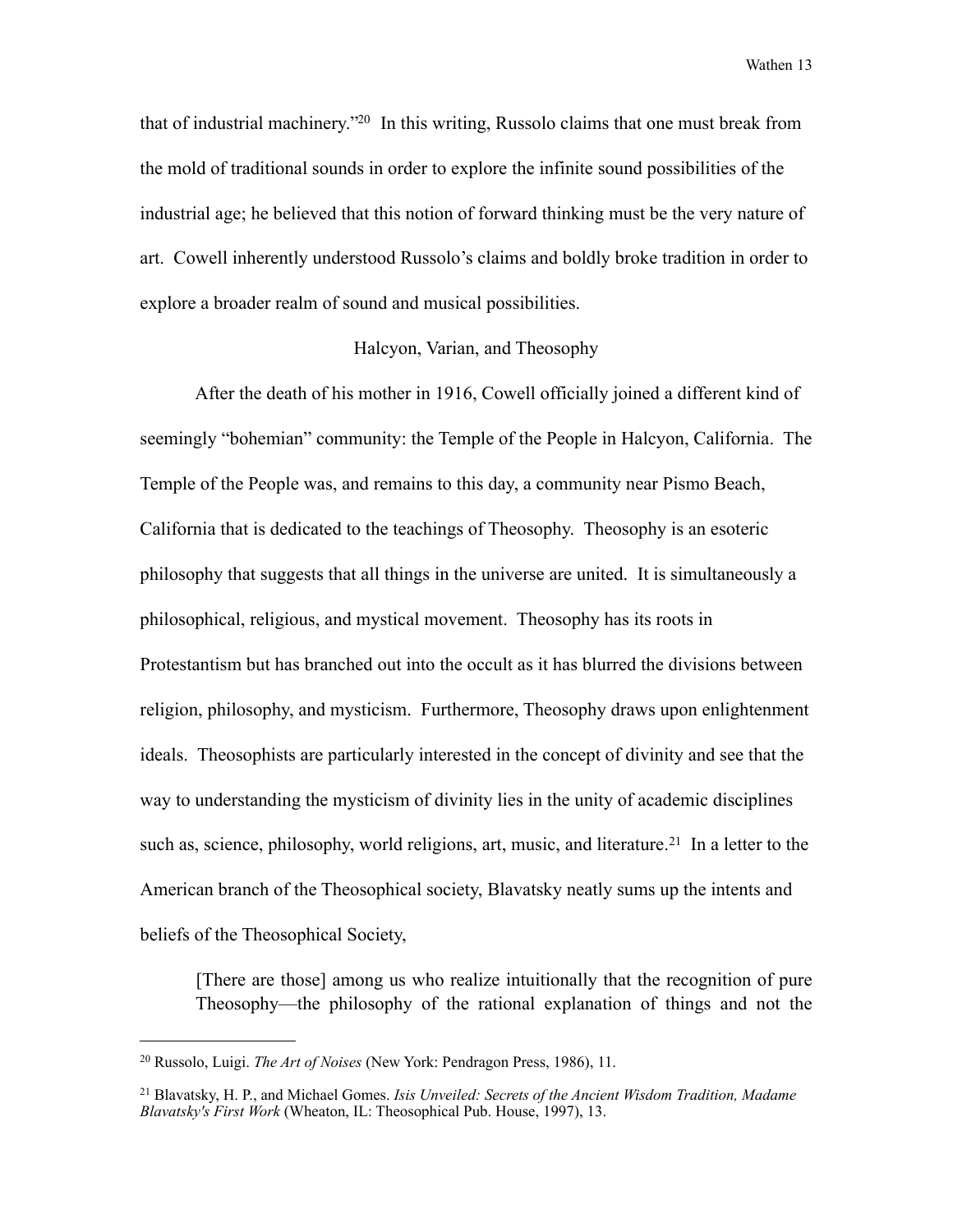tenets—is of the most vital importance in the Society, inasmuch as it alone can furnish the beacon-light needed to guide humanity on its true path. This should never be forgotten, nor should the following fact be overlooked. On the day when Theosophy will have accomplished its most holy and most important mission—namely, to unite firmly a body of men of all nations in brotherly love and bent on a pure altruistic work, not on a labor with selfish motives—on that day only will Theosophy become higher than any nominal brotherhood of man.<sup>22</sup>

Blavatsky makes clear that the main goal of the Theosophical Society is to unify

humanity in the search for an objective truth. In 1879, the Theosophical Society

published these objectives for their movement,

a) To keep alive in man his spiritual intuitions.

 b) To oppose and counteract—after due investigation and proof of its irrational nature bigotry in every form.

c) To promote a feeling of brotherhood among nations.

 d) To seek to obtain knowledge of all the laws of Nature and aid in diffusing it; and especially to encourage the study of those laws least understood by modern people and so termed the Occult Sciences.

 e) To gather for the Society's library and put into written forms correct information on ancient philosophies, etc.

f) To promote in every practicable way non-sectarian education.

 g) To encourage and assist individual Fellows in self-improvement, intellectual, moral, and spiritual.<sup>[23](#page-19-1)</sup>

The leader of the Temple of the People was an eccentric poet named John Varian.

Not only did Varian and Cowell have an interest in socialist politics and the arts in

common, but Varian was also Irish and became a kind of cultural mentor to Cowell

during his time at the Temple. Cowell never admitted to the profundity that this group,

and Varian in particular, supplied to his artistic career; even Cowell's wife outwardly

<span id="page-19-0"></span><sup>22</sup> Abdill, Edward. "The Universal Brotherhood of Humanity." Quest 96.5 (September-October 2008): 177-179, 191.

<span id="page-19-1"></span>Quest Magazine is the official publication of the Theosophical Society.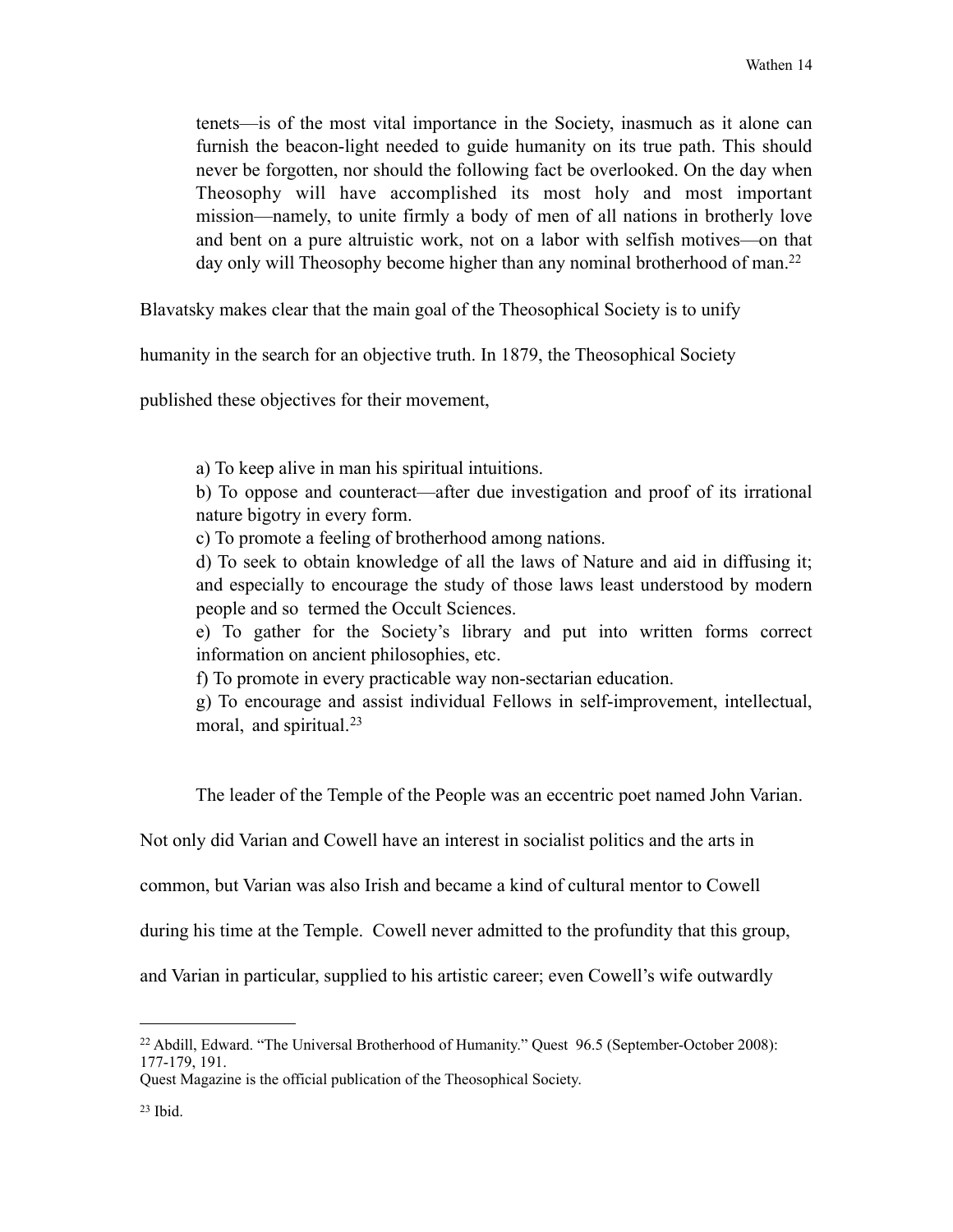rejected the idea that Theosophist ideas influenced her husband's work[.24](#page-20-0) Yet Cowell produced some of his best known and most innovative works during this period of his life, so more attention must be given to Cowell's relations with Varian and Halcyon.<sup>25</sup> Even Cowell and Varian's correspondence provides evidence for this assertion. Thus far, most scholarship on Cowell has failed to connect specific aspects of Theosophy to Cowell's unique inclination toward experimentation. Steve Johnson explored the relationship between Cowell, Varian, and Halcyon in his article on the subject, however this article mainly focused on the biographical implications of Halcyon and the shared Irishness of Cowell and Varian, rather than focusing on how specific aspects of the theosophical dogma might have influenced the composition of some of Cowell's most notable piano works.

 In Cowell's bohemianism, he sought to be free from formalized systems of thought. However his wandering and open mind often led him into the arms of artistic communities with which he could identify, quite opposite of his intentions. Theosophy offered Cowell both structure, and freedom within a formalized doctrine of philosophy because of its simultaneous emphasis on the experience of the individual, which suited Cowell's artistic whims perfectly[.26](#page-20-2) Theosophy encouraged Cowell to explore spiritual truths without conforming to a creed, and to explore knowledge through artistic expression without being tied to a specific musical system. The Temple of the People emphasized the individual within a community where each member would exist for the

<span id="page-20-0"></span><sup>24</sup> Hicks, *Henry Cowell, Bohemian,* 82.

<span id="page-20-1"></span><sup>&</sup>lt;sup>25</sup> Steve Johnson, "Henry Cowell, John Varian, and Halcyon." American Music 11, No. 1 (1993), 1.

<span id="page-20-2"></span><sup>26</sup> Joel Sachs, *Henry Cowell:A Man Made of Music,* 66.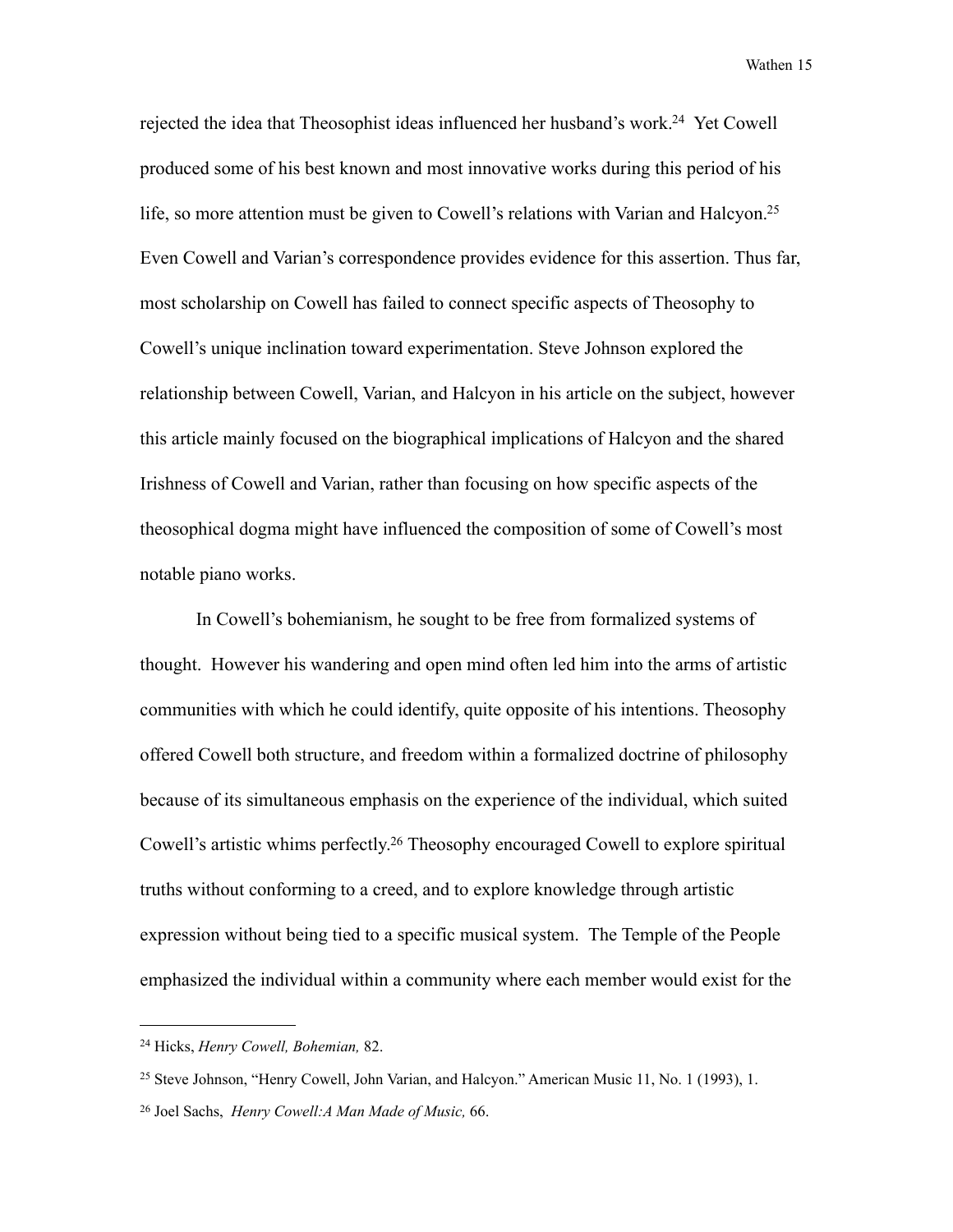common good on his own terms, by his own volition. Because of the culture of individualism and simultaneous support from a community, Cowell flourished in Halcyon.

 A moment of impact for Cowell's career came in 1913 when he met John Varian for the first time. In an article published in 1931 as a tribute to John Varian, Frederick Whitney wrote a romanticized account of the meeting of two creative forces.

 And I doubt not that in that very moment that the poet and the composer looked at one another in soul recognition across the ages, and the gods approved. The poet asked the composer to play his piece, which he did; and, so far as anyone knows, that was the end of the sonata, for it seems to have been lost. But the singer had met his poet and the poet his singer, coming together thus in this quaint way, with its touch of unconscious Irish humor, on a momentous day. A day of portentous and prophetic skies whereunder the rhythmic thunders of creation were to break forth in new-formed music and distinctive song.[27](#page-21-0)

 The Temple of the People's integration of religion and science to create unity and pursue the ancient wisdom of divinity seems to have been integral in fostering Cowell's experimentation at the piano. What set Cowell apart from the progressive musical experiments of composers like Debussy and Schoenberg was his primary interest in the instrument itself, not just the generality of tonality and the possibilities of tonal and atonal musical systems. In her article "Embodied Experimentalism," Cizmic aptly asks of her reader, "Why is it so easy to forget that the piano is a piece of technology?["28](#page-21-1) This question seems to be at the heart of Cowell's experimental inclinations. Throughout the course of history, music has been subject to changing technologies. However, the

<span id="page-21-0"></span><sup>27</sup> Frederick Whitney, "How the Poet and the Composer Met," *Troubador 3* (July 1931): 6-7.

<span id="page-21-1"></span><sup>&</sup>lt;sup>28</sup> Maria Cizmic. "Embodied Experimentalism and Henry Cowell's The Banshee." American Music 28, no. 4 (2010): 437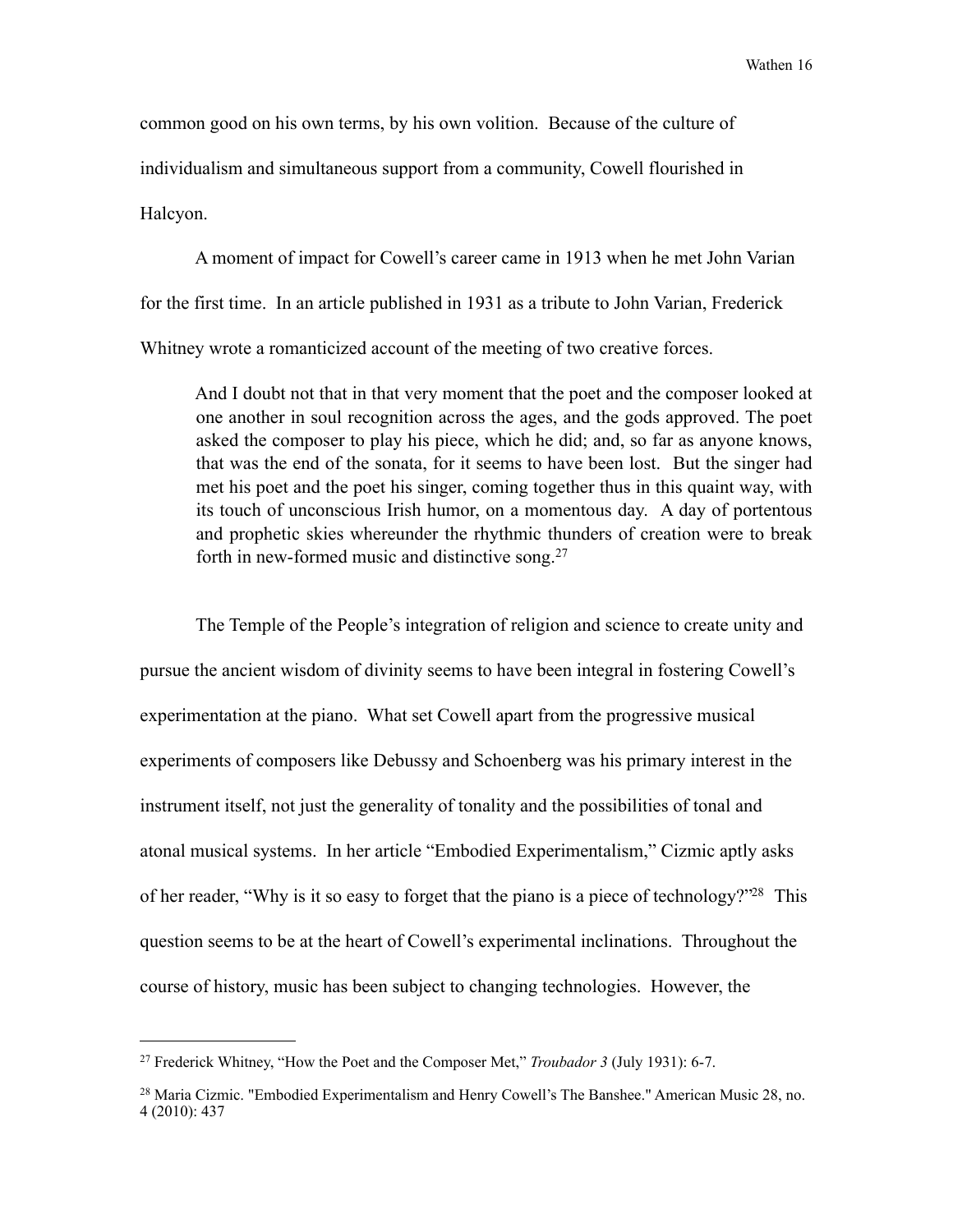industrial revolution brought a new meaning to instruments and technology made them accessible. This could likely have led Cowell to see the piano as a piece of technology that is never stagnant, with ever changing and evolving capabilities. The idea of embracing technology and science were, and remain, central to the teachings of Theosophy. It is clear that, "Varian and the Temple of the People... fueled Cowell's Imagination... with mysticism and mythic poetics on the one hand and the bend for scientific experimentation on the other."<sup>[29](#page-22-0)</sup>

 In *New Musical Resources,* a treatise on musical possibilities in the modern world, Henry Cowell explores the sound possibilities of music from a scientific standpoint, examining the laws of acoustics and overtones to support his experiments and give them a logical foundation, rather than being just rebellious whims of a rugged composer. Cowell writes that

 The result of a study of overtones is to find the importance of relationships in music and to find the measure by which every interval and chord may be related. It is discovered that the sense of consonance, dissonance, and discord is not fixed, so that it must be immovably applied to certain combinations, but is relative....It is also discovered that rhythm and tone, which have been thought to be entirely separate musical fundamentals... are definitely related through overtone ratios.<sup>[30](#page-22-1)</sup>

Cowell's written treatises that theorize the foundations of his systems imply that he sought to build a whole new framework within which experimental music could exist, rather than condemning it to exist as second-rate within the Western tradition.

<span id="page-22-0"></span><sup>29</sup> Michael Hicks. *Henry Cowell, Bohemian,* 90.

<span id="page-22-1"></span><sup>30</sup> Henry Cowell. *New Musical Resources* (New York: Something Else Press, 1969), 1.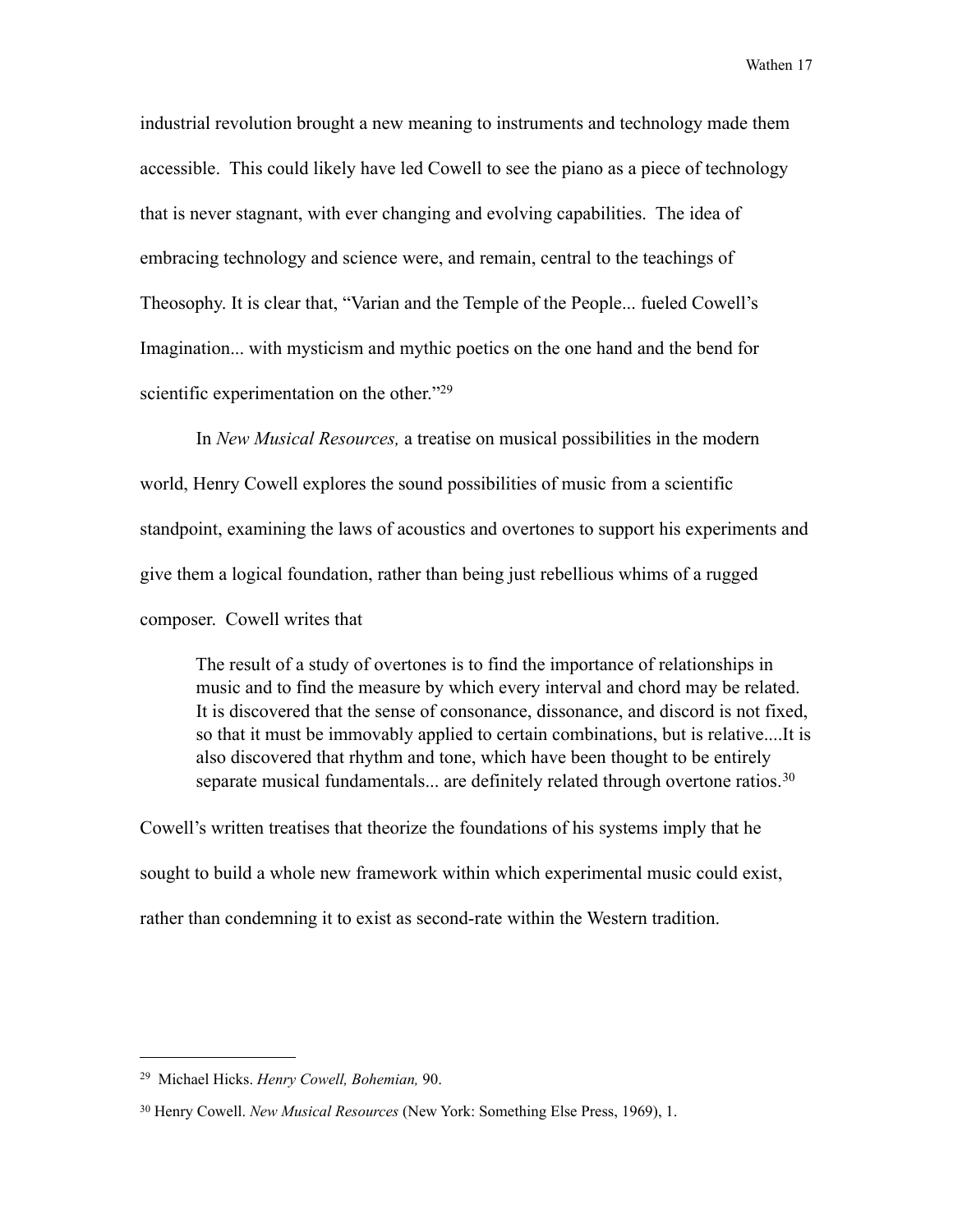We know from Varian's own writings that he experimented in many different kinds of artistic endeavors, including building instruments to fit his particular fancy. For instance, he spent more than a year trying to build an oversized harp for use in his operas at Halcyon, as well as things like "drum pianos" and "bell pianos." Varian haphazardly left many sketches for these innovations on scraps of paper and on the backs of poems. <sup>31</sup> Johnson suggests that Varian's experiments with the harp most likely inspired Cowell's "string piano" in pieces like *Aeolian Harp* and *The Banshee*. String piano is a technique that Cowell developed during his time at the Temple of the People in which the pianist strums or plucks the strings of the piano directly, bypassing the keys on the piano entirely. This creates a harp-like quality to the instrument and also expands the sound capabilities of the piano by allowing the pianist to create harmonics, as well as overtones and undertones. Whether or not the development of this technique came specifically from Varian's own experiments, certainly his wild musical and technological whims were bound to affect Cowell's inclination towards physical experimentation at the piano.

 Interest in spiritualistic movements like Theosophy was common among artists in the early decades of the century. Those attracted to such ideas include William Butler Yeats, Alexander Scriabin, Wassily Kandinsky, and Arnold Schoenberg. Additionally, Dane Rudhyar and Ruth Crawford - two other musicians with close ties to Theosophy were close friends of Cowell's in the 1920s and 1930s.<sup>32</sup> Hicks remarks that, "If Ornstein had inspired Cowell and given him a template for a career playing cluster music... the

<span id="page-23-0"></span><sup>31</sup> Johnson, "Henry Cowell, John Varian, and Halcyon," 10-11.

<span id="page-23-1"></span><sup>32</sup> Ibid., 2.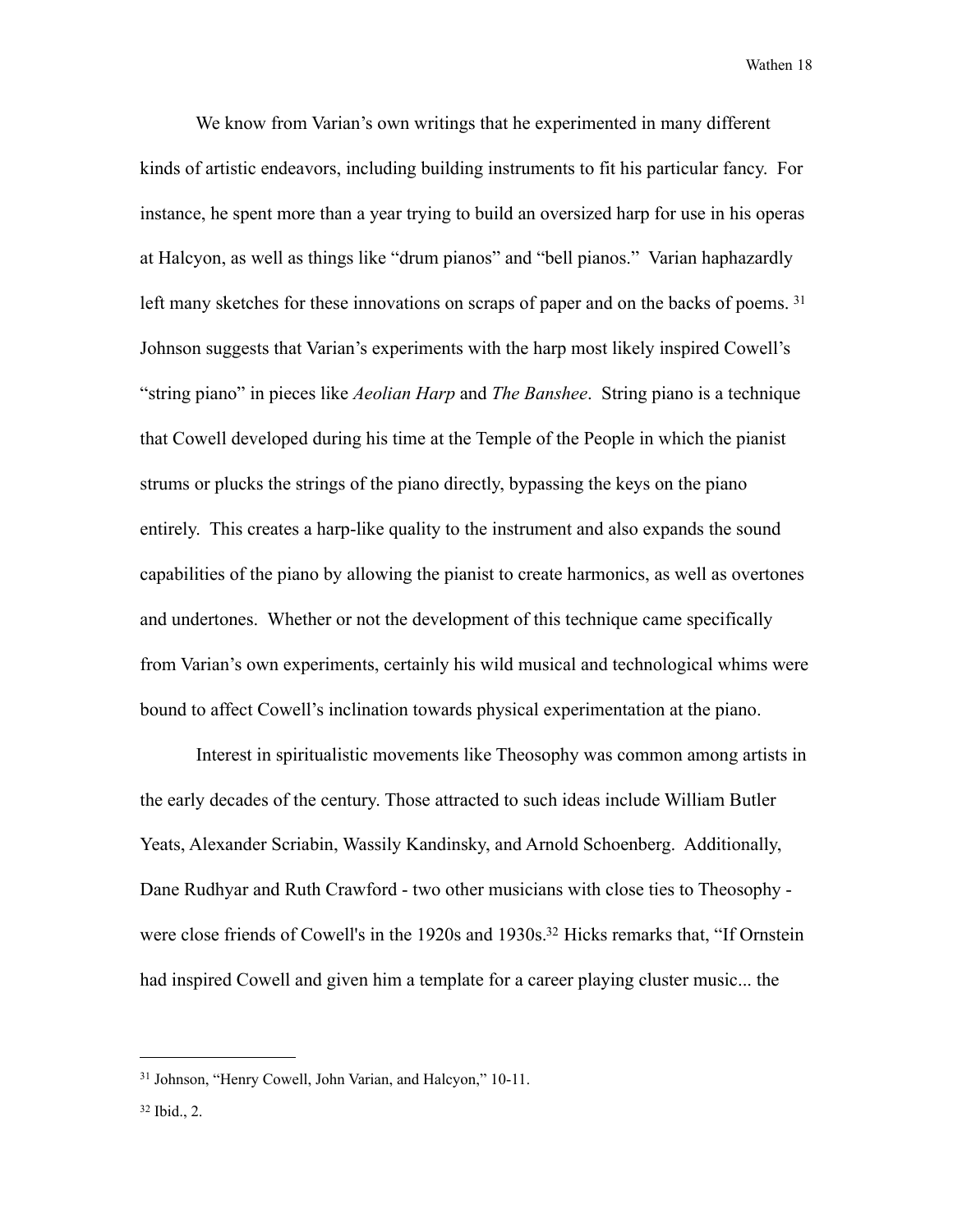Varians had filled his mind with scientific ideas and speculations.["33](#page-24-0) Cowell had by then developed (or borrowed from) his teachers essentially all the modernist techniques, ideas, and theories that would fuel his best-known compositions.["34](#page-24-1) While it seems presumptuous to call Cowell a *theosophist*, per se, it would be irresponsible not to carefully regard the specific doctrines of Theosophy in any study of Cowell's experimental piano music.

 There is an interesting correlation between the two ideologies that grabbed Cowell's attention early in his career as a composer. While Theosophy encourages the integration of science into philosophical and religious, Futurism similarly celebrates the advancement of technology and science of the modern age. The commonality of Theosophy and Futurism's respective integration of science highlights a consistency in Cowell's interests as well as his personal ideology. Cowell clearly valued the natural progression of science and the development of technologies, and with this notion in mind, Cowell's particular experimental inclinations are elucidated. Cowell was especially interested in writing music that reflected the sounds of the modern age, industrialism, and booming scientific discoveries. Futurism and the theosophical doctrines at Halcyon, "stimulated his interest in science, encouraged his unconventional treatment of musical instruments, and provided an audience and a context for his early experiments in music."[35](#page-24-2)

<span id="page-24-0"></span><sup>33</sup> Hicks, *Henry Cowell, Bohemian,* 89.

<span id="page-24-1"></span><sup>34</sup> Ibid., 49.

<span id="page-24-2"></span><sup>35</sup> Johnson, "Henry Cowell, John Varian, and Halcyon," 9.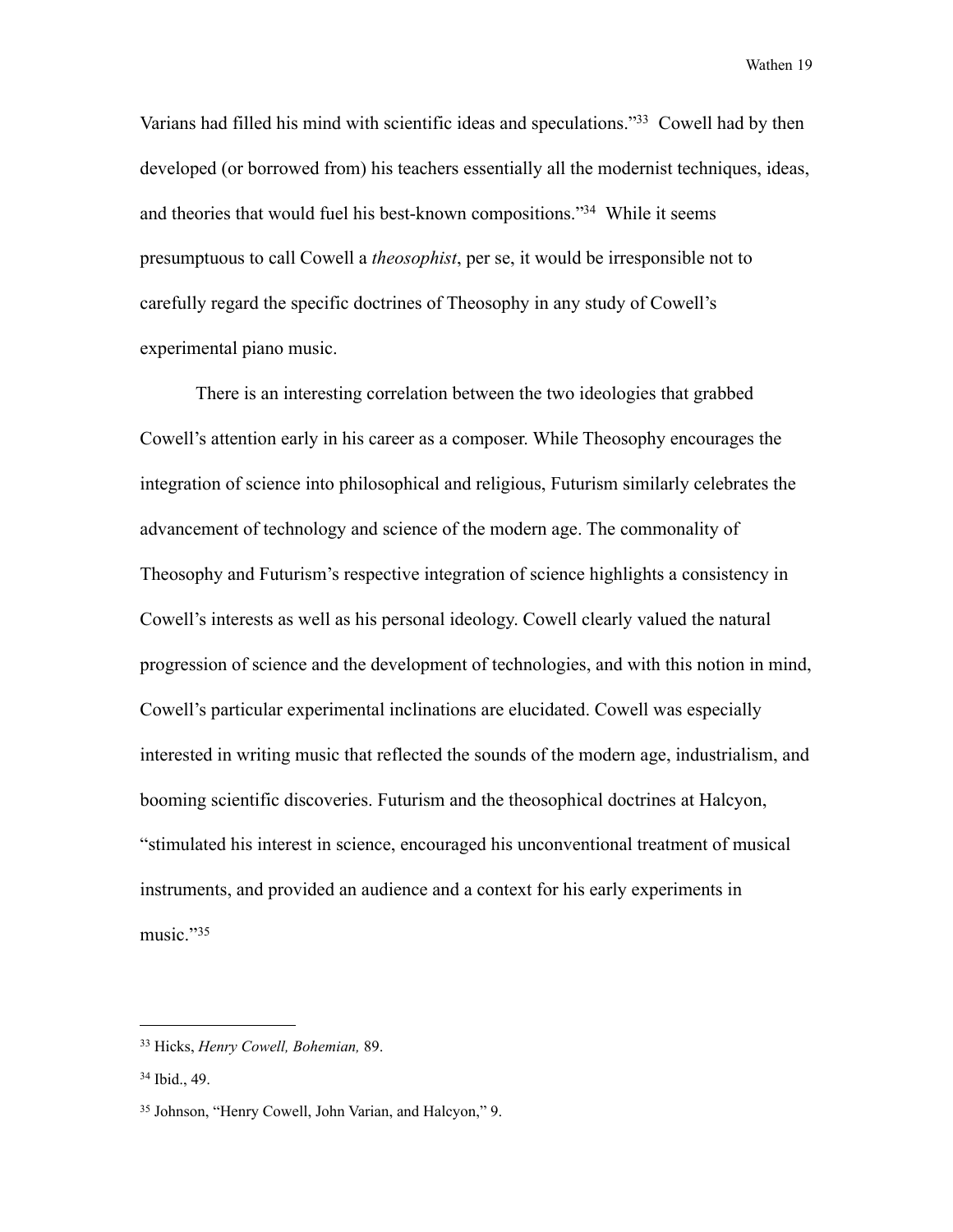## **Chapter Two: Of Harps, Banshees, and Jigs: Henry Cowell's Reconnection to his Irish Roots**

 As I have already explored the more abstract philosophies and ideologies that inspired Cowell to become a great experimental composer and pianist, I will now turn to a more concrete system within which to understand much of Cowell's experimental piano repertoire. It is clear that Cowell was a man of diverse interests, multifarious musical sensibilities, and varied repertoire. However, when attempting to uncover the composer's personal and musical influences, time must be devoted to the exploration of his relationship to Irish Traditional Music, as well the way that Irish myth and folklore helped invent Cowell as an experimental composer.

 A man named John Osborne Varian, who has already had numerous mentions in relation to Cowell's early philosophical influences, played another vital role in shaping Cowell's career as a composer. As I have previously mentioned, Cowell's own father was an Irish immigrant and although he was not to remain in Cowell's life, he instilled in his son a subliminal curiosity in traditional Irish culture. Although the seeds of interest were planted by Cowell's father, it was John Varian who ultimately encouraged Cowell to explore the specific musical and mythological facets of his native culture. Because Varian was also an Irish immigrant, he was deeply familiar with the dance and musical styles of Ireland and he taught Cowell the reels and jigs from their mutual homeland. This mentorship greatly influenced the ways in which Cowell's previously conceived extended techniques would manifest in actual musical works. Hicks writes that,

 Although they looked forward to building a new life, many Irish folk tried to maintain their ethnic identity by preserving their traditions, folklore, art, and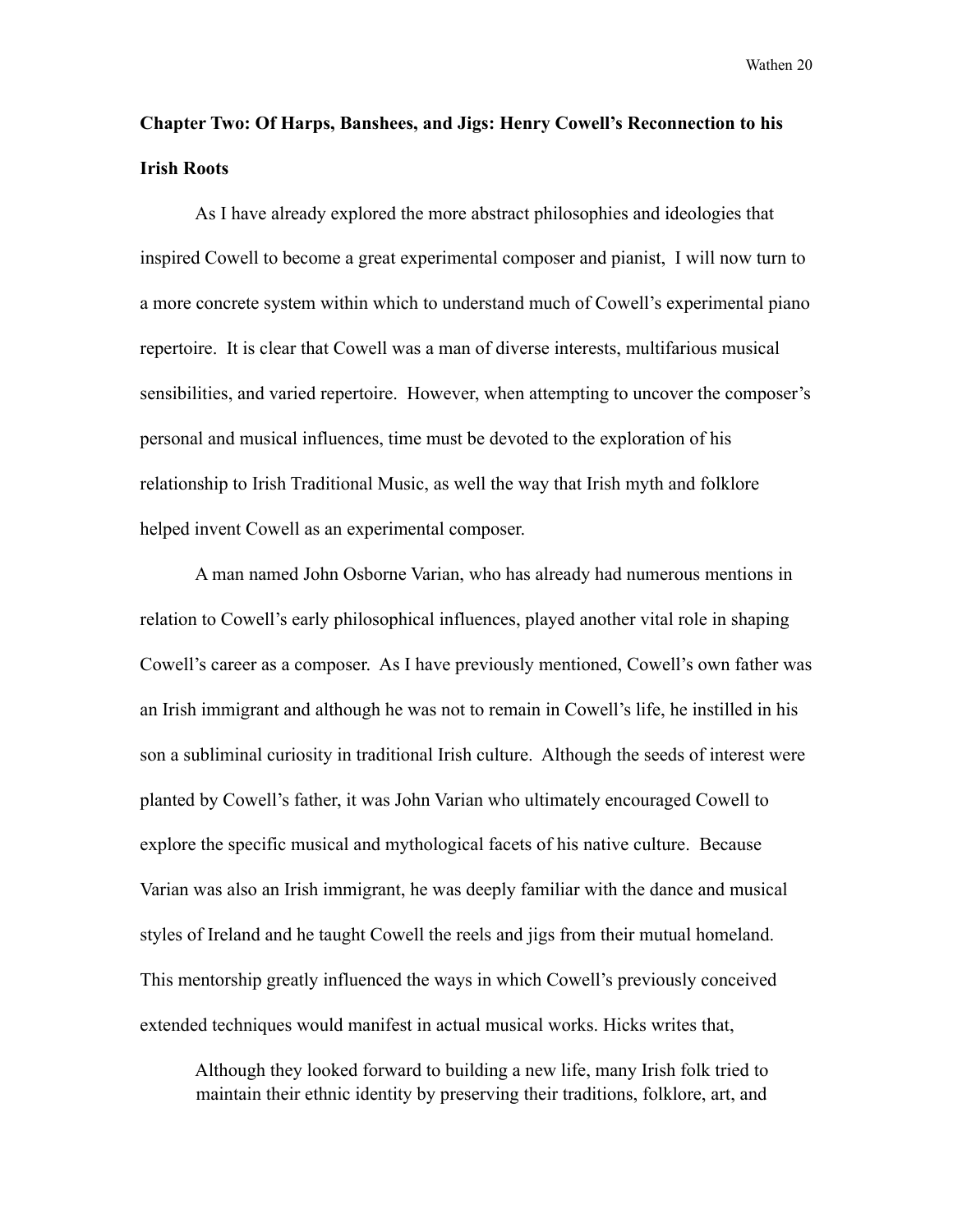music. At the core of all these was a Celtic mythology that taught of a cosmos populated by gods, fairies, sprites, and other preternatural creatures whose deeds were celebrated in poems and songs. Overlaying this mythology was Roman Catholicism, its transcendent view of the world, its miracles and its pageantry[.36](#page-26-0)

John Varian certainly embodied this statement regarding the preservation of tradition, especially in the music and folklore, and he passed this on to Cowell during his time in Halcyon. From Cowell's first introduction to Varian around 1913 to about 1931, Cowell enjoyed a warm friendship with Varian, and they collaborated on poetry, songs, building instruments, and composition, as well as philosophy and Theosophy. In regards to Varian's involvement with Irish culture and its influence on Cowell's early career, Steve Johnson writes that,

 Varian grew up in Ireland, too, descending from a long line of politically active, free-thinking Irishmen. After immigration to the United States he maintained close contacts with people in Ireland, spoke proudly of his Irish heritage during meetings at the Temple Square, and --like Harry Cowell--- taught old Irish songs to his sons. Irish elements abound in Varian's poetry and epic plats, in which he combined Irish and Celtic mythology with Theosophical doctrines. Those figures form Irish Lore, then, that appear often in the texts and titles of Cowell's early pieces (for example, *The Tides of Manaunaun, The Voice of Lir, The Building of Bamba,* and *The Trumpet of Angus Og*) come, in face, from works by Varian for which Henry Cowell provided the music.<sup>[37](#page-26-1)</sup>

It is clear that Cowell and Varian had much in common, from their Irish heritage to their diverse artistic interests. This chapter explores how this relationship, and Cowell's inherent interest in Irish traditional music, culture, and folklore contributed to his experiments at the piano and formed his identity as a composer.

<span id="page-26-0"></span><sup>36</sup> Michael Hicks, *Henry Cowell, Bohemian,* 10.

<span id="page-26-1"></span><sup>37</sup> Steve Johnson, "Henry Cowell, John Varian, and Halcyon," 4.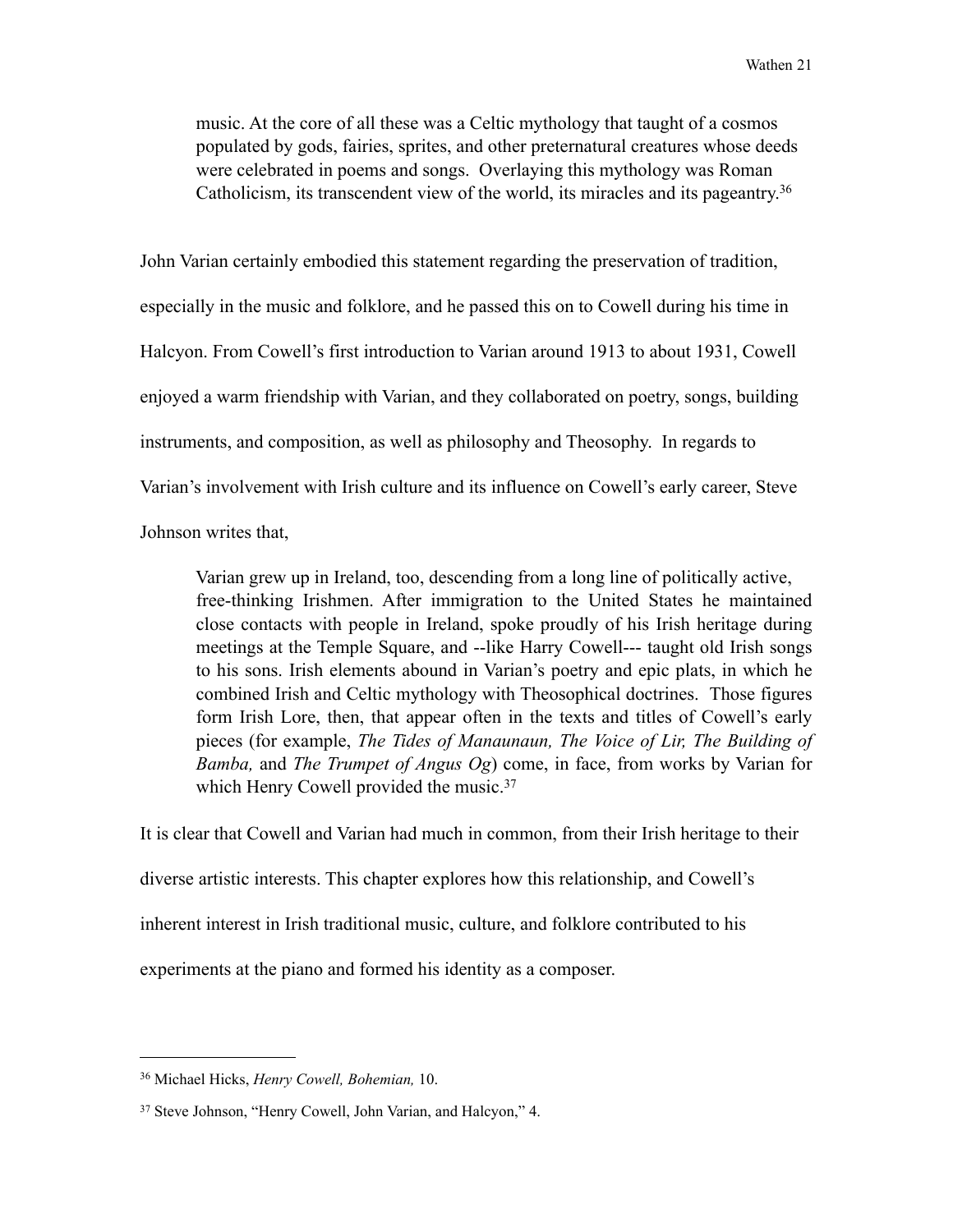#### String Piano Technique: Influences from Irish Harp

 No discussion on the folk music of Ireland can begin without first reference to the harp, especially in relation to Cowell's musical output. The Irish have a long and intimate history with the harp, not just in music, but in myth and politics as well. The harp was thought to be introduced to Ireland as early as the eighth century, and proved to be the most practical for the Irish climate because other instruments suffered in the cold and humid environment of Ireland. Beginning in ancient Ireland, the role of harpist was considered prestigious, and as the harp continued to play a influential role in defining Irish music and dance, it also became a nationalistic symbol for Ireland that can be found everywhere from a pint of Guinness to the flag of Leinster; on coins, stamps, and passports. In myth, the harp holds extraordinary power as it has the power to bring sorrow or joy, it has the power to destroy enemies and even heal the sick.<sup>38</sup> It is no wonder that Cowell gravitated to the harp, not just because of its musical qualities, but because of the profound connectedness to all aspects of Irish life. Because the harp exists as both nationalistic symbol and musical instrument, it is easily conjectured how the Irish significance of the harp inspired Cowell to experiment with harp-like sounds at the piano.

 Johnson, in his article "Henry Cowell, John Varian, and Halcyon," tells a story about Varian's experiments trying to build a very large harp to use in operas at the Temple of the People. In a play called "The Harp of Life," Varian offers this explanation of the significance of the harp:

 Little modern children of Humanity, now for the third time the old Celtic Gods will be with you. They will be showing you now how the great ever-living

<span id="page-27-0"></span><sup>38</sup>Nora Joan Clark, *The Story of the Irish Harp: Its History and Influence* ( Lynnwood, WA: North Creek, 2003), 109.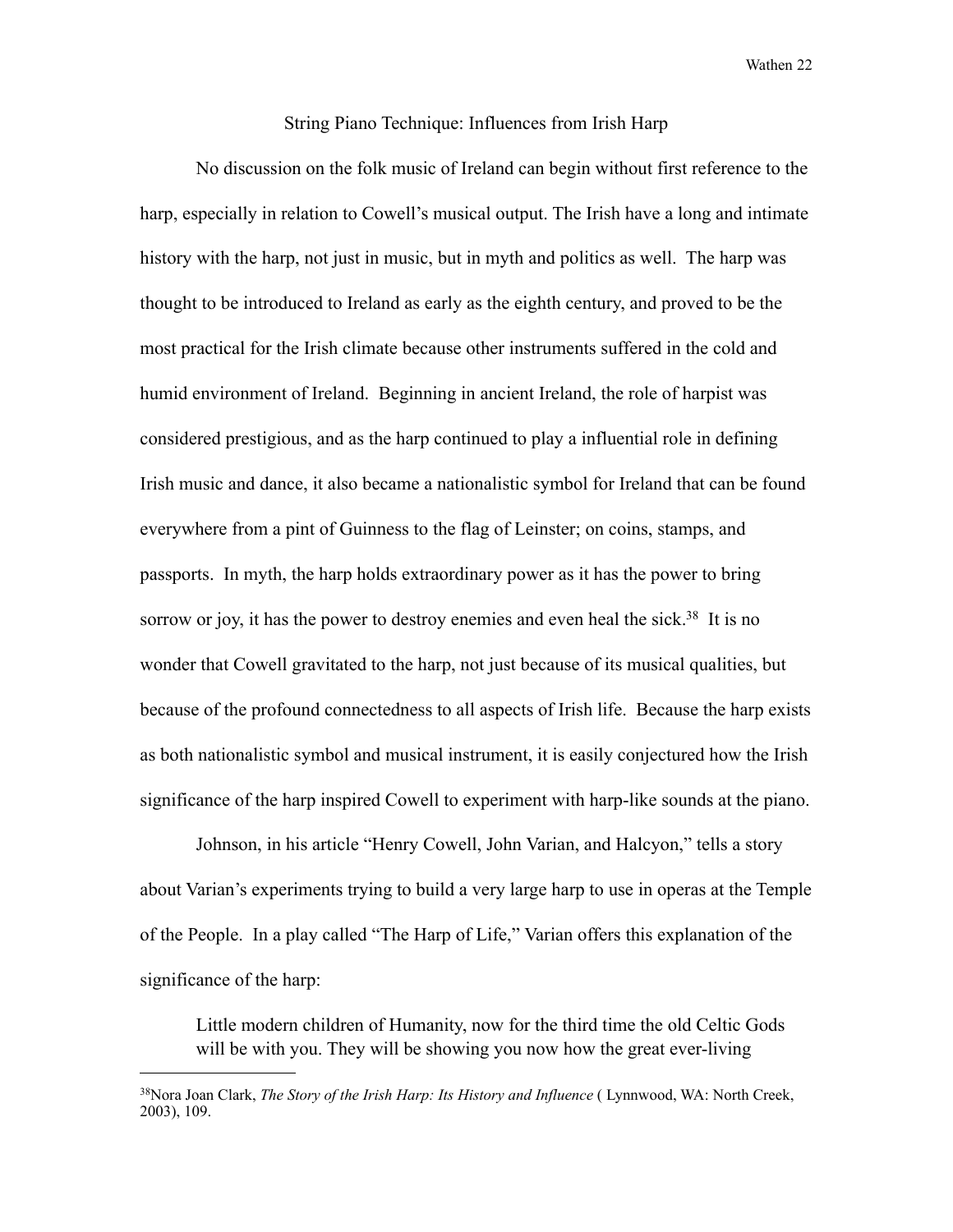wonder-harp was called into existence. That harp that is indeed a gigantic mystery of Imagination. For is not its key- board above the farthest stars upon the ridge of Heaven, and is not its peddle stool within the abyss of Death, Darkness and Destruction, and is not its front post the great spear of Truth, and are not its strings strung across Time and Space and Eternity, and is not its sounding board the very Soul of Cosmos itself!"[39](#page-28-0)

It is fairly obvious that Cowell's interest in the Irish harp, as well as Varian's own experiments, led to his conception of the string piano and that Cowell's motivation was to find away of using the piano to mimic the sonorities and timbres of Ireland's most beloved instrument. Johnson writes that Cowell's use of the piano as a harp is "a reversal of means and ends, since Varian sought unusual sounds by applying a keyboard to unconventional objects, whereas Cowell created unusual sounds on a conventional piano by avoiding the keyboard.["40](#page-28-1) 

#### *Sword of Oblivion*

Since the harp is not only a national symbol of Ireland but a significant part of Celtic mythology, the importance of the harp in Irish culture inspired Cowell to see the similarities between the structure of the harp and the piano. Sometime in the 1910s, Cowell conceived of playing the piano as a stringed instrument rather than a percussive instrument by avoiding the keys altogether and strumming the strings directly with ones hands. The first piece that Cowell wrote for string piano was *Sword of Oblivion* (ca. 1920-1922). A note on the title of the music says "one of the Swords in John Varian's Irish Mythology." Because of the title that is evocative of Irish mythology and the specification after the title, the performer is able to understand the context of the piece

<span id="page-28-0"></span><sup>39</sup> Steve Johnson, "Henry Cowell, John Varian, and Halcyon," 12.

<span id="page-28-1"></span><sup>40</sup> Ibid., 13.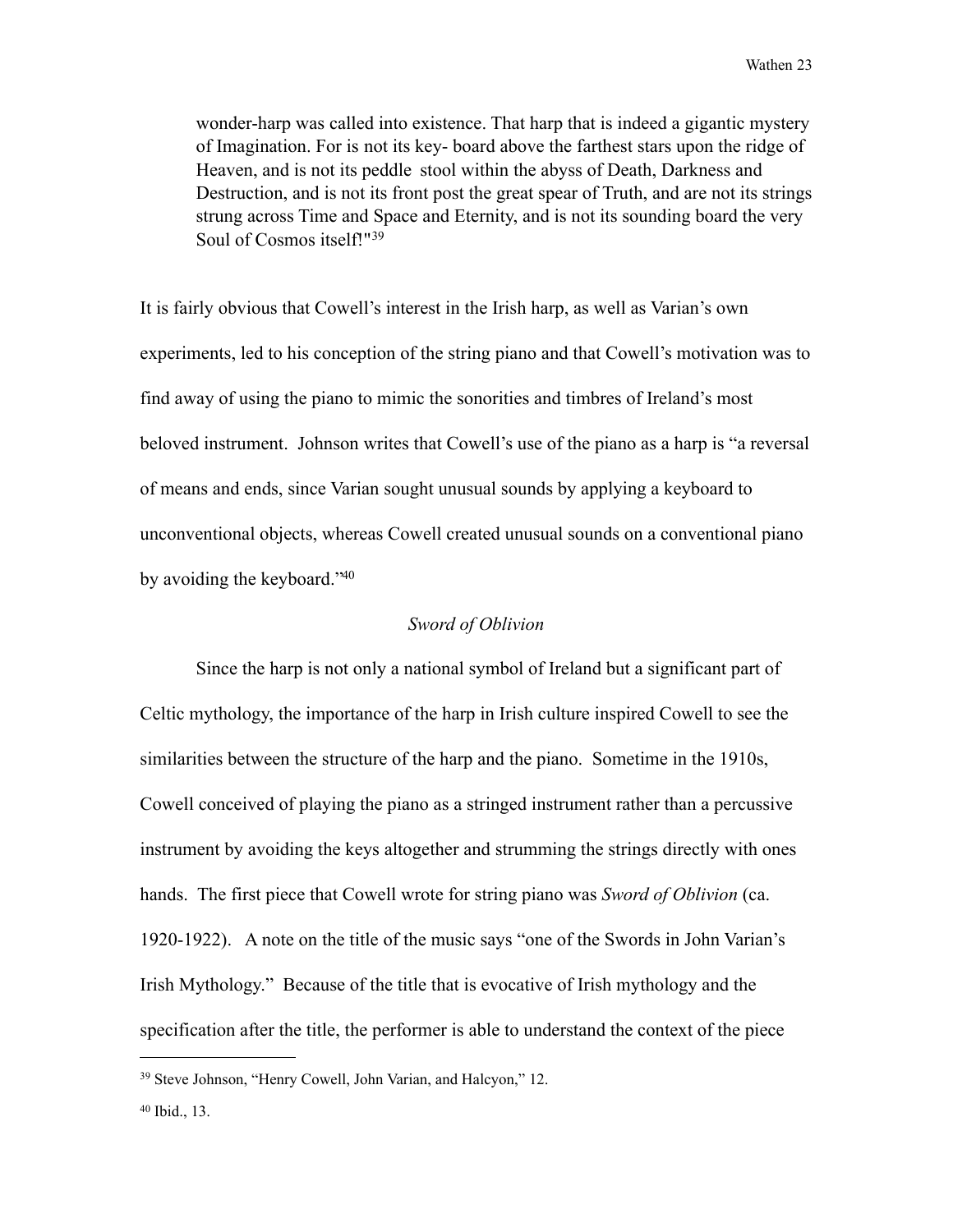and may therefore strive to demonstrate the extent of the programmatic vision for the piece. This specificity manifests in the score as well. *Sword of Oblivion* gives very specific directions for the pedal, dampening the strings, as well as crosswise and lengthwise string playing techniques. Cowell also writes performance notes for more particular techniques such as scraping the coil on a string with the back of one's fingernail to mimic the sound of a sword being pulled from its sheath. Because this piece is really a first attempt at writing for string piano, it is not particularly developed, but the *Sword of Oblivion* is an important stepping stone in achieving a much more developed string piano technique that will be found in *The Banshee,* Cowell's most notable use of string piano.

#### *Aeolian Harp*

The next development in Henry Cowell's string piano was *Aeolian Harp,* which was written shortly after *Sword of Oblivion* in 1923. Aeolus was the Greek god of wind and the harp is so named because it is played by the wind rather than by a person. Without knowing the history of the aeolian harp specifically, the piece is easily recognizable to be the piano mimicking the harp. However, because the piano is fundamentally different from the harp, the wind element plays a particular role in interpreting the music. Because of the angle at which you play the string piano, as well as the difference in string types, strumming the strings with the flesh of the finger is a soft and subtle effect that is connected to the sonic effect of the wind harp. Because of the performance tradition of the piano and the untraditional means that Cowell prescribes in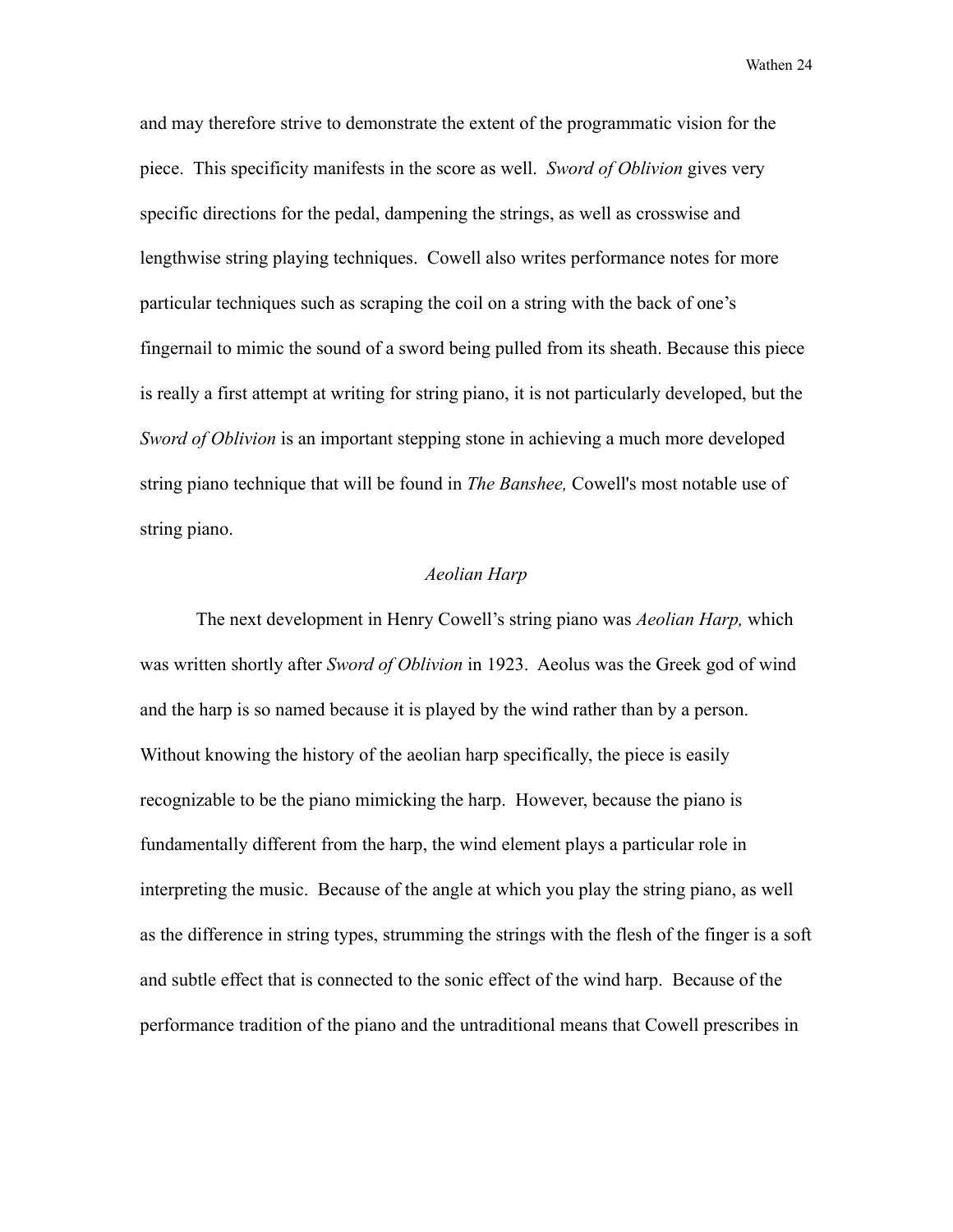the performance of Aeolian Harp, the sound is just as unexpected as the novelty of a harp being played by the wind.

 Cowell goes even further than simply using "string piano" to emulate the harp. Even the way he writes the music, with chordal strums followed by individual plucked strings, emphasizing both the chordal and melodic capabilities of the instrument, emulates the harp tradition. Although this technique is highly experimental as far as piano repertoire is concerned, the tradition of the harp is preserved in this piece in a way that demonstrates the composer's reverence for and interest in the music of his homeland. Therefore "...Aeolian Harp was novel in technique, but old fashioned in harmonic idiom.["41](#page-30-0)

#### *The Banshee:* Irish Folklore and Catholicism

The most important product of Cowell's string piano technique is *The Banshee*. Although the specificity of the composition of *The Banshee* will be covered in detail in the following chapter, it is important to first examine this piece in its Irish context as a product of Cowell's Irishness as well as John Varian's influence. Both *Sword of Oblivion*  and *Aeolian Harp* embody both technical innovation at the piano as well emulation of Irish folklore, yet *The Banshee* takes the next step in juxtaposing experimental techniques and ancient Irish folklore by additionally including elements of more modern Irish belief, that is, Catholicism. Initially, the inspiration for this piece was the lore of the banshee as a wailing women that signifies death, a sort of ancient grim-reaper. However, in determining the pitch content of a piece, Cowell turned to the overtly nationalistic Irish

<span id="page-30-0"></span><sup>41</sup> Michael Hicks, *Henry Cowell, Bohemian,* 112.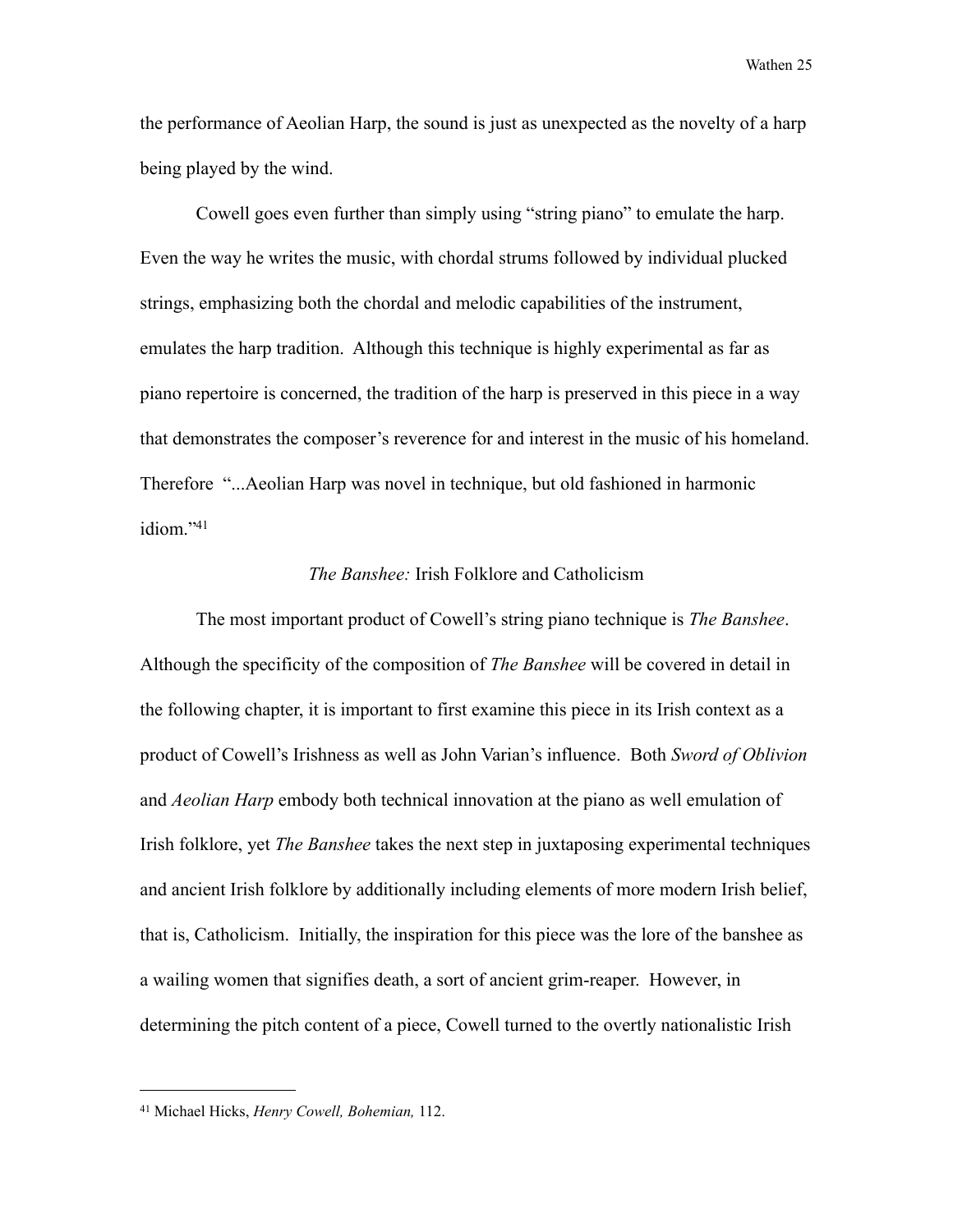Catholicism that has been in place for hundreds of years, and continues into modern Irish culture, by using traditional liturgy from the Catholic funeral mass. The quirky mix of pagan and Christian myth found a congenial home in eclectic neighborhoods of Cowell's San Francisco and this mix found an even more genial home in the composition of *The Banshee*. [42](#page-31-0) 

 The title of *The Banshee* is a programmatic one, meant to represent the banshee from Celtic mythology, however the piece derives it's melodic material from *Dies Irae,* a hymn from the Catholic liturgy written in the thirteenth century. This piece is not just inspired by mythology like *Aeolian Harp* or *Sword of Oblivion*, this piece is a cross section between modern Irish belief in Catholicism as well as the ancient Celtic mysticism. In this case, the imagery of the banshee and the text of *Dies Irae* work together to achieve one goal, as they are two different belief system's representations of death. The banshee in mythology is said to wail at high pitches when death is imminent, whereas *Dies Irae* is a medieval text in Catholicism about the day of judgement which is sung as part of funereal masses. Additionally, *Dies Irae* has held a consistent presence in Western art music, most famously in the requiems of Mozart and Verdi. Maria Cizmic writes:

 The *Dies irae* forms the structural core of *The Banshee* and each iteration of the melody calls for a different physical technique. Each measure in the first half of *The Banshee* begins with a left-handed glissando sweeping up from the bass and delivering the melody from a dark and rumbling death. For the initial *Dies irae* melody, the flesh of one fingertip moves along the length of each string in melodic succession...The next *Dies irae* (mm. 12-19) grows in intensity as the pianist drags a fingernail along each string, changing the finger's position to bring the harder surface into contact with the rugged string...*The Banshee* culminates

<span id="page-31-0"></span> $42$  Ibid.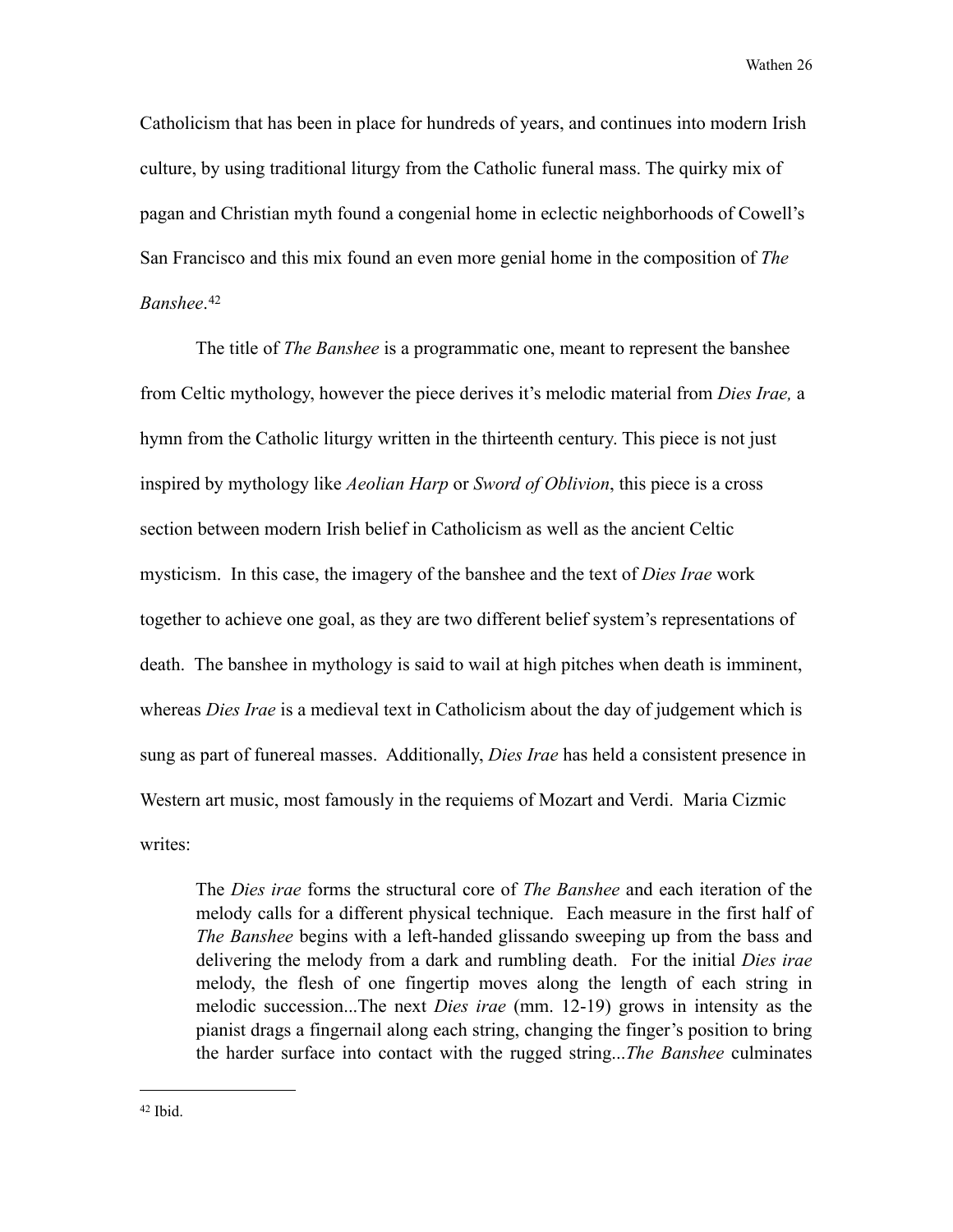with the *Dies irae's* third arrival (mm. 25-31), now harmonized with tone clusters played by the fingernails of both hands.<sup>43</sup>

As with Cowell's interests in Futurism, his string piano experiments were realized powerfully by means of programmatic music, culminating in the creation of *The Banshee.*  Not only is *The Banshee* a completion of Cowell's experiments with string piano, but it is also a modern symbol of Ireland as a juxtaposition of mystic folklore and staunch nationalistic Catholicism.

#### Irish Tradition Music: Dance and Rhythm

 As well as being introduced to the mythology of Ireland and bring inspired by the ideals of Irish culture through harp, Cowell also found a profound value in the folk music and dance traditions themselves. Throughout his compositional career, he consistently wrote music based on the dance forms, as well as folk tunes themselves. Cowell went on multiple tours of Ireland, both for the purpose of performing and also seizing opportunities to encounter different folk musics. Joel Sachs gives this account of Cowell's third tour of Europe which began in 1929:

 Their first destination was Ireland. Equipped with a recording machine and a list of singers and players obtained from a priest and Varian's Theosophist friend, the poet and political activist, Ella Young, Henry, Harry, and Olive rented and old car and driver and set off from Cork for a trip around the southwest. When two young men in Killarney let him try their pipes, Henry ordered a set, counting on its instruction book and advice from the pipers to get stated, and Harry equipped him with a traditional pipers costume. A little mountain climbing topped off the pleasures. Five years later he used the recordings for an article on Irish traditional music. Even more important, hearing Irish music performed by traditional musicians created a much stronger bond between Henry and his

<span id="page-32-0"></span><sup>43</sup> Maria Cizmic, "Embodied Experimentalism and Henry Cowell's T*he Banshee,"* 445-446.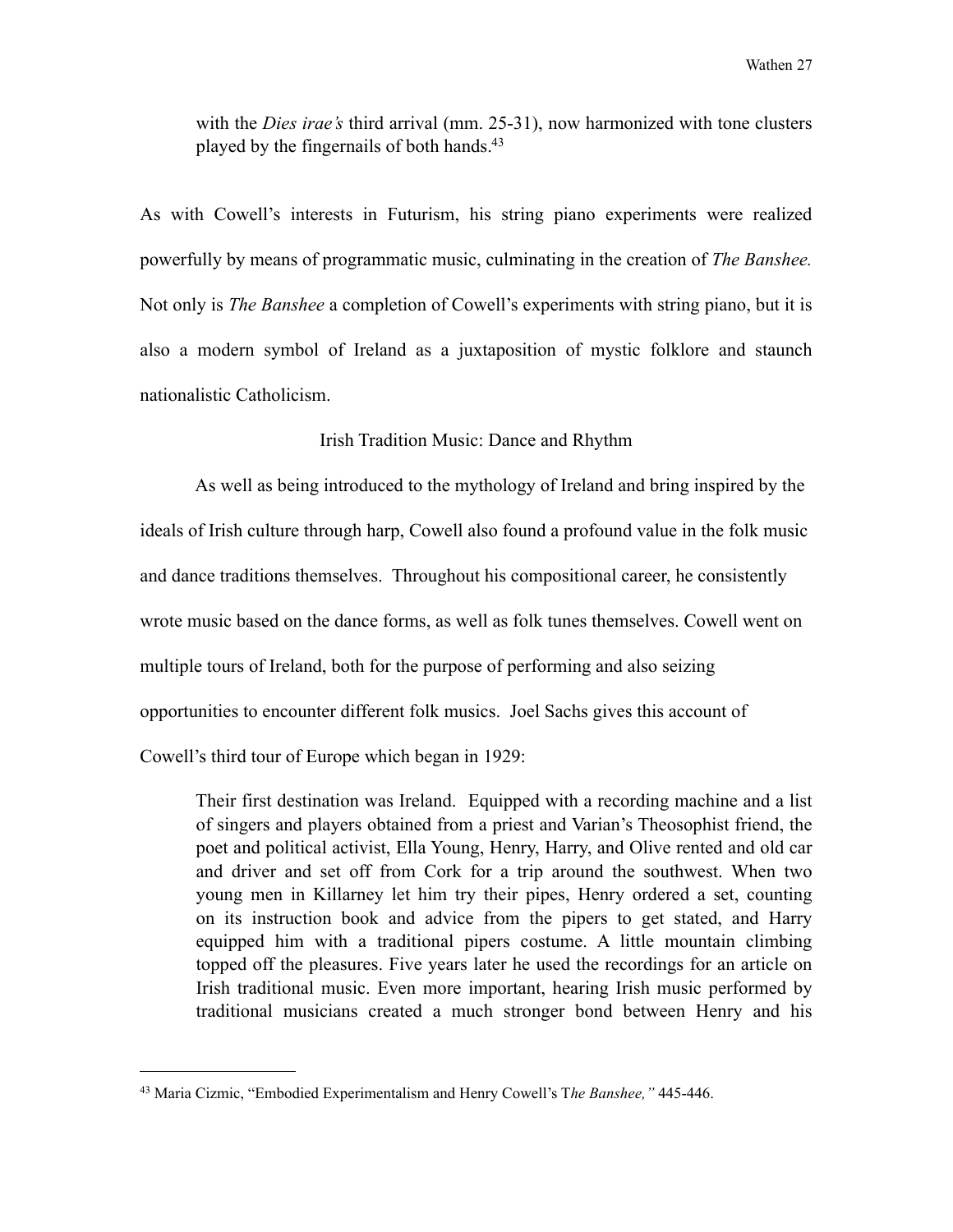ancestral culture than had Varian's translations of myths of the songs Harry sang to him when he was small.["44](#page-33-0)

Maurice Hinson notes in his *Guide to Pianist's Repertoire* that, "Most of Cowell's piano music is based on folk materials, either American or Celtic,["45](#page-33-1) and his travels around the countrysides of Ireland inspired him greatly.

 When examining the whole of Cowell's compositional output, there is much variation, but there is always the common denominator of music that is driven by rhythm rather than harmony. In his earliest works for piano such as *Dynamic Motions* and *Resume´in 10 Movements,* it was the harsh rhythms of the Futurist artistic ideal that drove these pieces. They do not conform to harmony in any concrete way and simultaneously lack strong melodic content, but they continuously draw on the harsh rhythm of the industrial age. Although Cowell's musical inspirations outgrew his youthful devotion to Futurist ideals, his profound attention to the possibility of rhythm in music remained. As his interest in folk music grew, and as Varian's zeal for Irishness continued to penetrate Cowell's art, the composer sought to express the relationship between music and dance through rhythm. Joel Sachs writes that,

 From his youth, Henry was drawn to the combination of music and motion through ballroom dancing and folk dancing in Monrovia and Ireland, which, in turn, stimulated his fascination with the relationship of dance and music in extra-European cultures.[46](#page-33-2) 

<span id="page-33-0"></span><sup>44</sup> Joel Sachs, *Henry Cowell: A Man Made of Music,* 161.

<span id="page-33-1"></span><sup>45</sup> Maurice Hinson, and Irwin Freundlich, *Guide to the Pianist's Repertoire,* (Bloomington: Indiana UP, 1973), 228.

<span id="page-33-2"></span><sup>46</sup> Joel Sachs, *Henry Cowell: A Man Made of Music,* 109.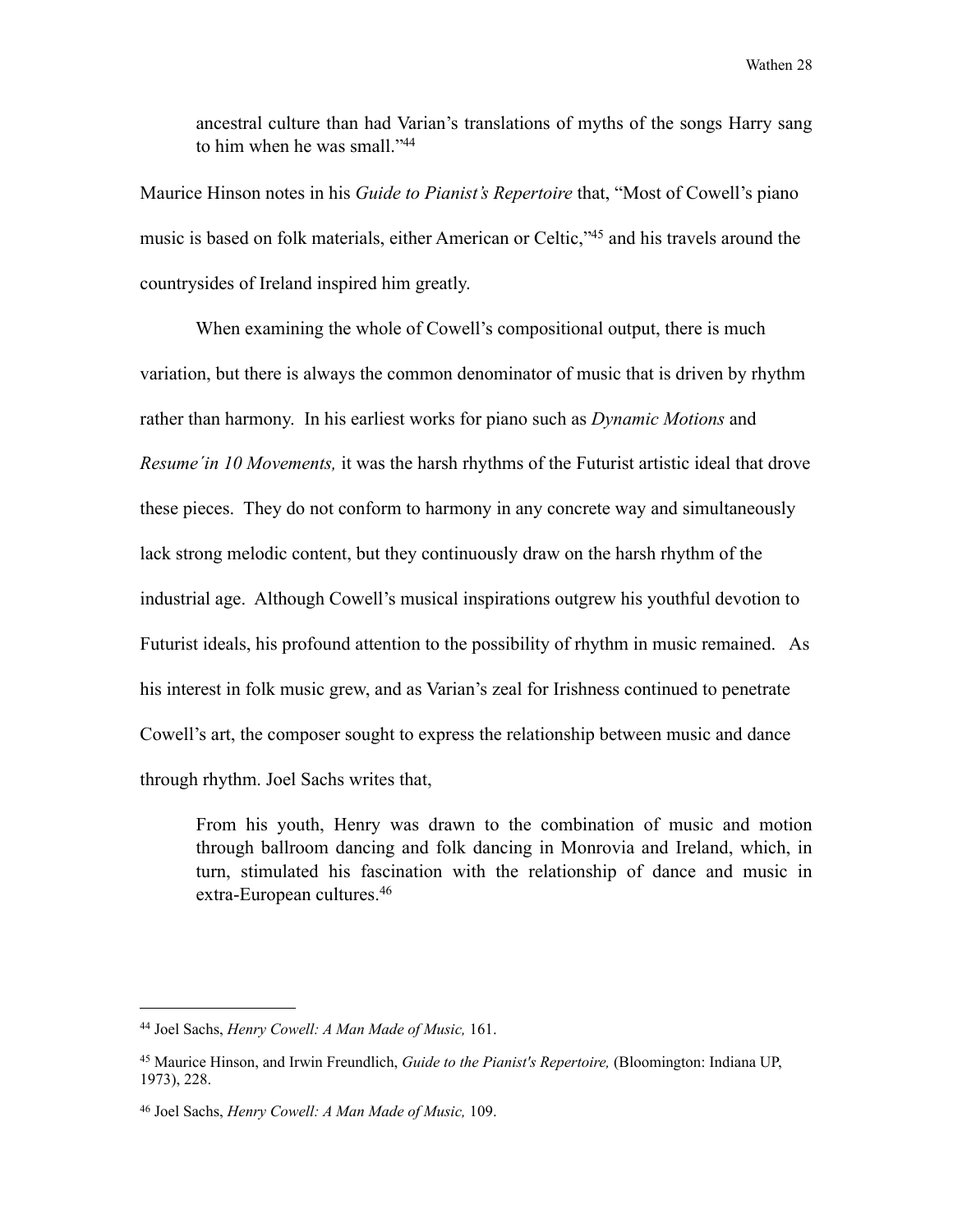Cowell consistently sought to create an incontrovertible sense of motion in his music, and dance seems to be the originator of this pursuit.

 Cowell was very interested in rhythm as a musical source. Looking at the titles of his compositions alone reveals his interest in the rhythms of Irish dance. Cowell wrote at least ten pieces for piano, and a plethora more for other instrumentations, whose titles alone explicitly relate them to traditional Irish dance forms. Of these, the only two that have been published for piano are *Irish Dance Style* and *The Irishman Dances* (1935). Cowell's piano works based on the Irish jig alone are: *March of the Feet of the Eldana* [for piano] (1934), *Irish Jig* ( ca 1925), *Irish Jig for Children* (ca. 1928), *Jig* [for piano] (1916). An analysis of these pieces reveals the familiarity not only with the rhythmic forms of these pieces from Irish dance, but also familiarity with the dances themselves that shape the melodic content of the pieces. Cowell frequently wrote small excerpts under the titles of his pieces to give the performer information that he deemed necessary for the piece's performance and these reveal much about Cowell's intentions. An example of this comes from the inscription that follows the title *Irishman Dances,* which reads as follows: "This dance has an engaging Gaelic quality. The impression is due to its interesting rhythmic accentuation, racial characteristics, and to the repeated use of fifths in the bass, with their suggestion of pipes.["47](#page-34-0)

An example of Cowell's unique juxtaposition of elements from Irish traditional music is *The Lilt of the Reel*. Traditionally a reel is in simple time (2/2 or 4/4); they are fast in tempo, played by a solo instrument (typically a fiddle, tin whistle, Irish flute, etc),

<span id="page-34-0"></span><sup>47</sup> *Irish Dances*, (New York: Carl Fischer, 1936)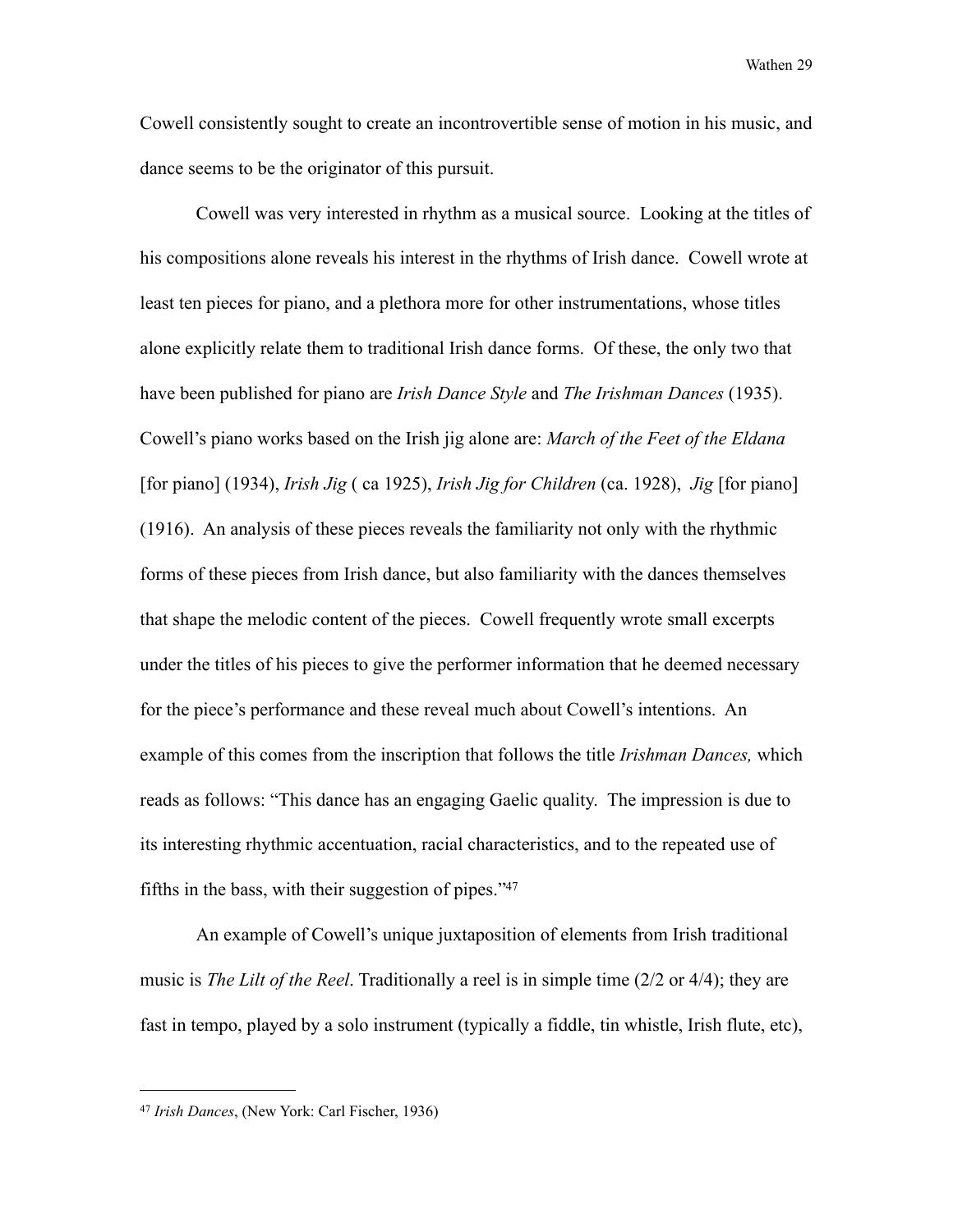they consist of 4 bar phrases. They are in binary form with eight-bar phrases that typically repeat. Since Cowell was not writing a piece to be danced to necessarily, he chose which traditional elements would remain as well as which elements would be subject to his experimental means. Cowell maintains the basic structure of the reel with eight-bar phrases that are repeated, consistent note values (using mostly eighth notes), the fast and busy character of the music, as well as the tradition of being played by a solo instrument. Furthermore Irish folk music typically avoided large interval jumps in melody and this element is also preserved in the melodic lines of *The Lilt of the Reel*. The chords in the left hand also are reminiscent of the pipes that function as more of a drone, especially in the A section of the piece. The most significant departure from the traditional reel in this piece is the meter. This piece is in 6/8, which makes the piece sound more like a jig than a reel. However, it is doubtful that these details mattered much to Cowell because the piece still embodies the wild and carefree nature of Irish folk dances. The most important facet of Irish traditional music altogether is the improvisatory nature of the music. In order to create an improvisatory feel in a meticulously notated piece, Cowell frequently writes informal instructions above the right hand melody that say "hurry," "slow," "normal," (see example 2) which creates an improvisatory feel that disguises the 6/8 meter and often makes the piece feel like it is in four instead of three, especially because of the way he groups notes with accents.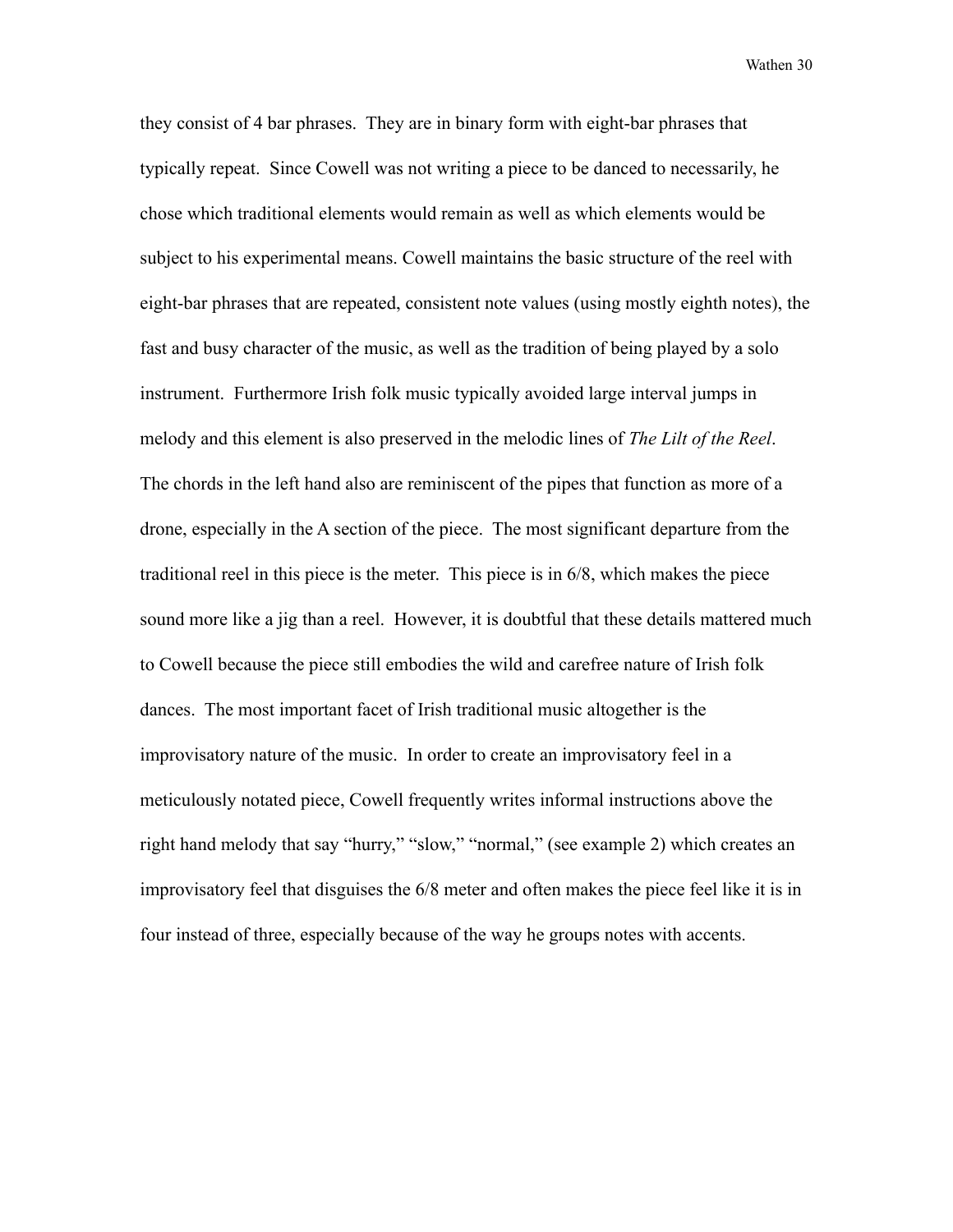

Example 2: Traditional Jig Rhythm and Clusters in *Lily of the Reel*[48](#page-36-0)

 The rhythmically driven Irish traditional music inspired many of Cowell's more rhythmically driven piano works such as *Exultation*. This piece is an interesting study in the threshold between traditional Irish tune types and experimental piano music, two things that rarely go together. First, the right hand plays in 4/4 for most of the piece while the left hand remains in 3/4. It is hard to listen to this piece and not think of the rhythmically improvisatory nature of the Irish music tradition because of the way the two time signatures interact. Beginning in m. 12 (at the beginning of section B), the main melodic content follows the format of an Irish hornpipe, which is a type of tune in Irish Traditional Music where rhythmic content from the melody exists in 4/4 time and where the first note of the first beat is a dotted eighth followed by a sixteenth note or by a couplet of thirty second notes. Most of the piece consists of this rhythmic motive. While

<span id="page-36-0"></span><sup>48</sup> Henry Cowell, *Lilt of the Reel* (New York: Associated Music Publishers, Inc., 1982), mm. 1-8.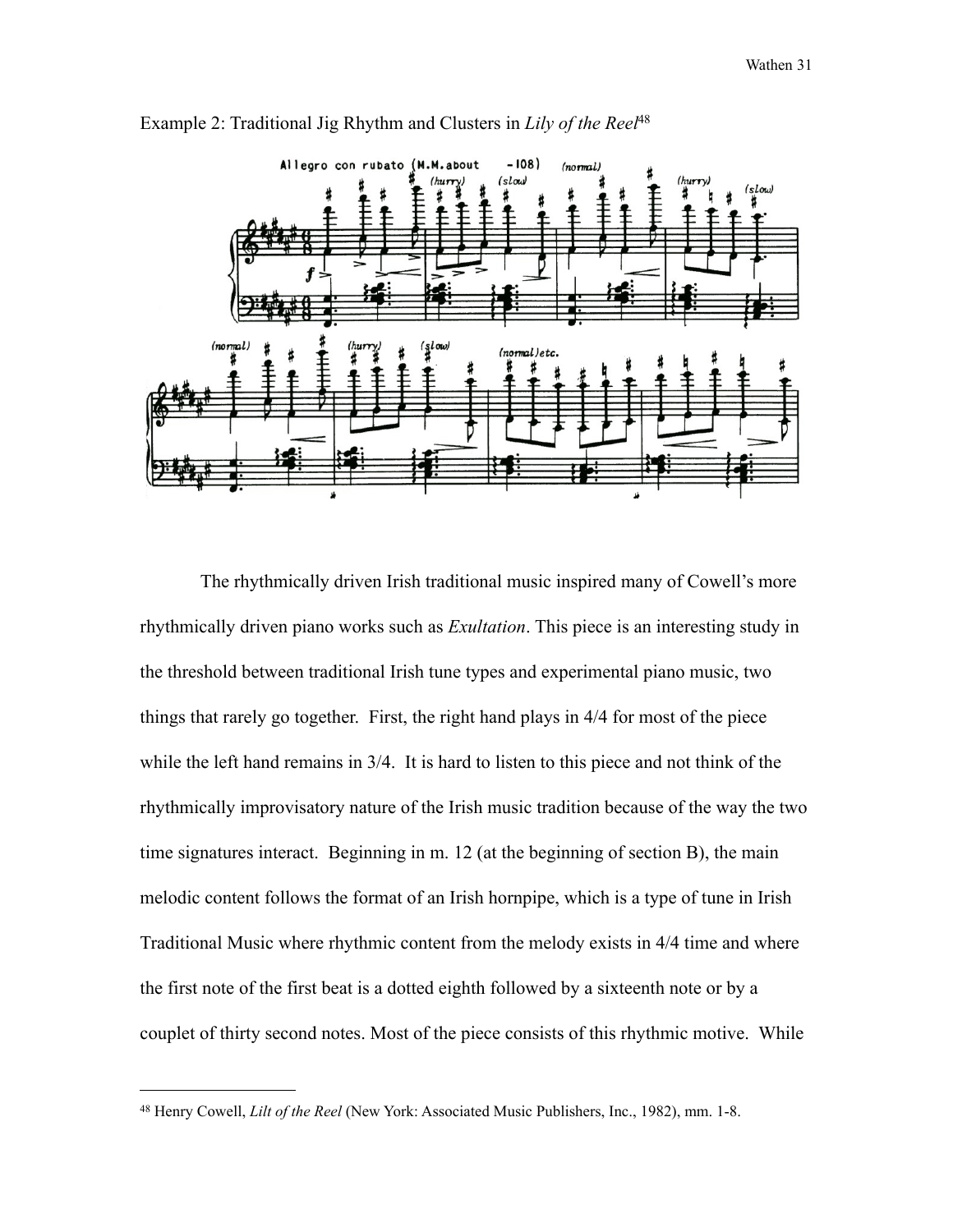it can be difficult when listening to any piece in 3/4 to separate one's mind from a waltztype dance, this piece makes it especially hard because for much of the piece, whichever hand is playing in 3/4 has the tone clusters. By using full-arm tone clusters on each beat of the 3 beats in each measure, the 1-2-3 of the time signature is relentlessly pounded into the ear of the listener. This is a fascinating example of the way that Henry Cowell used experimental techniques to expound upon the musical traditions from his homeland, as well as the ways in which he was inspired by them to create experimental piano music.

Lou Harrison, another influential experimentalist, studied with Cowell from 1934-1935, and respected him greatly as a mentor. After Cowell died, Harrison wrote *Reel: Homage to Henry Cowell* in the traditional Irish dance style, of course not neglecting to utilize ostinatos of tone clusters. Cowell's music was not only inspired *by* dance, but his music also inspired modern dance. "The vivid energies of Henry's 'experimental' piano pieces made them a natural magnet for 'interpretive dancers.'["49](#page-37-0)  Additionally, between 1934 and 1941 Cowell wrote many articles on the relationship between composition and dance that were primarily published in music periodicals. Some of these include, "How Relate Music and Dance?", "Relating Music and Concert Dance", "Creating a Dance: Form and Composition", "New Sounds for the Dance." This further solidifies Cowell's interest in the bodily relationship to dance, stemming from his interest in folk music and Irish dance forms, that initially inspired so much of Cowell's work. Cowell's investigation into Irish traditional music, and the mentorship of Varian,

<span id="page-37-0"></span><sup>49</sup> Joel Sachs, *Henry Cowell: A Man Made of Music*, 209.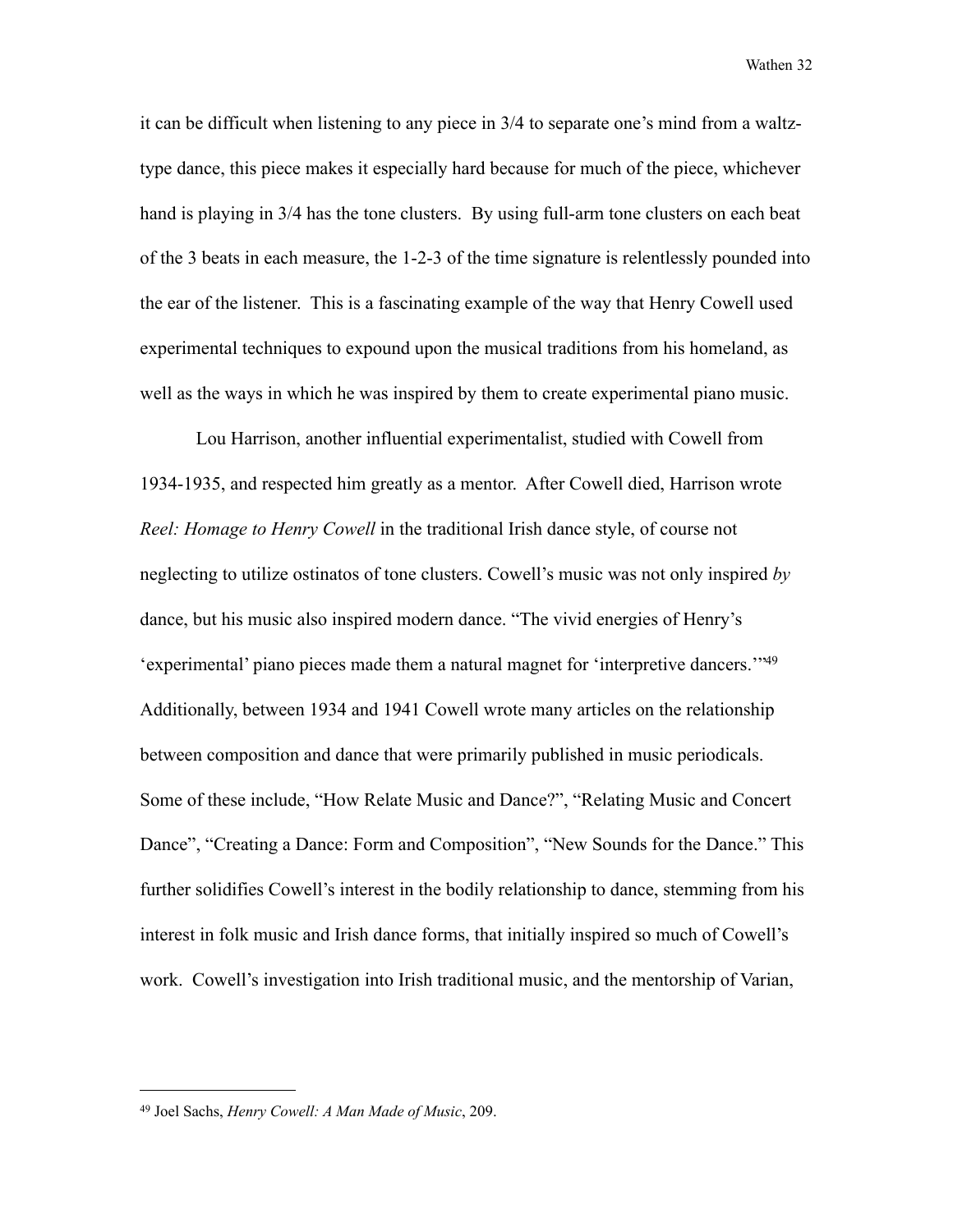made him interested in the rhythmic relationship between music and dance, as well as the Irish tradition of music as a medium for story telling and a constant source of inspiration.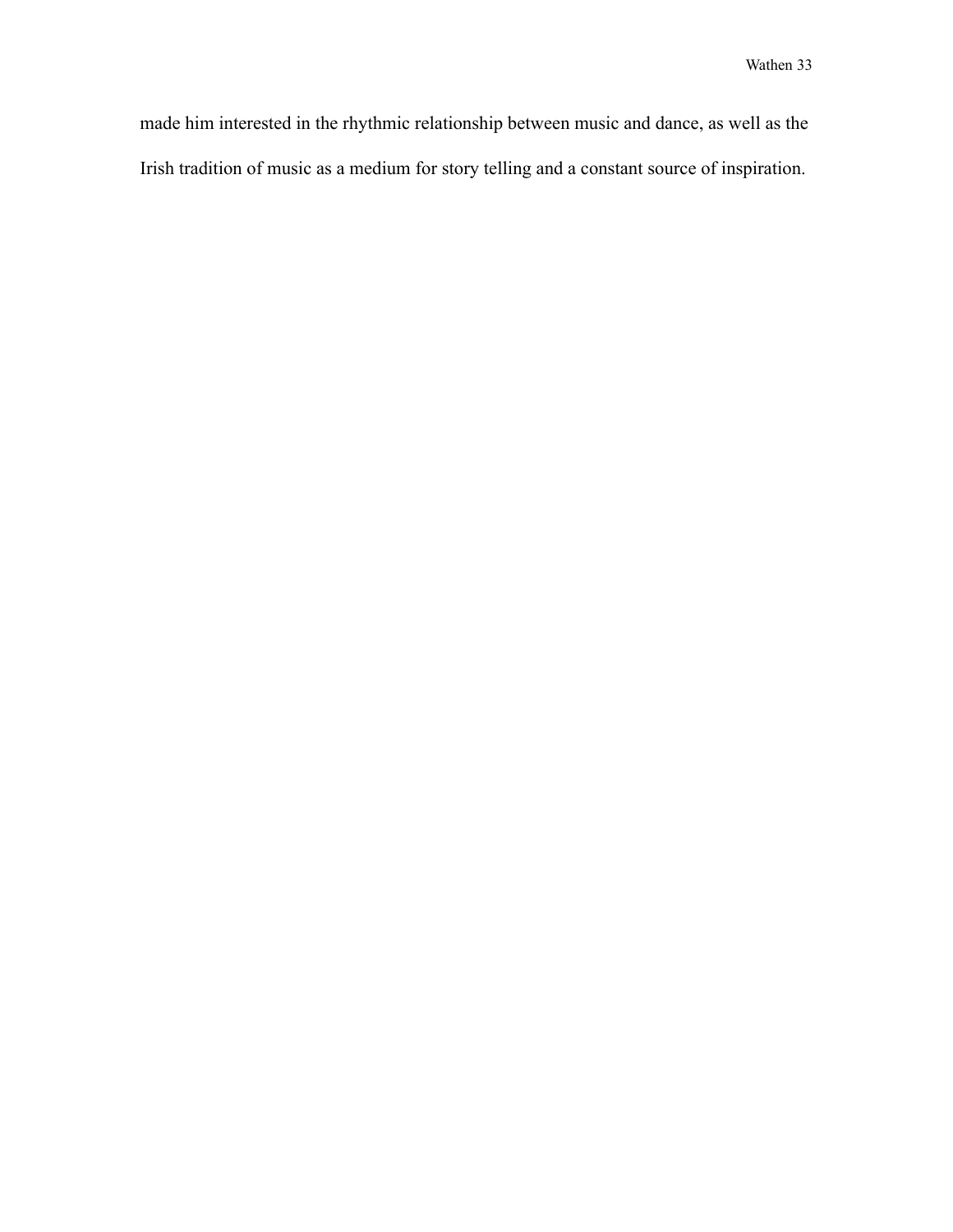#### **Chapter Three: Henry Cowell's Whole World of Music: Influence of Chinese Music and New Musical Resources**

The East in the West: A Composer's New Musical Resources

 Cowell's exposure to the rich musical heritages of other cultures heavily contributed to his inclination towards experimentation. It is clear that Irish traditional music played a large role in determining the specifics of his experimentation at the piano, yet the music of Asia also contributed heavily to Cowell's piano music. Although Cowell did not speak publicly about his relationship to Irish folk music, it is relatively simple to see the evolution of these techniques from their native Celtic musical system to Cowell's music. Interestingly, Cowell was much more vocal regarding the inspiration that he drew from non-Western music systems; he not only incorporated many techniques from China, Japan, and Iran into his music, but he also wrote heavily on matters regarding non-Western music as well as the budding field of comparative musicology. In his article "Globalization, Culturation, and Transculturation in American Music," ethnomusicologist Dale Olsen described Cowell as "one of the first composers in the United States to look beyond the Western Hemisphere for inspiration, and thus became global and transcultural.["50](#page-39-0) The techniques that Cowell adopts from other music systems are not experimental in their respective musical languages, however by transferring these sounds from their native music systems to his piano music, they become progressive, controversial, and experimental in Cowell's cultural sphere of relatively conservative American art music.

<span id="page-39-0"></span><sup>50</sup> Dale A. Olsen, "Globalization, Culturation, and Transculturation in American Music," in *Reflections on American Music: The Twentieth Century and the New Millennium-- A Collection of Essays in Honor of the College Music Society,* ed. James R. Heintze and Michael Saffle (Hillsdale, NY: Pendragon Press, 200), 265-89.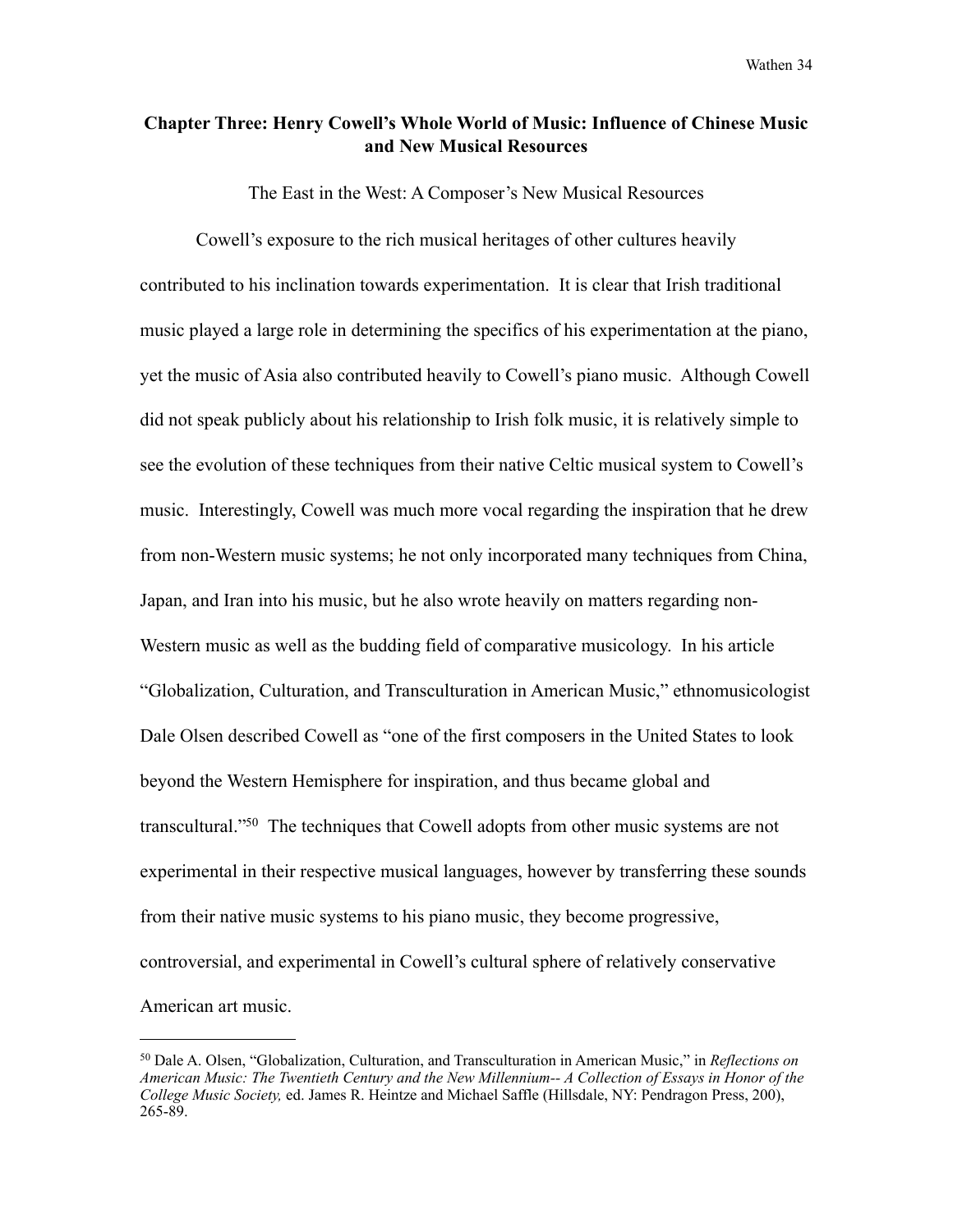Because Irish music is folk in its heritage and for all intensive purposes

"western," and because Cowell himself was Irish, issues of cultural appropriation do not emerge in the discourse on Cowell's use of Irish culture in his music. However, before exploring the techniques that Cowell borrowed from Asian music systems, it is important to establish the artistic climate of America from the end of World War I to the end of World War II, and the cross cultural synthesis that took place, as well as clear Cowell of potential accusations of appropriation**.** Although Cowell wrote his most famous piano pieces in the 1920s and early 1930s, most of his academic writing on Eastern music comes from after world War II. In the introduction to *Locating East Asia in Western Art Music,* Yayoi Uno Everett writes that,

 After World War I, greater mobility, growth in institutional resources, technological advances, and educational reform contributed to a rapid increase in cross-fertilization of Western and Asian musical cultures. With sweeping political and sociological changes, a great number of Asian musicians came to pursue musical education in the West, while Western musicians and composers traveled to various parts of Asia.<sup>[51](#page-40-0)</sup>

In light of this analysis of the cross-pollination of musical cultures, the context within which Cowell's multicultural music interest flourished becomes clear. In many ways, World War I made the world a smaller place and this greatly benefitted artists like Cowell who were seeking untraditional, or in this case non-Western, inspiration in order to create music that was more aptly suited to a changing world. In fact, this is the same spirit that drove the Second Viennese School: creating art that reflects a rapidly changing world and paving the way for art that embodies forward reaching aesthetics. Joel Sachs further suggests that composers like Cowell had a "growing social consciousness, especially

<span id="page-40-0"></span><sup>51</sup> Everett, Yayoi Uno, and Frederick Lau. *Locating East Asia in Western Art Music*, 3.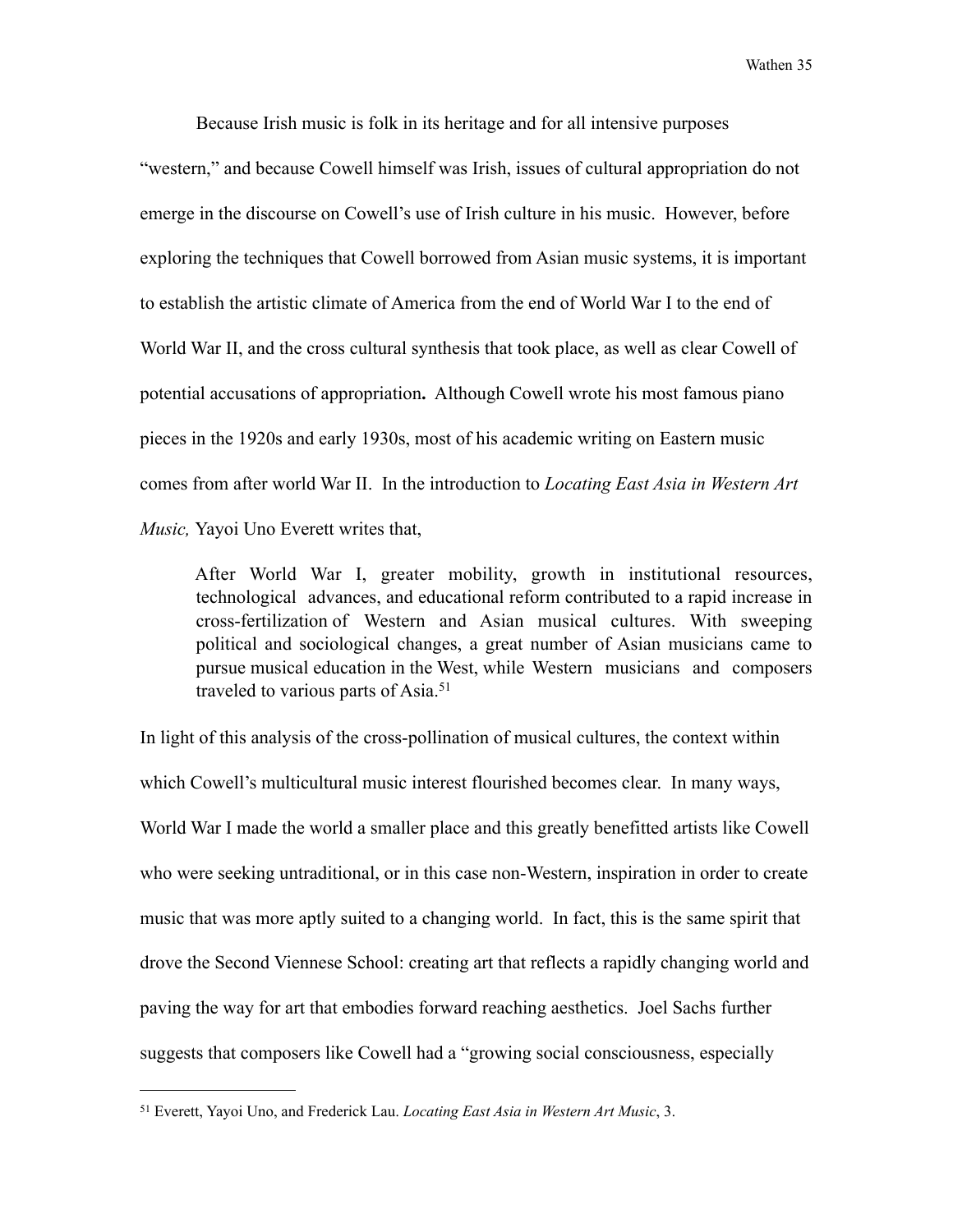after the outbreak of the World War, dissuading them from taking part in what seemed an elitist Western tradition.["52](#page-41-0)

 Western composers sought inspiration in the East prior to the twentieth century. Everett notes that "in spite of differences in intent and motivation... composers have strived to interpenetrate East Asian and Western musical resources according to their own sensibilities, aesthetic goals, and ideological stances.<sup>753</sup> She goes on to note that "the impact of East Asian culture on Western nations has led to new modes of aesthetic consciousness and expansion of topics and genres in art music in the course of the twentieth century.["54](#page-41-2) It is necessary to note that many European art music at this time had already largely abandoned traditional harmony. As American composers were sensing that their art was somehow "behind" that of the Europeans, yet not wanting to utilize the same experimental strategies, they began to explore other means of avoiding traditional harmony that did not lend their music to strict twelve-tone serialism. In his article "The East in the West" from 1968, John Cage writes that,

 The composers who today wish to imbue their music with the ineffable, seem to find it necessary to make use of musical characteristics not purely Western; they go for inspiration to those places, or return to those times, where or when harmony is not of the essence.<sup>55</sup>

Pursuing musical innovation where "harmony is not of the essence" is exactly what Henry Cowell sought to do. This is not to suggest that Cowell took a turn for atonal composition because many of his pieces, regardless of the extremes in experimentation,

<span id="page-41-0"></span><sup>52</sup> Michael Hicks, *Henry Cowell, Bohemian,* 66.

<span id="page-41-1"></span><sup>53</sup> Ibid, 1.

<span id="page-41-2"></span><sup>54</sup> Ibid.

<span id="page-41-3"></span><sup>55</sup> John Cage, "The East in the West." *Asian Music* 1.1 (1968): 18.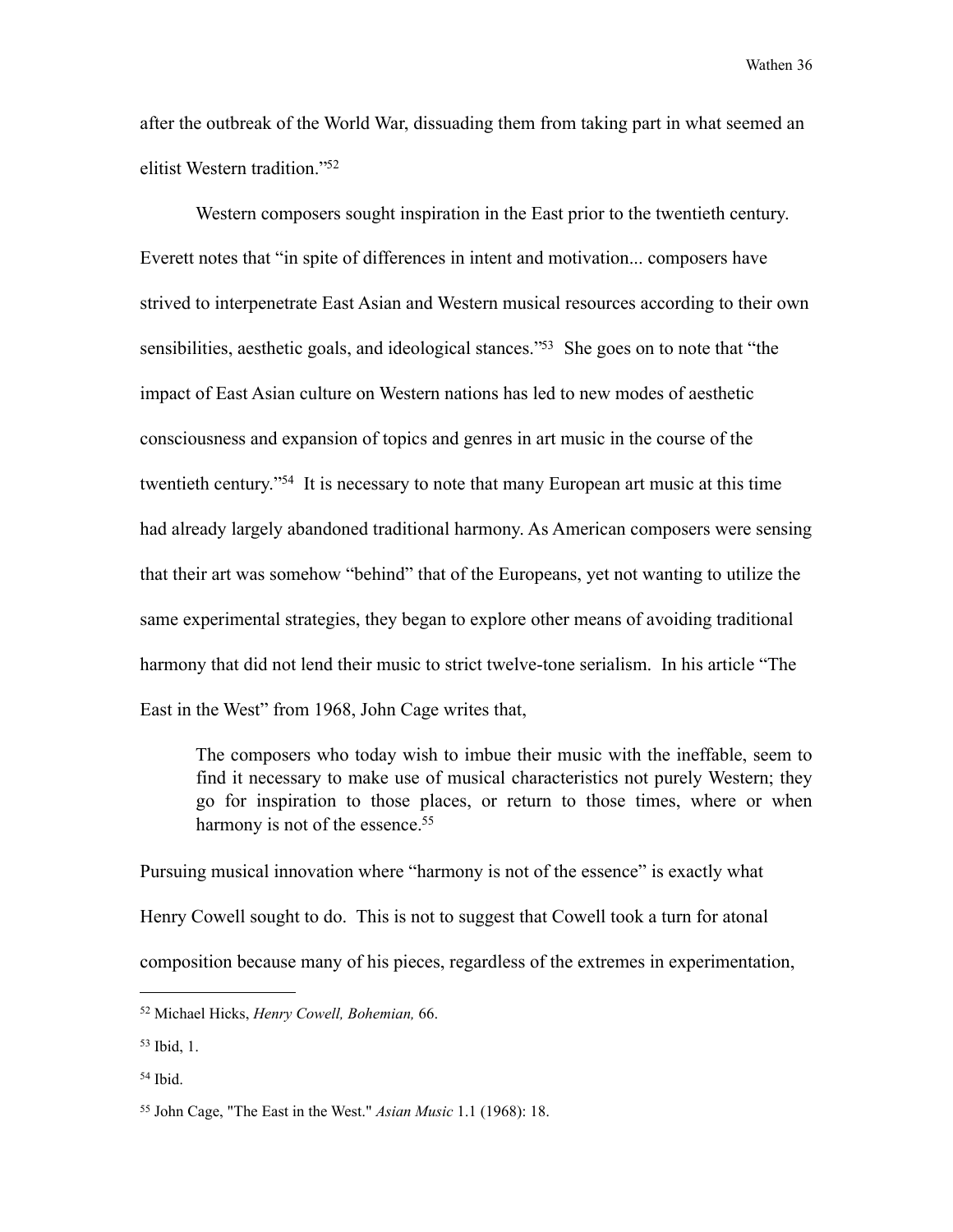still maintain some sense of tonality and some facet of tonal tradition. This is, however, to suggest that Cowell understood harmony more in terms of the overtone series than according to the principles of the strict diatonic tradition.

 Henry Cowell was not the only composer who expanded his musical resources through contact with Asian and other non-Western cultures. Many of his contemporaries who engaged in this cross-cultural musical exploration in the 1930s, including Henry Partch, Lou Harrison, and most notably, John Cage.<sup>56</sup> In response to this fact, Everett noted that, "in searching for the root of cross cultural musical endeavors in the United States, one cannot overestimate the catalytic role played by Cowell. His dual contribution as ethnomusicologist and composer set the ground for subsequent studies in non-Western musical cultures.["57](#page-42-1) In a sense, Cowell began this trend in American art music, and therefore it is critical to explore his motives as well as his means of turning inspiration from other cultures into experimentation. Furthermore, Cowell commented on his engagement with world music stating that borrowing from other musical systems is "not an attempt to imitate primitive music, but rather to draw on those materials common to the music of all the peoples of the world, to build a new music particularly relating to our own century.["58](#page-42-2) Therefore, when looking at Cowell's music through the lens of cross-cultural composition, it is essential to note Cowell's own reasons to utilize musical material that is "common to the music of all the peoples of the world" and to create an

<span id="page-42-0"></span><sup>56</sup> Yayoi Uno Everett, and Frederick Lau. *Locating East Asia in Western Art Music*, 3.

<span id="page-42-1"></span><sup>57</sup> Ibid.

<span id="page-42-2"></span><sup>58</sup> Ibid., 2.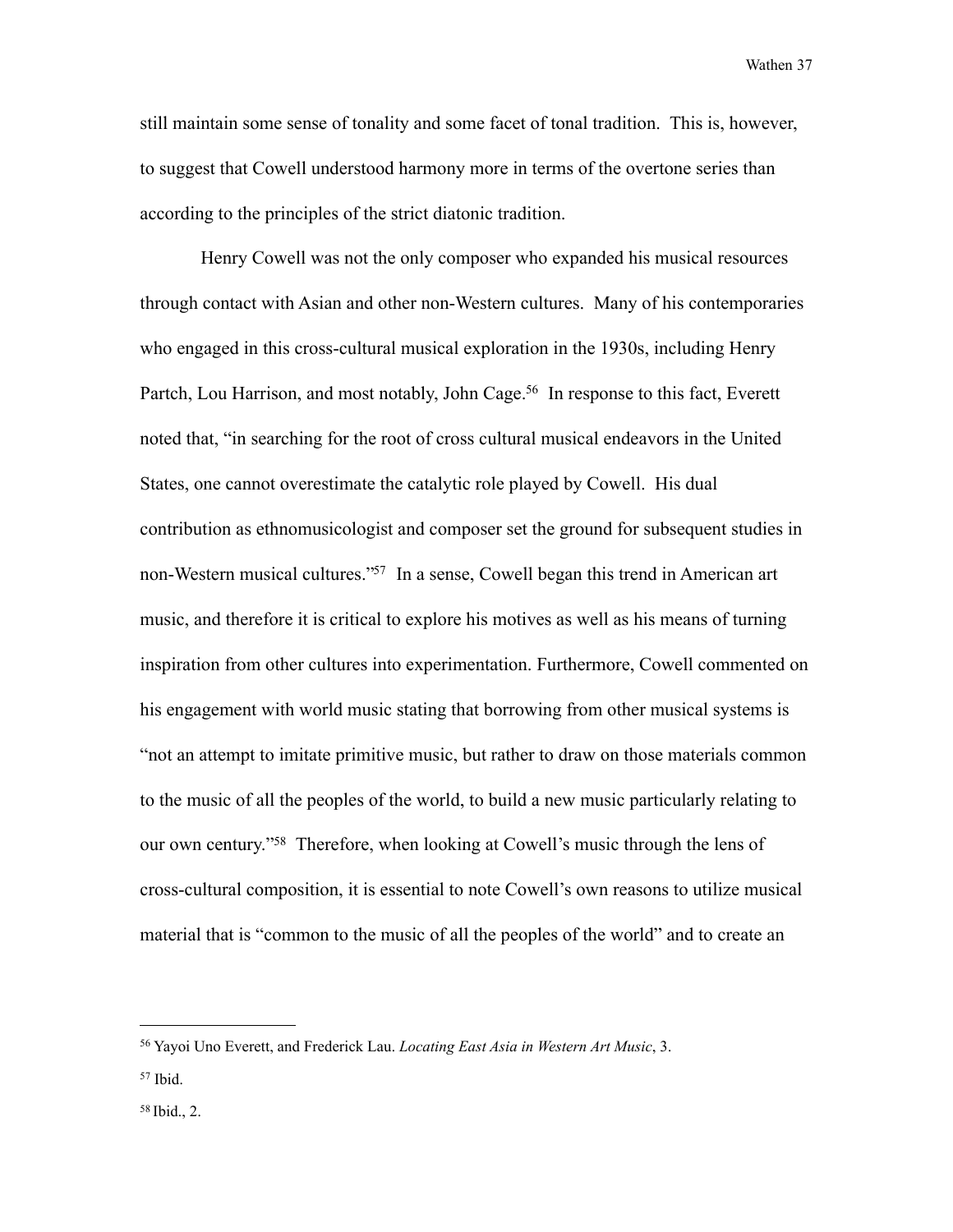American music that is reflective of the unity that America gave to people from all around the world as a melting-pot of culture.

 Finally, I would like to establish the fact that Cowell's use of these techniques is not an example of cultural appropriation nor should his endeavors be rendered "orientalist." Regretfully, orientalism has found its way into much of Western Europe's musical canon, especially in the nineteenth and early twentieth-centuries in works like Puccini's *Madame Butterfly* and Saint-Saëns' *La princesse jaune.* In addition to directly borrowing traditional melodic material, a few composers even appropriated cultural elements in an effort to convey the "exotic" in their music. Since opera was much more prone to this kind of misrepresentation due to staging and libretto, in the case of Cowell it certainly helps that his music was instrumental. However the world music that inspired Cowell's composition was not borrowed in the "exotic" spirit of many nineteenth-century composers, instead this material broadened his horizons by presenting a greater wealth of inspiring compositional material that would be novel to the American audience. Cowell did not seek to represent these cultures through his composition but simply to draw on new musical material to inspire his career as a composer. Scholars have even read Cowell's music as deliberately fighting ideals of racism that were rampant in America between the wars, and even after World War II. Nancy Yunhwa Rao is one such scholar who asserts that because Cowell was writing this music "in a conservative political climate that included race-based immigrant exclusion" Cowell's music was "reacting against the racism sanctioned by the immigration law" in America.**[59](#page-43-0)**

<span id="page-43-0"></span><sup>59</sup> Nancy Yunhwa Rao, "Henry Cowell and His Chinese Music Heritage" in *Locating East Asia in Western Art Music*. Middletown, CT: Wesleyan University Press, (2004):119-120.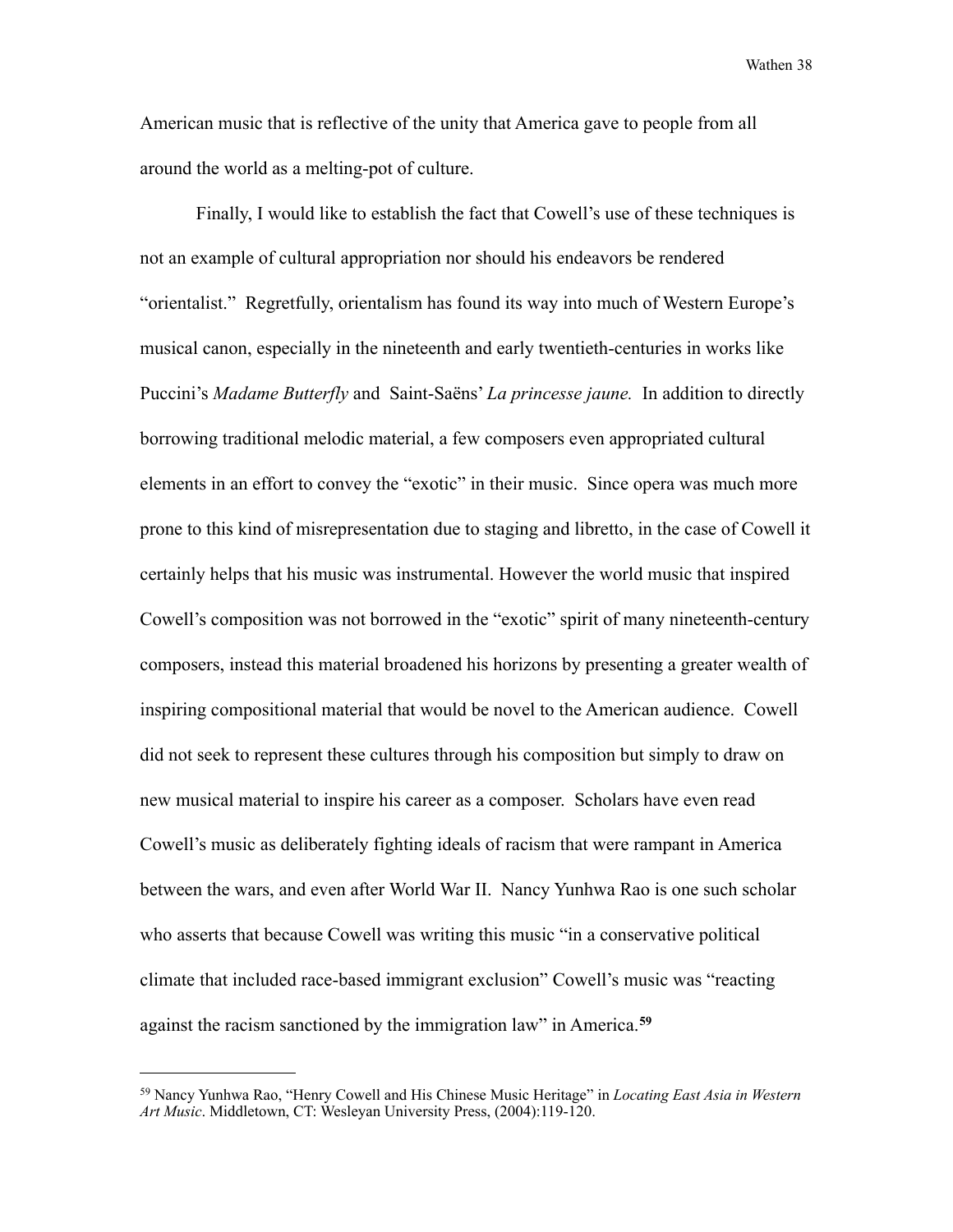Although Cowell was the child of an Irishman and the rich tradition of music from

his father's homeland certainly inspired his career as an experimentalist, Cowell's

upbringing brought him into contact with the broader community of American

immigrants from all parts of the world. Rao remarks in her introduction to *On the Nature* 

*of Melody*, "The child of an Irish father and a mother of midwestern American descent,

Cowell derived his musical experience not just from his family background but from the

music surrounding youth immigrant America."[60](#page-44-0) Henry reflected on his experience as a

child writing that,

 It seems very odd to me now that my mother should have taken me to the Chinese opera, but she did this more than once. It was probably the magic word opera that suggested to her, correctly as we all know, that this Chinese music is a sophisticated art form.<sup>[61](#page-44-1)</sup>

We know from Cowell biographies that his family relocated from Menlo Park to San

Francisco's "Oriental District" (now referred to as Chinatown) and we know that Chinese

operas were in fact being staged there. Additionally, Cowell made multiple references to

this part of his childhood. In his article "Music of the Orient," he tells this story as

follows,

 [W]e lived between the Japanese and Chinese districts and I had many Japanese and Chinese playmates between the ages of five and nine. I sang their folk songs in their native language, just as many children on the eastern seaboard sing those songs in German and French learned from their playmates. By the time I was nine years old, the music of these oriental people was just as natural to me as any music.... Most people who live in the middle and eastern parts of this country don't realize that Japanese and Chinese music is part of American music. As an

<span id="page-44-0"></span><sup>60</sup> Nancy Yunhwa Rao. "American Compositional Theory in the 1930s: Scale and Exoticism in ''The Nature of Melody'' by Henry Cowell." *The Musical Quarterly* 85, no. 4 (2001): 625.

<span id="page-44-1"></span><sup>61</sup> Henry Cowell, "From Tone Clusters to Contemporary Listeners," *Music Journal* 14/1 (1956): 6.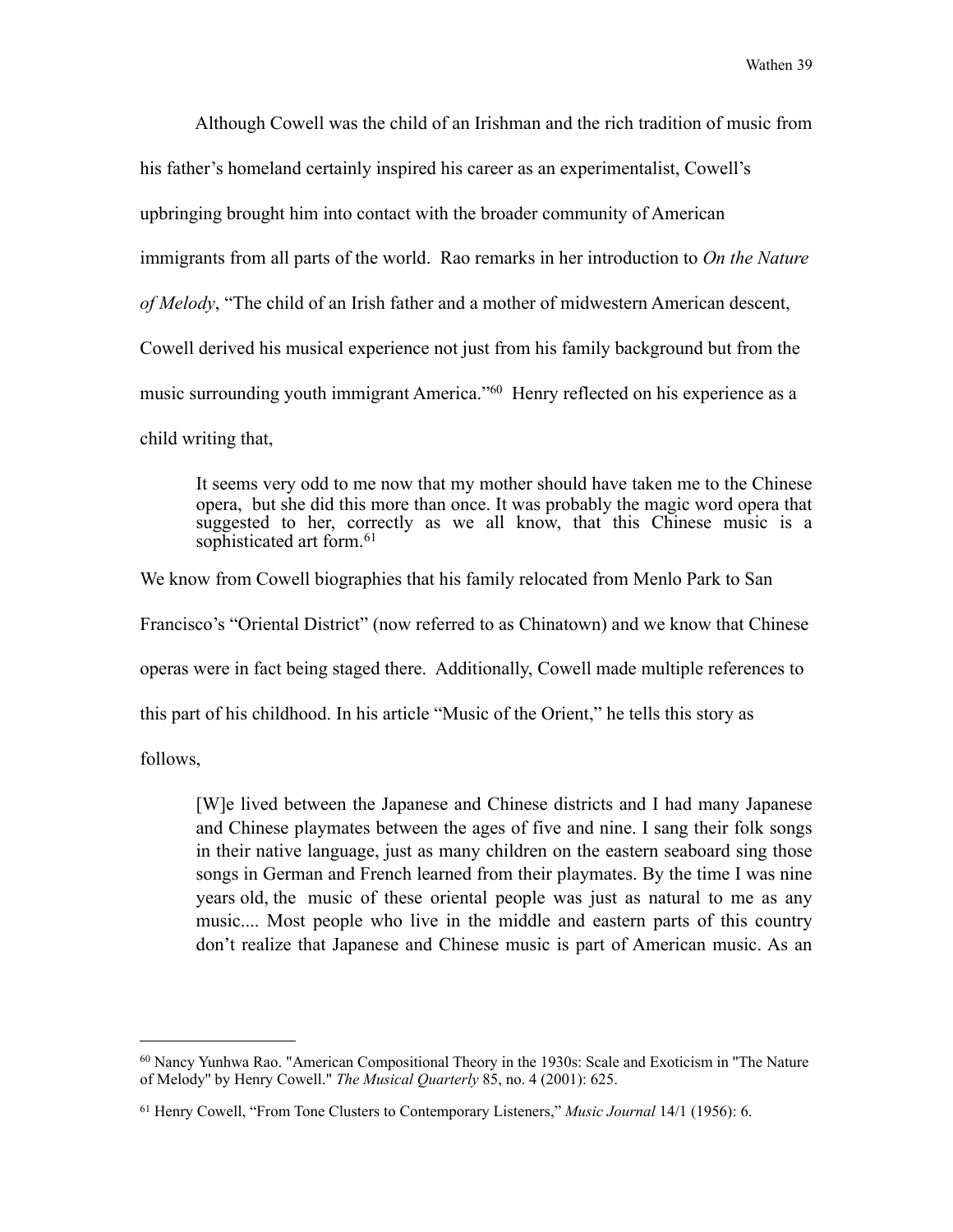American composer I would like to point out that Oriental music has influenced me a great deal.<sup>[62](#page-45-0)</sup>

Although Cowell was unwilling to make reference to his musical inspirations regarding John Varian, Theosophy, and Futurism, there are at least five references that Cowell gave to this specific tale of his childhood friends and his multi-cultural upbringing. I do not think it inappropriate to infer that this was the way that Cowell wanted himself to be perceived by posterity. Because he consciously changed dates on his music to make himself seem more prolific at a young age, we know that Cowell calculated his image. He additionally was altogether unwilling to make reference to the sources of his compositions in an effort to seem autonomous, except for in this case. Cowell clearly wanted to be seen as a citizen of the world, as a composer that was aware of and engaged with the music cultures of the world in a way that his contemporaries did not. We can further infer this when considering the fact that Cowell went on to do very public work in cultivating the field of comparative musicology and even engaged in the ethnography of different musics in the later part of his career. Cowell's contribution to modern ethnomusicology is just as relevant to modern scholars as his contribution to the realm of experimental piano music.

#### Chinese Opera, Sliding Tones, and *The Banshee*

In her article *Henry Cowell and His Chinese Music Heritage,* Nancy Rao explores Cowell's use of sliding tone in many of his compositions. This is an interesting topic to consider because Cowell actually wrote about sliding tones in his theoretical works such as *New Musical Resources* as well as "The Nature of Melody." Many other sources on

<span id="page-45-0"></span><sup>62</sup> Henry Cowell, "Music of the Orient," Music Journal 21 (September 1963): 25.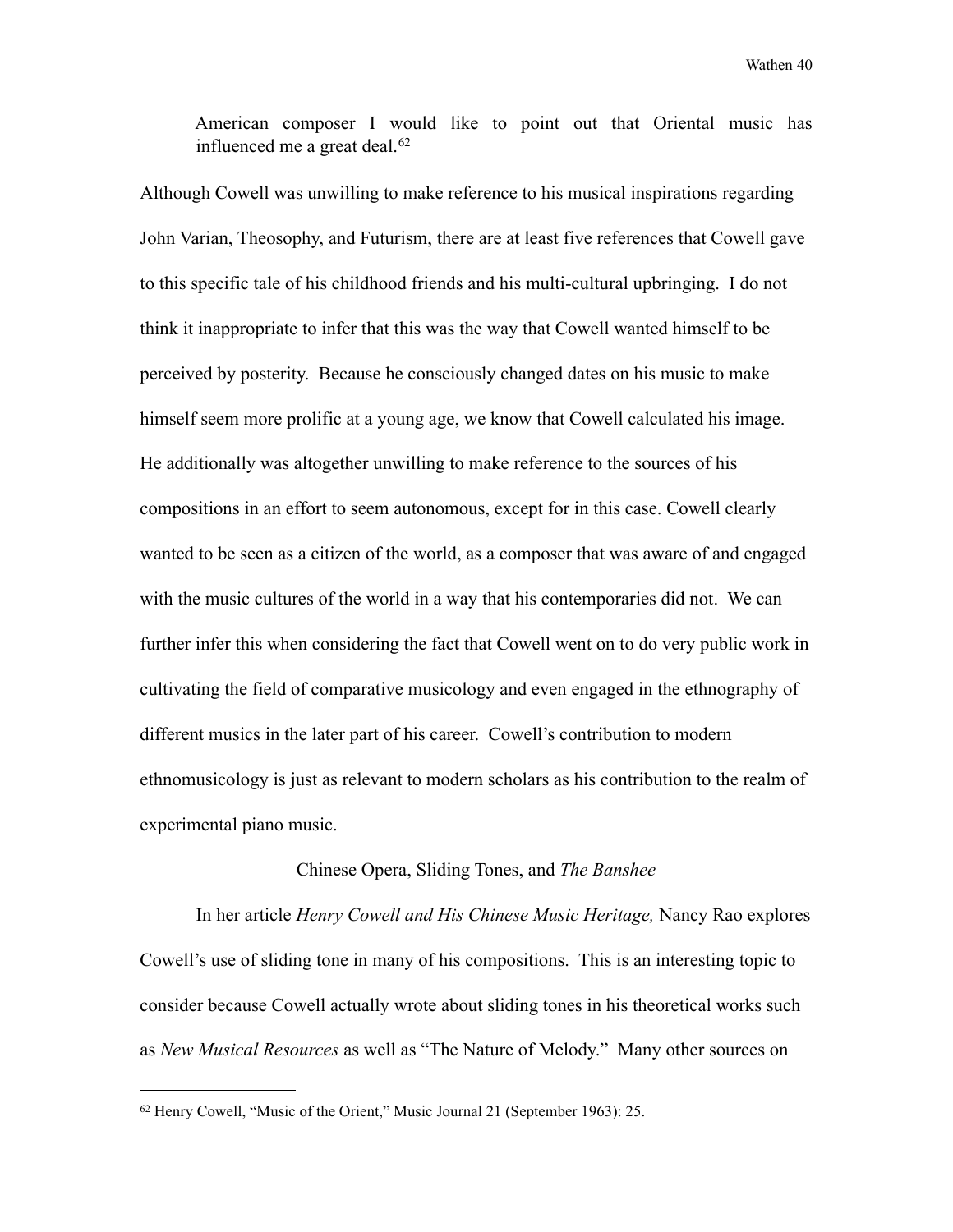Cowell are conjecture because of his lack of transparency as an artist, however, he divulged many details from his early encounters with Chinese opera and other non-Western music. We are certain that Henry Cowell was exposed to Peking opera while he lived in Chinatown, and the sliding tone is native to this type of opera because of its relation to the linguistic dialectic expression in the Chinese language.<sup>63</sup> Rao writes that,

 In Chinese opera a kind of heightened speech, yünbai, is used to dramatize the upward and downward motions of these inflections. This results in a string of relative pitches that gives the lyric its characteristic shape, and the sliding tones are often used to connect relative pitches. The sliding connectives between the relative pitches of the speech tone thus constitute an important part of the heightened speech...sliding tones are interpolated to render a smoother, or more emphatic, linguistic effect... in addition, the sliding motion is ubiquitous in Chinese folk songs, other vocal traditions, and in various instrumental music.<sup>[64](#page-46-1)</sup>

In Cowell's earliest experiments with sliding tone, he maintained the tradition of sliding tone in vocal music. He applied the technique to voice in the opening movement of *Atlantis* (1926) with slow vocal slides over the interval of a thirteenth. Again in 1933 he wrote the song "Rest" in which he explores the more subtle power of sliding tones by writing slow, downward slides to add a dramatic color to the piece. Although Cowell may have been exposed to this musical technique through Chinese opera, and he did indeed experiment with the vocal technique, Cowell's innovation through experimentation with sliding tones comes from his piano music. In another article called "Cowell's Sliding Tone and the American Ultramodernist Tradition," Nancy Rao writes that,

<span id="page-46-0"></span><sup>63</sup> Nancy Yunhwa Rao, "Henry Cowell and His Chinese Music Heritage" in *Locating East Asia in Western Art Music*. Middletown, CT: Wesleyan University Press, (2004):122.

<span id="page-46-1"></span><sup>64</sup> Ibid., 123- 124.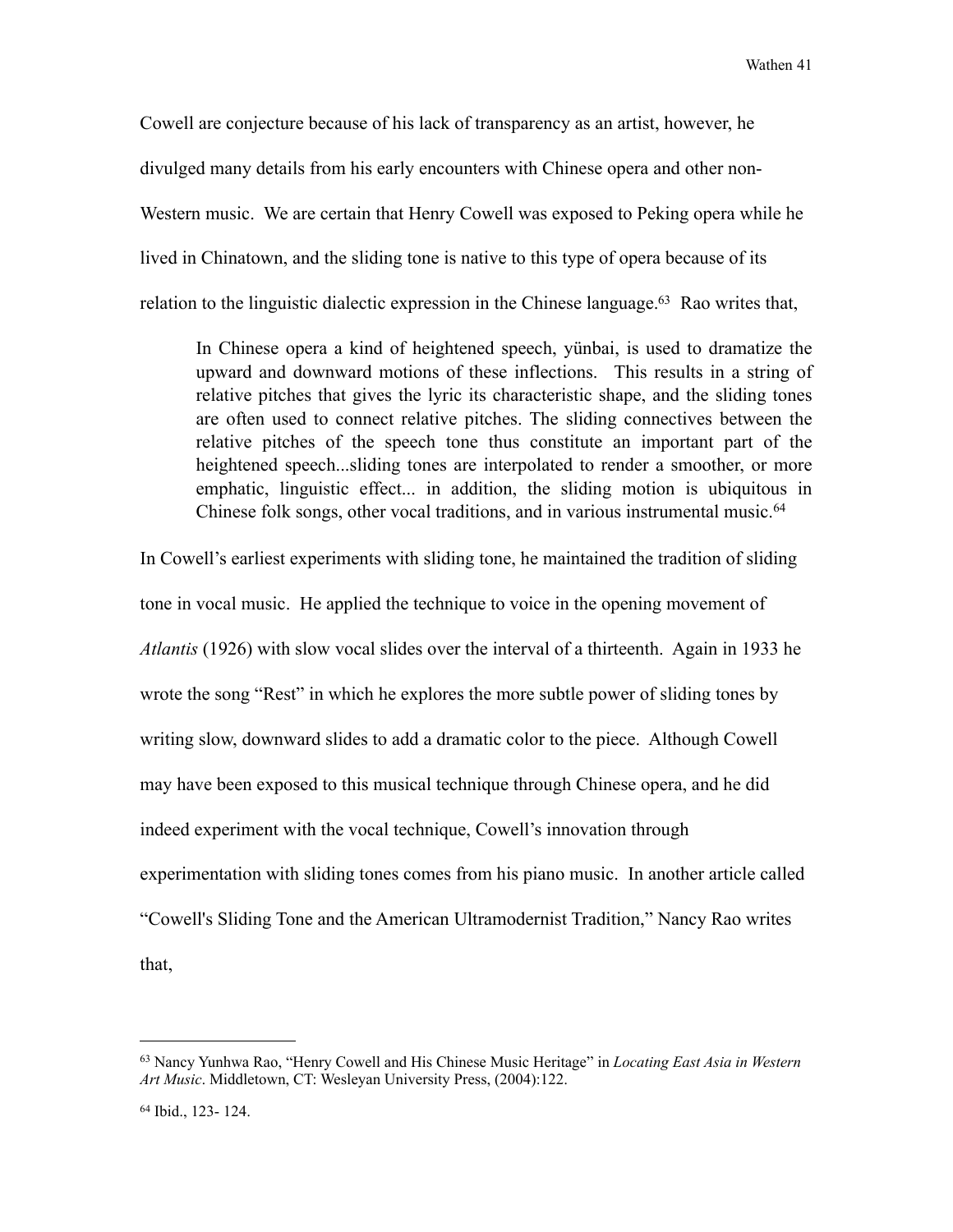Cowell's slides must be seen not as an isolated idiosyncrasy or a special effect but as a reflection of the aesthetic goals and theoretical pursuits in American modernist compositions during this time. The varieties of sliding motion found in the work of Ruth Crawford, Johanna Beyer, and, later, Elliott Carter, Conlon Nancarrow, John Cage, and Lou Harrison are essentially realizations of Cowell's innovation in disparate dimensions.<sup>65</sup>

However, because access to much of Cowell's writing, and even much of his music is very limited, it has inhibited scholars from really understanding the value of sliding tones in his work. Fortunately, a few of his works that mention sliding tone in theory have been published.

 Although Nancy Rao's article "Henry Cowell and His Chinese Music Heritage: Theory of Sliding Tone and His Orchestral Work of 1953-1665" focuses on Cowell's later orchestral work, her theories are easily applied to sliding tones in Cowell's string piano works as well. Although Cowell's earliest uses of sliding tones are from *The Birth of Motion* (1914)<sup>66</sup> and the string piano work *Piece for Piano with Strings* (1924), the most famous, and perhaps the most interesting example of sliding tones in Cowell's music, is *The Banshee.* This is one of the few pieces of Cowell's that is actually considered part of the canon of piano repertoire because of its novelty. *The Banshee* is written entirely for string piano, however unlike *Aeolian Harp,* in *The Banshee* avoids the keys altogether and the pianist is positioned in the crook of the piano. Because the keys cannot be relied upon to lift the dampers, the damper pedal must remain down through the entire piece. This allows for use of true sliding tones where the performer sweeps the strings from one

<span id="page-47-0"></span><sup>65</sup> Nancy Yunhwa Rao. "Cowell's Sliding Tone and the American Ultramodernist Tradition." American Music 23.3 (2005): 282.

<span id="page-47-1"></span><sup>66</sup> No date, probably 1920 according to Nancy Rao.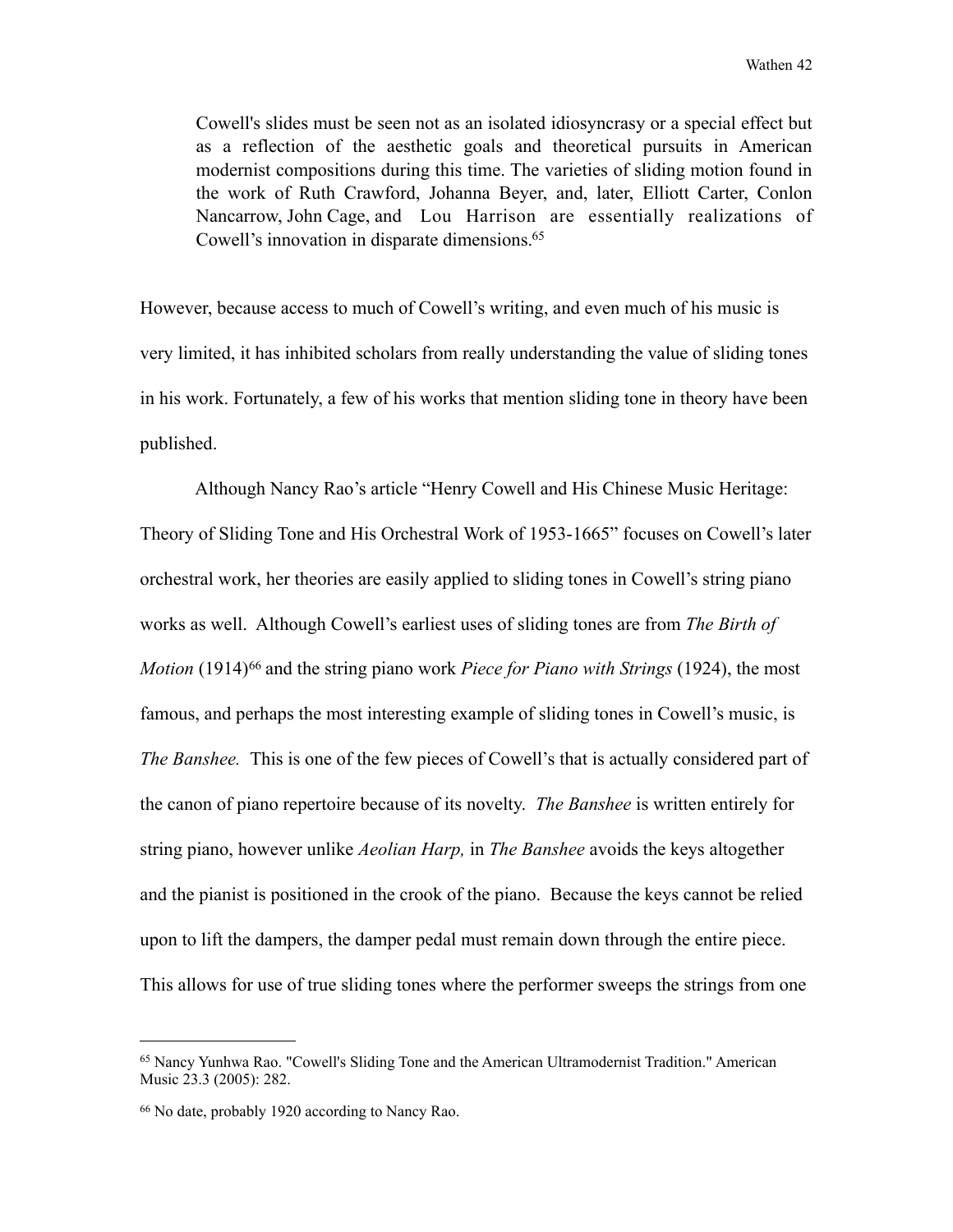pitch up or down to another, catching each note between and triggering the full capacity of overtones. Cowell explores both the origins and the possibilities of sliding tones, in at least two of his theoretical works. He writes that,

 Sliding tones, based on ever-changing values of pitch instead of steady pitches, are sometimes used in music. Such tones are very frequently used in primitive music, and often in Oriental music; in our music they are rarer... It is not impossible that such tones may be the foundation of an art of composition as a new tonal foundation.[67](#page-48-0)

 Sliding tones, portamentos, or glissandi, as they are sometimes called, are not usually considered in musical theory, but it is our belief that they should be.*[68](#page-48-1)*

This excerpt from *New Musical Resources* gives a glimpse into Cowell's motives for using the sliding tone that have nothing to do with ethnography, Orientalism, or exoticism. Rather, he saw this compositional technique as a means to create music that relies on the tonal foundation of the overtone series without the seemingly arbitrary rules of strict diatonicism. By specifying only the top note in each slide, it is easier to hear the specific overtones of the melody. Western tonality relies on chords, and emphasized the dominant- tonic relationship. However, *The Banshee* does not have chords. There are groups of notes played at the same time, even a few triads, but they do not function as chords. They serve primarily as physical emphases of the subtlety of overtones. When the first triad appears in m. 9, all of the pitches have already been heard as overtones through sliding tones, therefore this musical moment is a reinforcement of the overtones

<span id="page-48-0"></span><sup>67</sup> Henry Cowell, *New Musical Resources,* 19-20.

<span id="page-48-1"></span><sup>68</sup> Henry Cowell, "The Nature of Melody," in Nancy Yunhwa Rao's "American Compositional Theory in the 1930s: Scale and Exoticism in ''The Nature of Melody'' by Henry Cowell." *The Musical Quarterly* 85, no. 4 (2001): 625. 2.

Unpublished manuscripts of "The Nature of Melody" are held by the New York Public Library.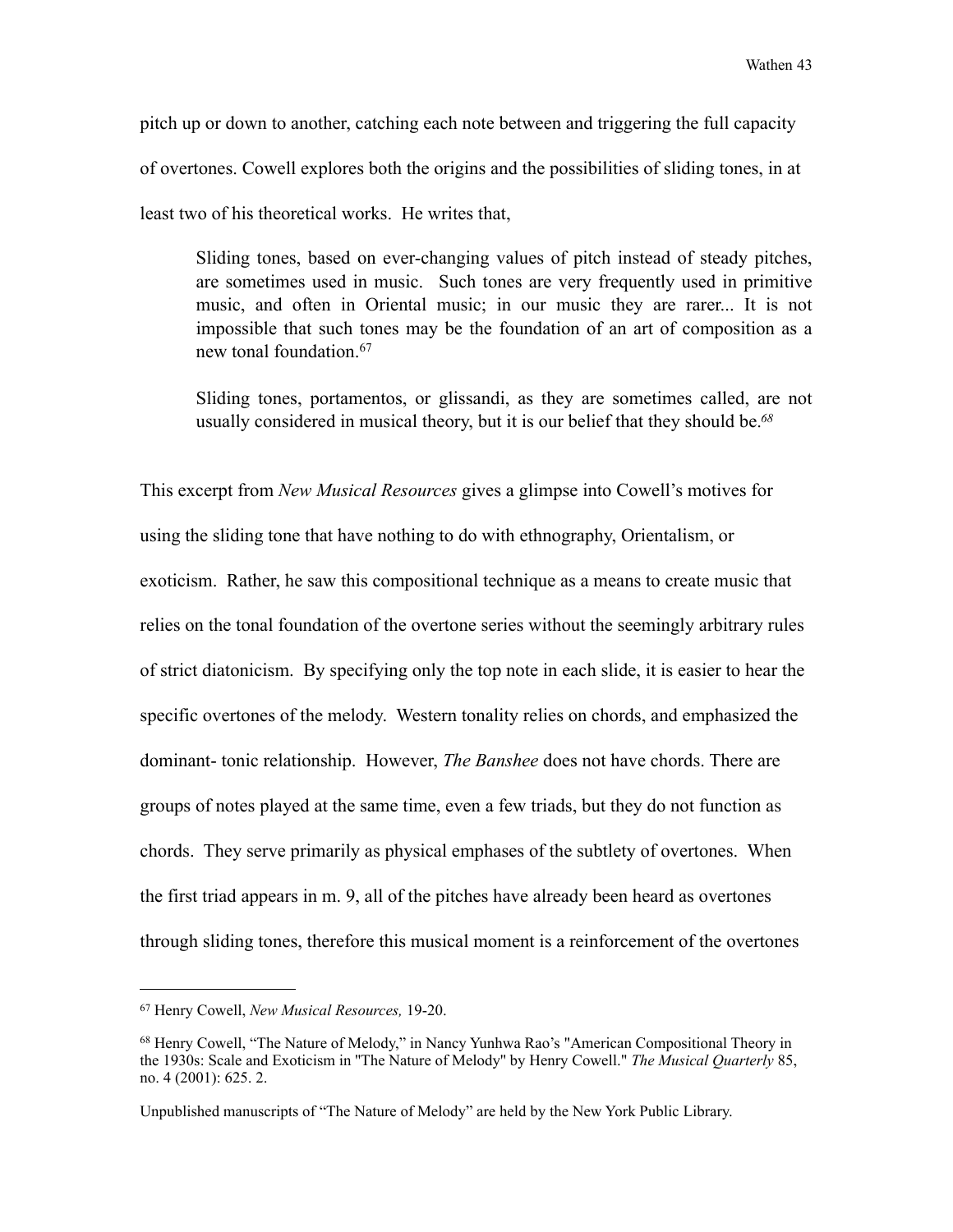that bring out the *Dies Irae* melody. Unfortunately many of Cowell's essays and treatises on theory that include discussion of sliding tones remain unpublished, thus the use of sliding tones in Cowell's work has perhaps not been thoroughly understood as completely as he would have liked. Rao notes that, "[h]is unpublished essays, such as 'Musical Curves of Sound,' document the use of slides in various musical cultures.["69](#page-49-0) However, in her article "Sliding tone and the American Ultramodernist Tradition," Rao fails to connect Chinese opera technique to sliding tones in *The Banshee,* which is a very important facet of understanding this piece.

 There are two types of sliding tones that Cowell develops in *The Banshee*. The first are horizontal sweeps from the lower end of the piano up to a specified ending pitch, these are marked A in the score (Example 3). The second kind of sliding tone is created by rubbing the same string(s) lengthwise, indicated in the score by letter B (Example 3). The sliding tones that indicate that the performer must sweep horizontally create inarticulate pitch because every pitch between point A and point B is being triggered and it creates a massive nebula of sound. The most important factor of this kind of sliding tone is the way that it creates and expounds the overtones. It is clear that this is the most important facet of sliding tone in this piece because in Cowell's theoretical works, he uses sliding tones as a point of evidence for a tonal system based solely on overtones. Meanwhile, the second kind of sliding tone takes place on one string, moving the finger up and down on the same string to create a continual, yet gradual change of timbre of the pitch. Although Slide A is reminiscent of the Chinese opera vocal technique, and perhaps

<span id="page-49-0"></span><sup>69</sup> Nancy Yunhwa Rao. "Cowell's Sliding Tone and the American Ultramodernist Tradition." American Music 23.3 (2005): 282.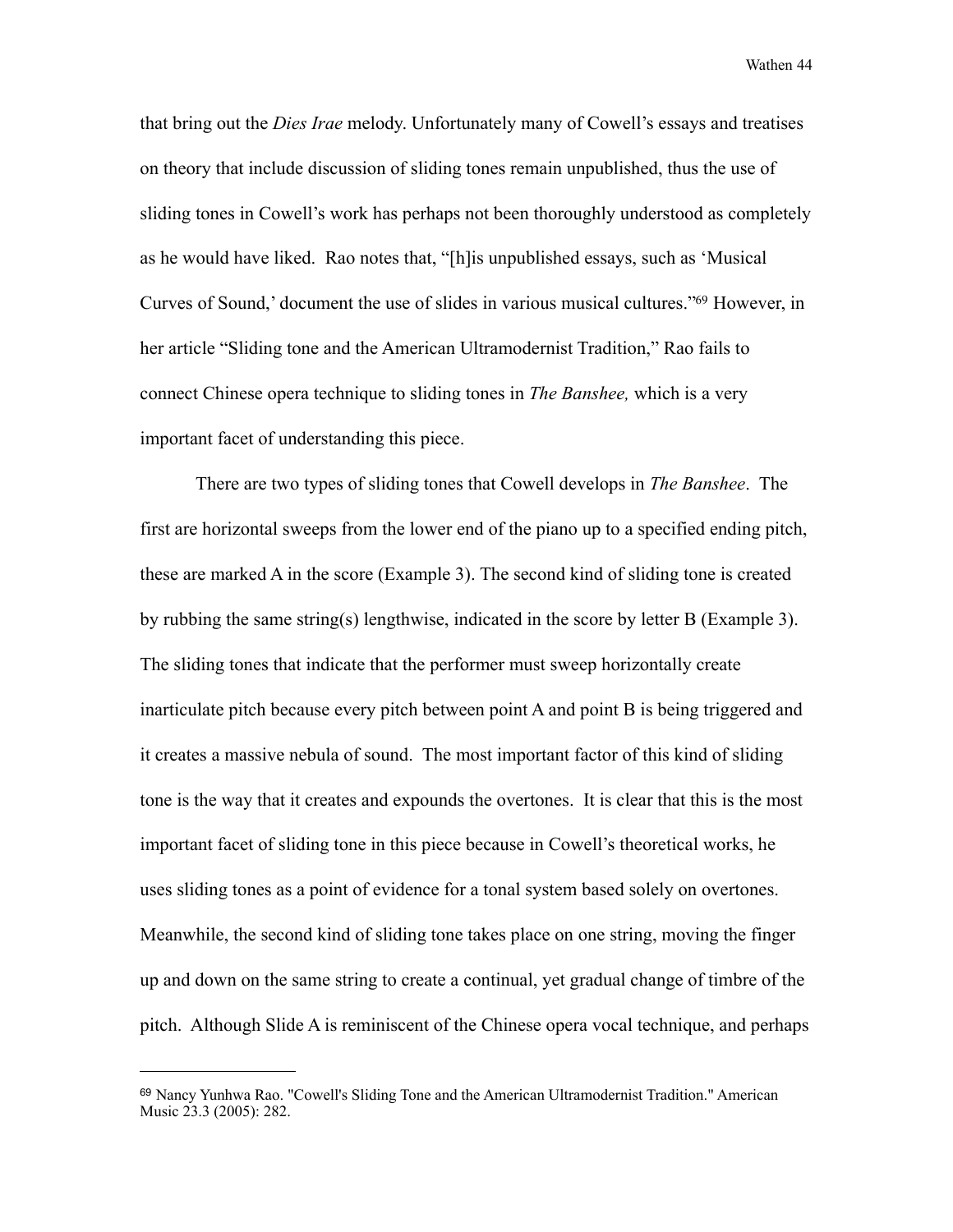as Rao suggests, the Chinese dialectic change itself, Slide B also has elements of vocal technique as well. Slide B sounds like a singer holding out a note for a long duration, the pitch starting out slightly closed off and gradually the vocalist lets the vibrato ring until it reaches its most intense potential and then slowly fades away. It is easy to see how slide A made its way from the Chinese opera to Cowell's piano music, and it is just as easy to see how Cowell's inspiration for slide B came from vocal tradition as well.

Example 3: Sliding Tones in *The Banshee*



In his dissertation *A Transcultural Student, Teacher, and Composer,* Peter Schimpf writes that "Cowell advocated cultural hybridity as a productive direction of Western art music."[70](#page-50-0) This is an accurate estimation of Cowell's conscious choice as a composer to let the Chinese opera from his childhood inform the creation of an entirely new kind of experimentation at the piano.

 In *New Musical Resources*, Cowell advocates strongly that overtones be more seriously considered in music theory and should, perhaps, be the foundation of a new

<span id="page-50-0"></span><sup>70</sup> Peter John Schimpf. *A Transcultural Student, Teacher, and Composer: Henry Cowell and the Music of the World's Peoples*. 2006: 126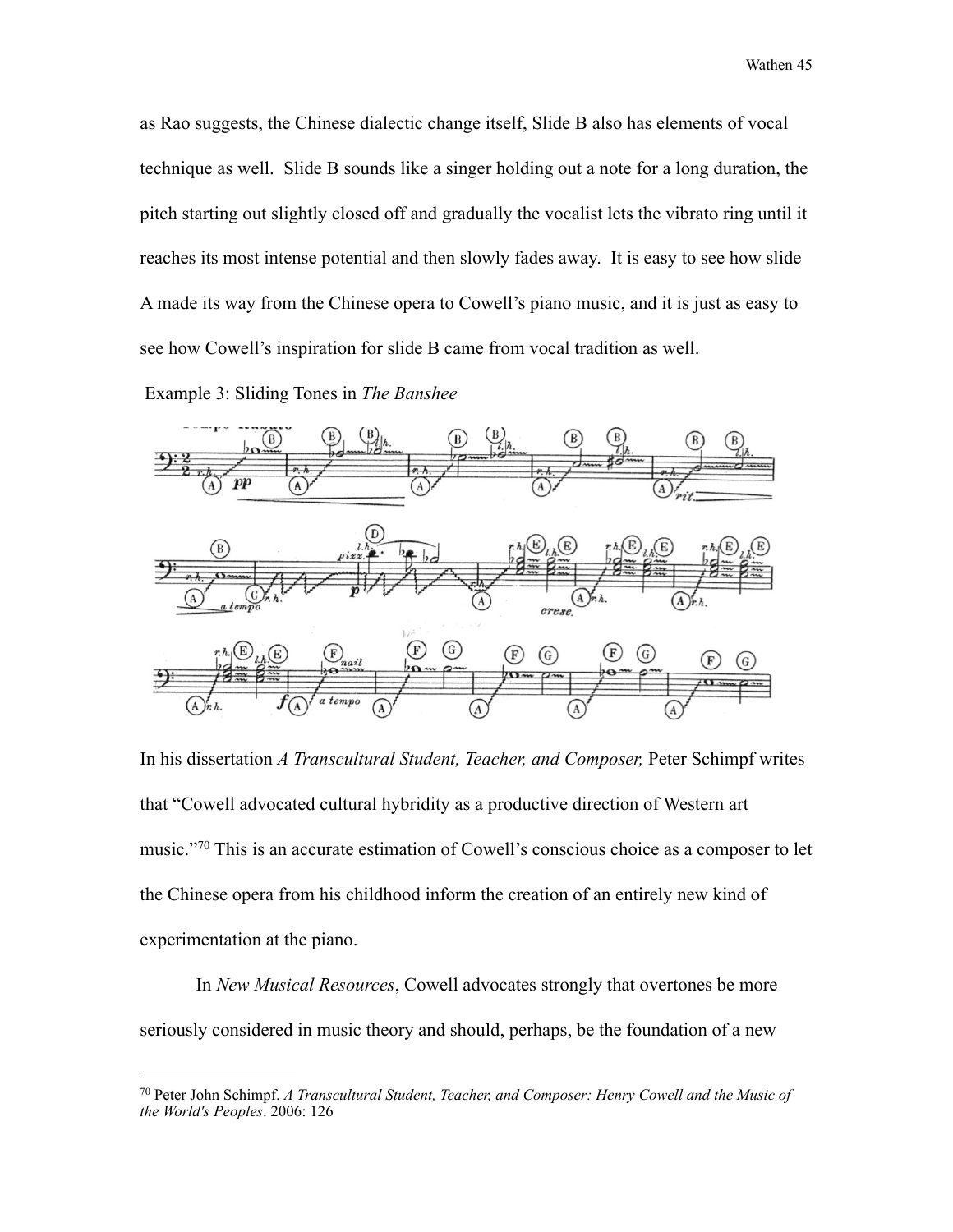kind of music theory that more aptly meets the needs of contemporary performers.

Cowell writes that,

 Music is based upon, and conditioned by, the physical laws of sound-waves. These laws disclose that musical tones have a relation to each other which is measurable by mathematics. They further show that each tone produced generates a series of overtones which are related to that tone, and to each other, by definite mathematical ratios... On many instruments, such as the piano, the whole series as far as the ear can follow is present in almost equally graduated shades, the lowest being most easily heard, the higher ones growing gradually dimmer and dimmer."[71](#page-51-0)

This passage bridges the gap between Chinese sliding tones from opera and the existence of *The Banshee*. By articulating his understanding of overtones, it becomes clear why Cowell chose the sliding tone from Chinese opera for this piece. Cowell employed the sliding tone because of its unique ability to enable a robust sonic exploration the overtone series. Cowell wrote *The Banshee* in 1925 and published *New Musical Resources* in 1930, so presumably he would have been working on, or at least thinking about, his treatise on the future of theory while he was writing *The Banshee*. The first chapter of the book argues for the fundamental nature of overtones in music as well as a call for a more stringent inclusion of overtones in the future of music theory. Cowell puts this chapter first in his work because it is the most essential element of much of his music, especially his piano repertoire. *The Banshee* is a thorough exploration of the possibility of overtones and the specific capability of the piano to convey these overtones, and it is the sliding tones that tap into the full overtone capability of the piano.

<span id="page-51-0"></span><sup>71</sup> Henry Cowell, *New Musical Resources,* 4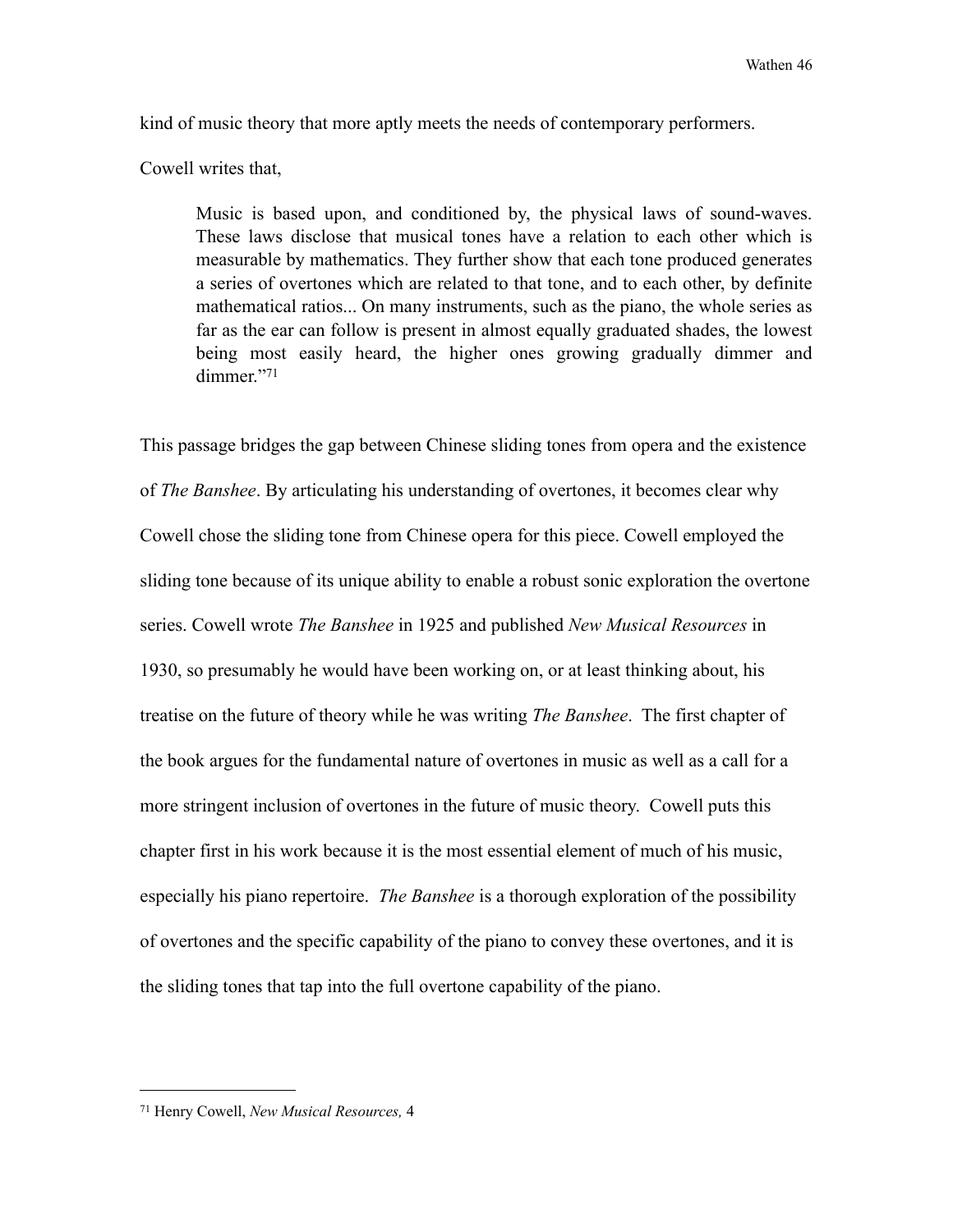From a sociological perspective, Catherine Cameron describes American experimentalists' embracement of non-Western music as a form of social protest against the hegemony of European musical culture[.72](#page-52-0) This statement is a perfect summation of Henry Cowell's exploration of Eastern music. American music has followed the Western art music tradition for the last several hundred years, and after the first World War, it became necessary for American composers to find their own voices that made them distinct from the European conflicts. Schimpf notes that Cowell's exploration of different world musics is a "self conscious exploration of the ideals of transculturalism.["73](#page-52-1) This ideal perhaps reveals an element of Cowell's motive for including these transcultural features, aside from being solely prompted by musical variety or general curiosity. Cowell wanted to present American music as a kind of music that did not have the cultural boundaries that other national musics did. Because of the immigrant culture in which he grew up, he saw America as a heterogeneous mix of cultures and arts that all played an equal part in forming the identity of America and American music.

<span id="page-52-0"></span><sup>72</sup> Catherine M. Cameron, *Dialectics in the Arts: The Rise of Experimentalism in American Music* (Westport, Connecticut: Praeger Press, 1996), 20-21.

<span id="page-52-1"></span><sup>73</sup> Schimpf, *A Transcultural Student, Teacher, and Composer*, 123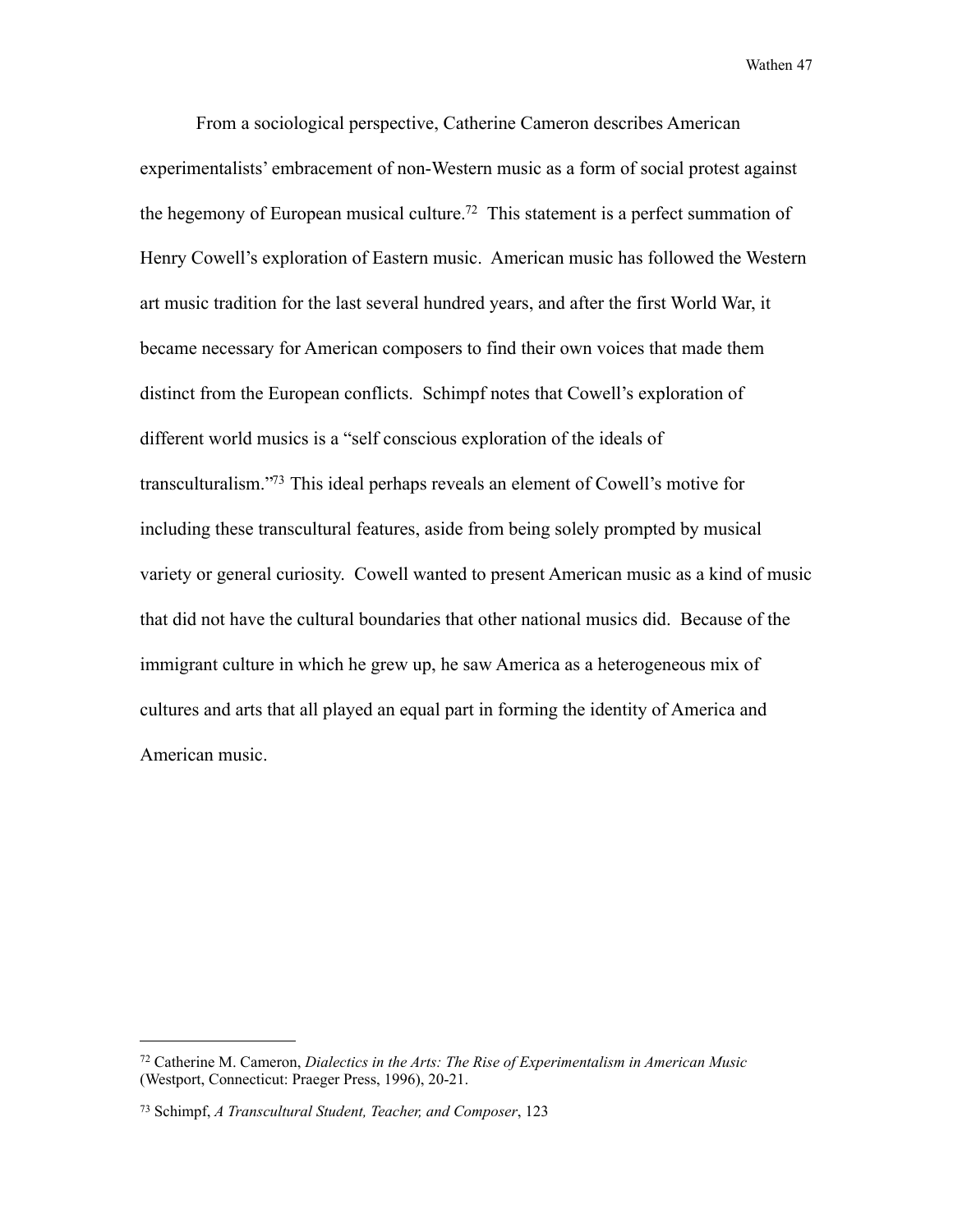#### **Conclusion**

An article published by Russell Platt, an accomplished composer and Classical

Music editor for *The New Yorker*, states in simple terms the difference between

composers that are *creators* and *consolidators*. Platt cites some of the most famous

composers of Western art music as examples of this dichotomy:

 We consider J. S. Bach greater than Vivaldi, but it was Vivaldi, Corelli, and Tartini who developed the revolutionary string-writing techniques that Bach fused with the German traditions of counterpoint to fashion such gleaming treasures as the Double Violin Concerto...Debussy and Ravel were giants, but musical Impressionism would not have been the same without Edvard Grieg's progressive treatment of Romantic harmony, which was conveniently packaged for export in the composer's compact and user-friendly songs, piano pieces, and orchestral suites[.74](#page-53-0)

Of course, all composers owe facets of their style to the composers that came before them, but when it comes down to what defines a composer, either *creator* or *consolidator*  stands out as a marker of their career. In the case of Cowell, Platt celebrates his embodiment of a *creator.*

 Cowell was a creator and an originator of modern piano repertoire. Cowell made the piano three-dimensional by reinterpreting the possibilities of the instrument, as well as the performer's relationship to the instrument. The composer relentlessly drew inspiration from any place he could find it; from philosophy, ideology, religion, comparative musicology, Chinese opera, and folk music. Cowell loosened the linear strictures of performance tradition, he developed the concept of string-piano, revolutionized the tone cluster, and was decades ahead of his contemporaries by drawing on Asian musical elements for his compositions. In addition to this, he extensively

<span id="page-53-0"></span><sup>74</sup> Russell Platt, "Henry Cowell's Everlasting Originality." *The New Yorker*, September 19, 2012.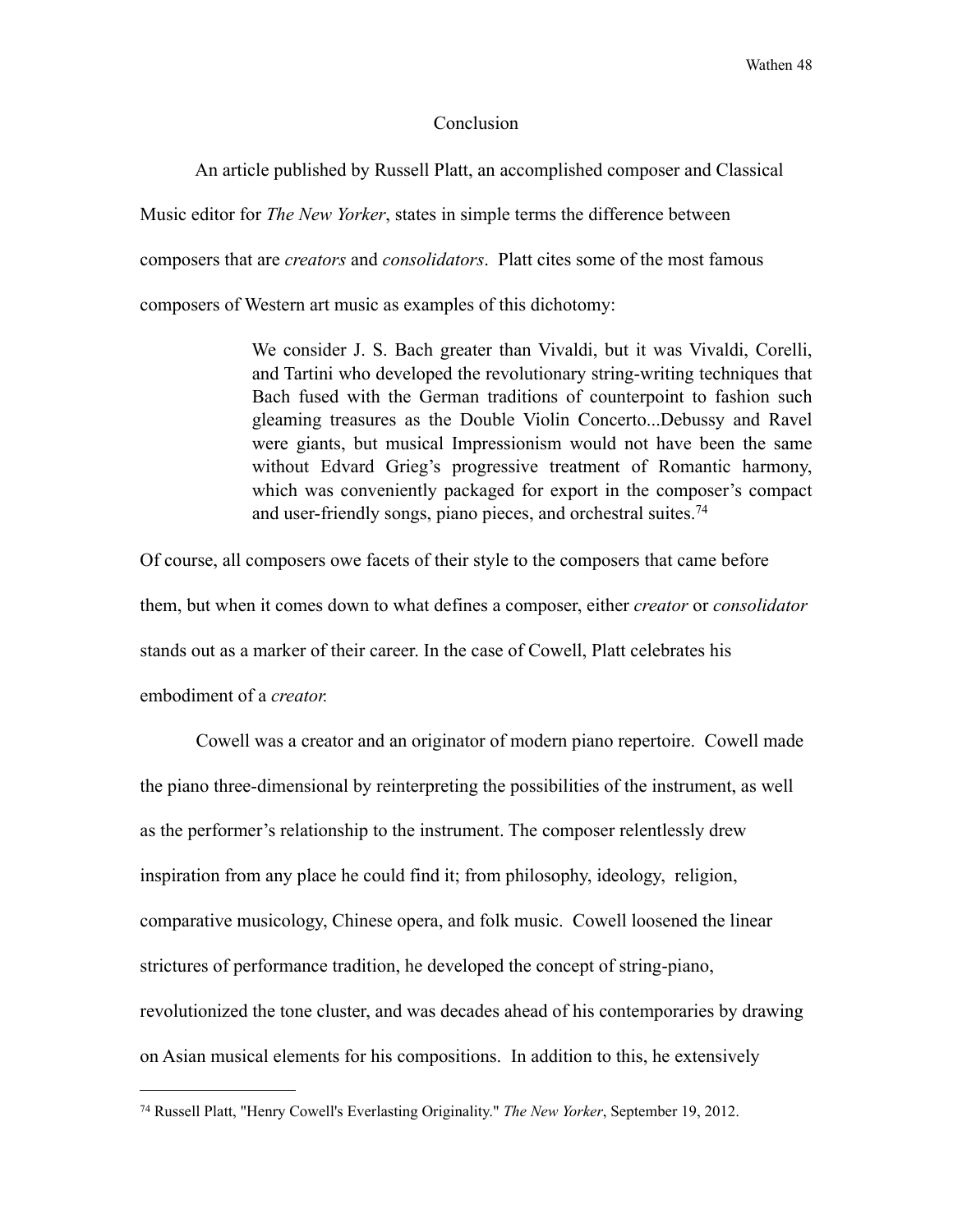published writings and treatises on theory, ethnomusicology, and the philosophy of music. Although many beloved and influential composers were *consolidators*, even if they were genius *consolidators,* Russell Platt is correct in his description of Cowell as a *creator,* and this is what created his lasting influence of originality.

Although Cowell is characterized as an originator of many influential piano techniques, and a cultivator of the ultramodernist movement, he certainly had his own sources for inspiration. Cowell's colorful biography and variety of unique interests gave way to the creation and cultivation of new capacities for the piano, as well as new modes for modern music. Questions regarding the transmission of ideas are convoluted and must be approached with care, however a thorough investigation into the possible sources for such influential work are fruitful, as well as being essential to gaining a fuller understanding of both the composer and his art.

 Consideration of Henry Cowell's musical and extramusical inspirations is not full nor complete without an appraisal of the ways in which he *became* an inspiration to the next generation of composers. Despite the fact that Cowell lacked a formal education in any capacity, he became one of the first to encourage the study of comparative musicology (the predecessor to ethnomusicology) in university settings and left a lasting legacy in the genesis of this field. He started the New Music Society in Los Angeles, and heavily promoted new American music.<sup>75</sup> Furthermore, Cowell became an important model for John Cage, a gallant force and giant of musical modernity. Cage himself gave credit to Cowell's adventurous inside-the-piano techniques for laying the groundwork for

<span id="page-54-0"></span><sup>75</sup> David Burge, *Twentieth-century Piano Music* (New York: Schirmer Books, 1990), 123.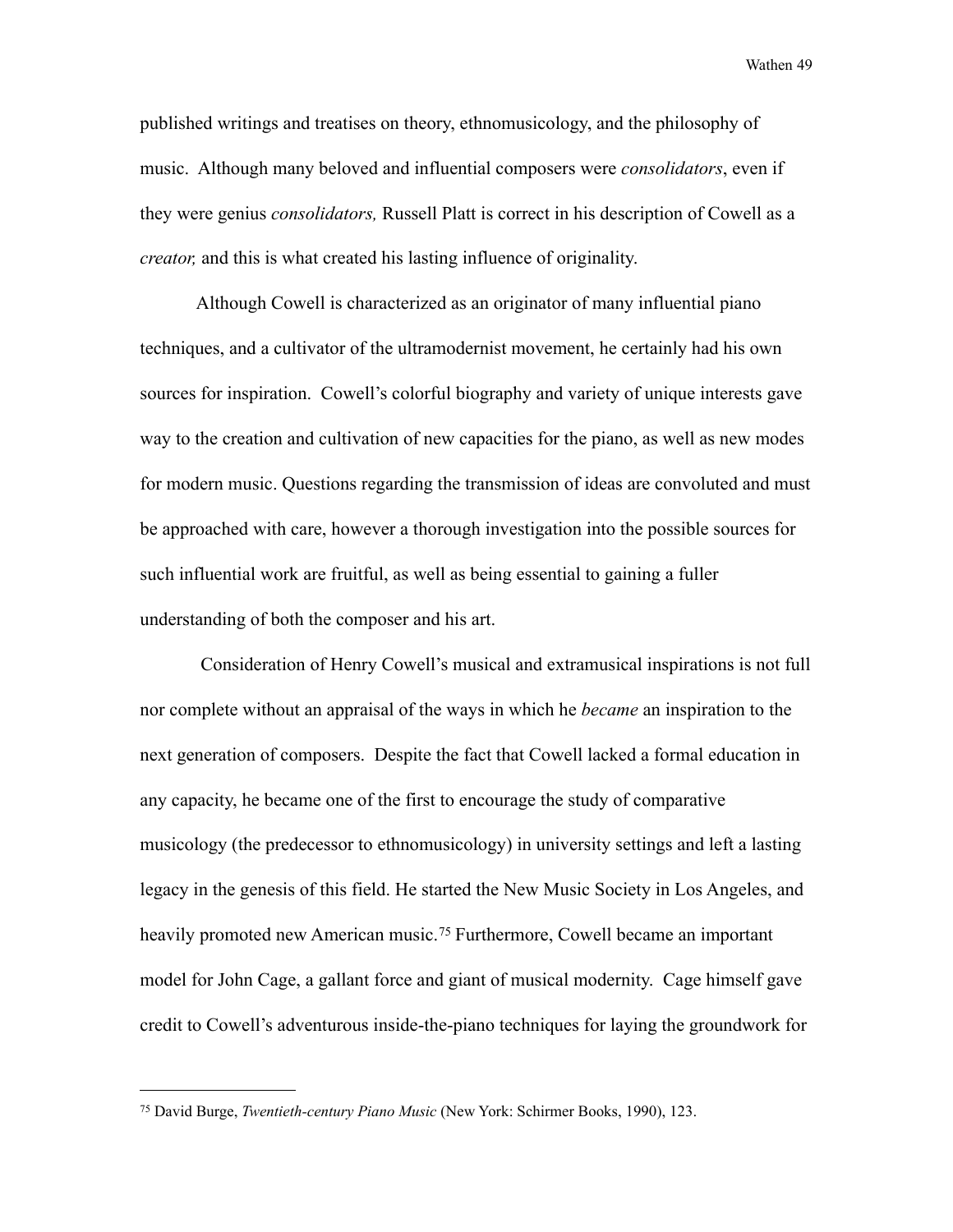his prepared piano works.<sup>76</sup> Cowell's bold musical endeavors laid the foundation for

what was to come in twentieth-century piano music. In conclusion, Virgil Thomson

summed up the novelty of Cowell as a person, as a composer, and as a pedagogue:

Henry Cowell's music covers a wider range in both expression and technique than that of any other living composer. His experiments begun three decades ago in rhythm, in harmony, and in instrumental sonorities were considered then by many to be wild. Today they are the Bible of the young and still, to the conservatives, "advanced."... No other composer of our time has produced a body of works so radical and so normal, so penetrating and so comprehensive. Add to this massive production his long and influential career as a pedagogue, and Henry Cowell's achievement becomes impressive indeed. There is no other quite like it. To be both fecund and right is given to few.*[77](#page-55-1)*

<span id="page-55-0"></span><sup>76</sup> John Cage,"How the Piano Came to Be Prepared,"in *Empty Words:Writings'73–'78*  (Middletown, CT: Wesleyan University Press, 1979), 7.

<span id="page-55-1"></span><sup>77</sup> Virgil Thomson, and Richard Kostelanetz, *Virgil Thomson: A Reader: Selected Writings, 1924-1984* (New York: Routledge, 2002) 167.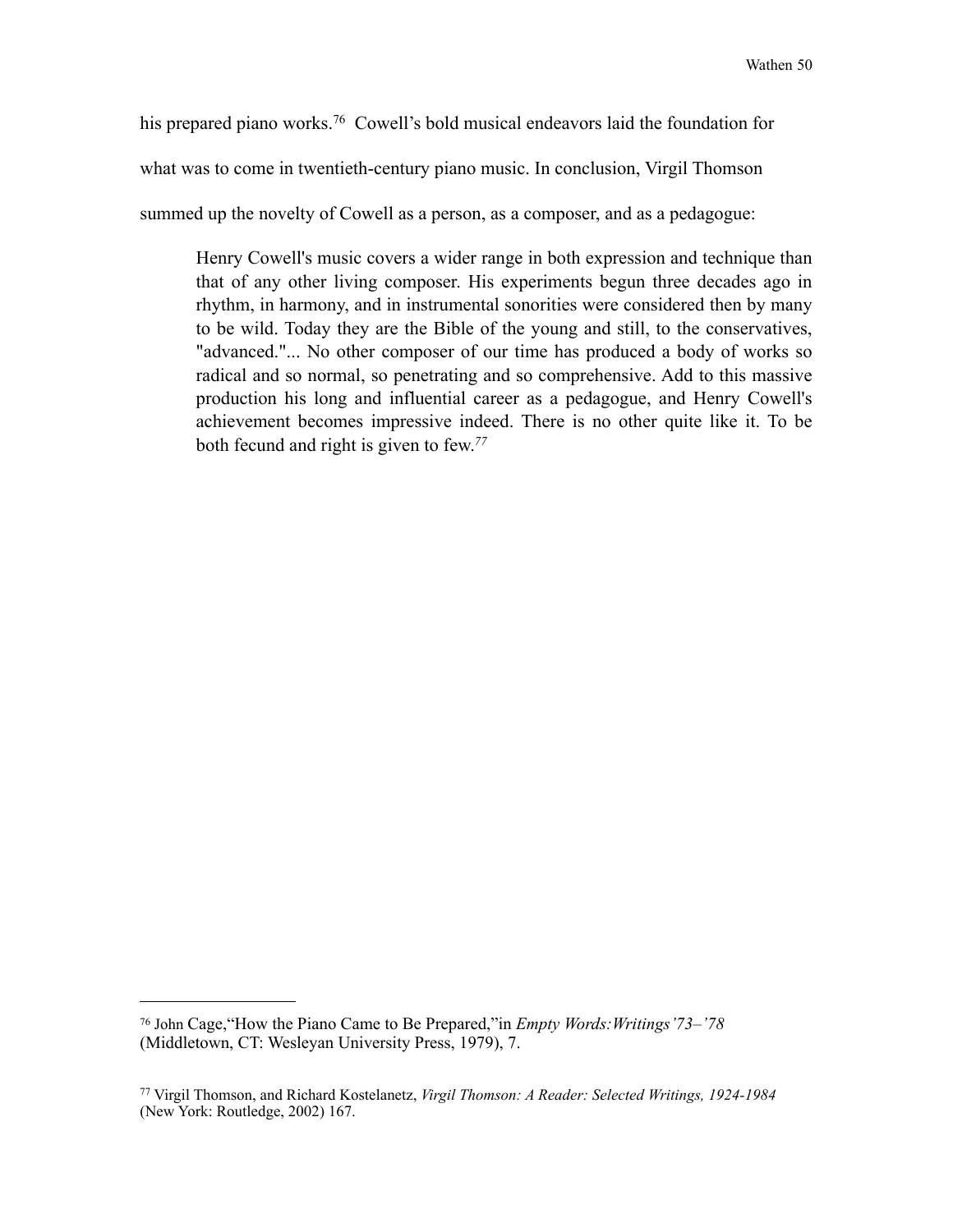#### Appendix A

#### Futurist Manifesto as printed in *Futurism: An Anthology* [78](#page-56-0)

- 1. We intend to sing to the love of danger, the habit of energy and fearlessness.
- 2. Courage, boldness, and rebelliousness will be the essential elements of our poetry.
- 3. Up to now literature has exalted contemplative stillness, ecstasy, and sleep. We intend to exalt movement and aggression, feverish insomnia, the racer's stride, the mortal leap, the slap and the punch.
- 4. We affirm that the beauty of the world has been enriched by a new form of beauty: the beauty of speed. A racing car with a hood that glistens with large pipes resembling a serpent with explosive breath . . . a roaring automobile that seems to ride on grapeshot—that is more beautiful than the Victory of Samothrace.
- 5. We intend to hymn man at the steering wheel, the ideal axis of which intersects the earth, itself hurled ahead in its own race along the path of its orbit.
- 6. Henceforth poets must do their utmost, with ardor, splendor, and generosity, to increase the enthusiastic fervor of the primordial elements.
- 7. There is no beauty that does not consist of struggle. No work that lacks an aggressive character can be considered a masterpiece. Poetry must be conceived as a violent assault launched against unknown forces to reduce them to submission under man.
- 8. We stand on the last promontory of the centuries! . . . Why should we look back over our shoulders, when we intend to breach the mysterious doors of the Impossible? Time and space died yesterday. We already live in the absolute, for we have already created velocity which is eternal and omnipresent.
- 9. We intend to glorify war—the only hygiene of the world—militarism, patriotism, the destructive gesture of anarchists, beautiful ideas worth dying for, and contempt for woman.
- 10.We intend to destroy museums, libraries, academies of every sort, and to fight against moralism, feminism, and every utilitarian or opportunistic cowardice.
- 11. We shall sing the great masses shaken with work, pleasure, or rebellion: we shall sing the multicolored and polyphonic tidal waves of revolution in the modern metropolis; shall sing the vibrating nocturnal fervor of factories and shipyards burning under violent electrical moons; bloated railroad stations that devour smoking serpents; factories hanging from the sky by the twisting threads of spiraling smoke; bridges like gigantic gymnasts who span rivers, flashing at the sun with the gleam of a knife; adventurous steamships that scent the horizon, locomotives with their swollen chest, pawing the tracks like massive steel horses bridled with

<span id="page-56-0"></span><sup>78</sup> Rainey, Lawrence S., Christine Poggi, and Laura Wittman. *Futurism: An Anthology*.( New Haven: Yale University Press, 2009).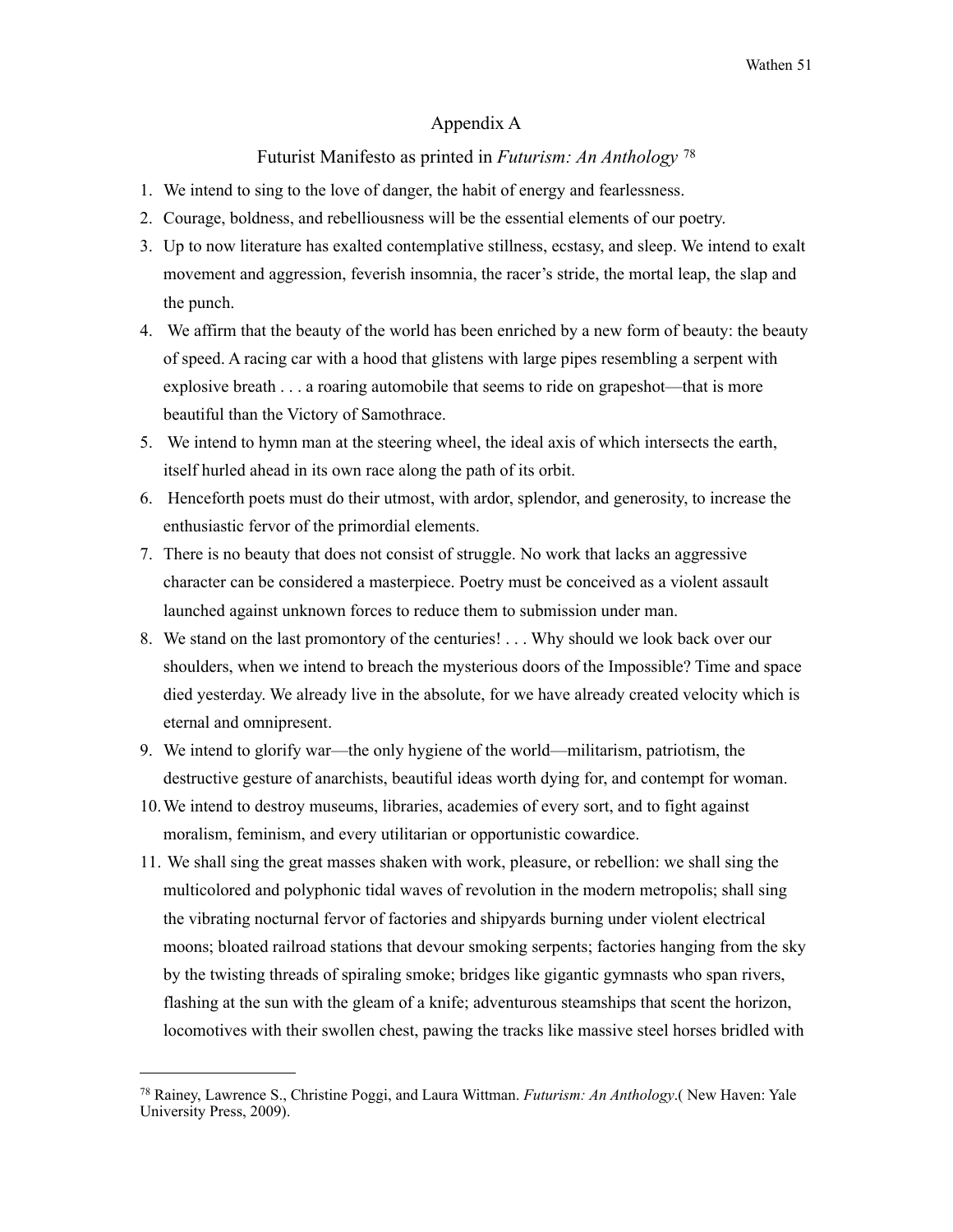pipes, and the oscillating flight of airplanes, whose propeller flaps at the wind like a flag and seems to applaud like a delirious crowd.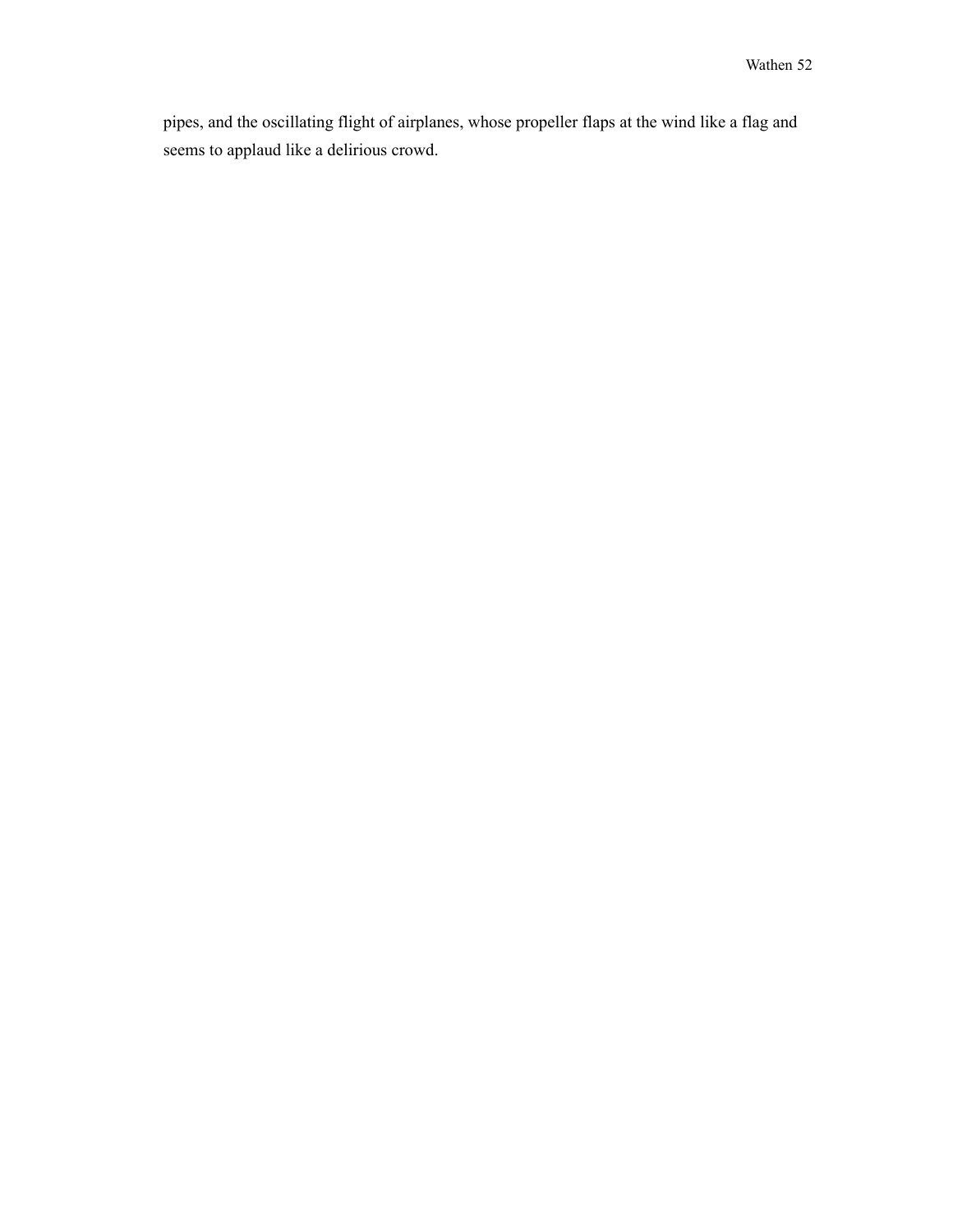#### Bibliography

- Abdill, Edward. "The Universal Brotherhood of Humanity." *Quest* 96.5 (September- October 2008):177-179.
- Berghaus, Günter. *International Futurism in Arts and Literature*. Berlin: W. De Gruyter, 2000.
- Burge, David. *Twentieth-century Piano Music*. New York: Schirmer Books, 1990.
- Blavatsky, H. P., and Michael Gomes. *Isis Unveiled: Secrets of the Ancient Wisdom Tradition, Madame Blavatsky's First Work*. Wheaton, IL: Theosophical Pub. House, 1997. Print.
- Cage, John. "How the Piano Came to Be Prepared,"in *Empty Words: Writings'73–'78*. Middletown, CT: Wesleyan University Press, 1979.
- Cage, John. "The East in the West." Asian Music 1.1 (1968): 18.
- Cameron, Catherine M. *Dialectics in the Arts: The Rise of Experimentalism in American Music*. Westport, CT: Praeger, 1996.
- Chase, Gilbert. *America's Music, from the Pilgrims to the Presen*t. New York: McGraw-Hill Book, 1987
- Cizmic, Maria. "Embodied Experimentalism and Henry Cowell's The Banshee." American Music 28, no. 4 (2010): 436-58.
- Cowell, Henry. "From Tone Clusters to Contemporary Listeners," Music Journal 14/1 (1956): 6.59.
- Cowell, Henry. "Music of the Orient," Music Journal 21 (September 1963): 25.
- Cowell, Henry. *New Musical Resources*. Cambridge University Press, 1996.
- Cowell "The Nature of Melody"
- Clark, Nora Joan. *The Story of the Irish Harp: Its History and Influence*. Lynnwood, WA: North Creek Press, 2003.

Cowell, Henry. *Dynamic Motion.* New York: Breitkopf & Hartel, 1922.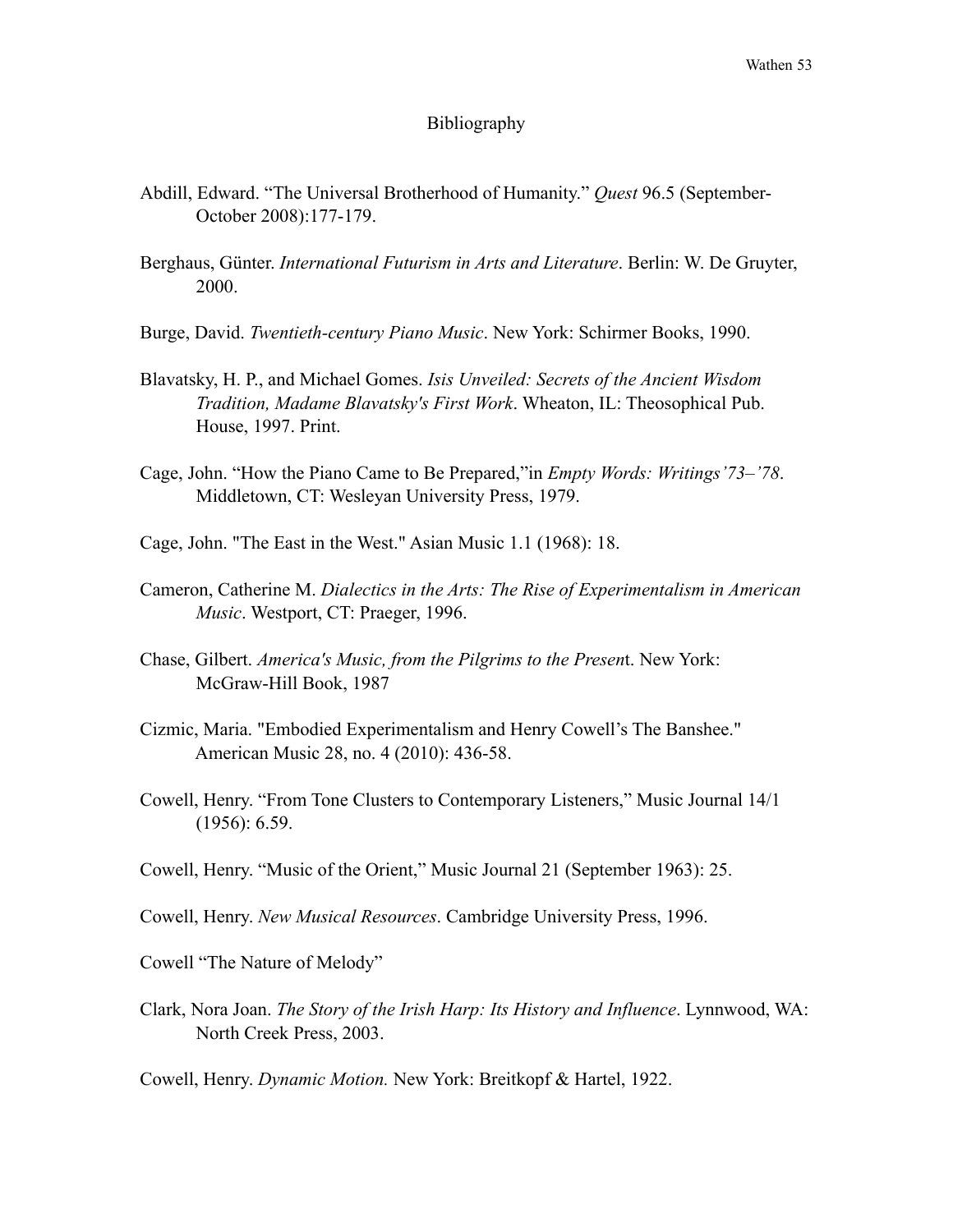Cowell, Henry. *New Musical Resources*. New York: Something Else Press, 1969.

- Everett, Yayoi Uno., and Frederick Lau. *Locating East Asia in Western Art Music*. Middletown, CT: Wesleyan University Press, 2004.
- Eduardo De La Fuente. *Twentieth Century Music and the Question of Modernity*. New York: Routledge, 2011.
- Goodwin, Joscelyn. "The Music of Henry Cowell." Ph.D. dissertation, Cornell University, 1969
- Hicks, Michael. *Henry Cowell, Bohemian*. Urbana: University of Illinois Press, 2002.
- Johnson, Steven. "Henry Cowell, John Varian, and Halcyon." American Music 11, no. 1 (1993): 1.
- Maurice Hinson, and Irwin Freundlich, *Guide to the Pianist's Repertoire*, (Bloomington: Indiana UP, 1973), 228.
- Miller, Leta E. "Henry Cowell and John Cage: Intersections and Influences, 1933–1941." Journal of the American Musicological Society 59, no. 1 (April 01, 2006): 47-112
- Olsen, Dale A. "Globalization, Culturation, and Transculturation in American Music," in *Reflections on American Music: The Twentieth Century and the New Millennium-- A Collection of Essays in Honor of the College Music Society*, ed. James R. Heintze and Michael Saffle (Hillsdale, NY: Pendragon Press, 200), 265-89.
- Platt, Russell. "Henry Cowell's Everlasting Originality." The New Yorker, September 19, 2012.
- Rainey, Lawrence S., Christine Poggi, and Laura Wittman. *Futurism: An Anthology*. New Haven: Yale University Press, 2009.
- Rao, Nancy Yunhwa. "Henry Cowell and His Chinese Music Heritage" in *Locating East Asia in Western Art Music*. Middletown, CT: Wesleyan University Press, (2004): 119-120.
- Rao, Nancy Yunhwa. "American Compositional Theory in the 1930s: Scale and Exoticism in ''The Nature of Melody'' by Henry Cowell." The Musical Quarterly 85, no. 4 (2001): 625.